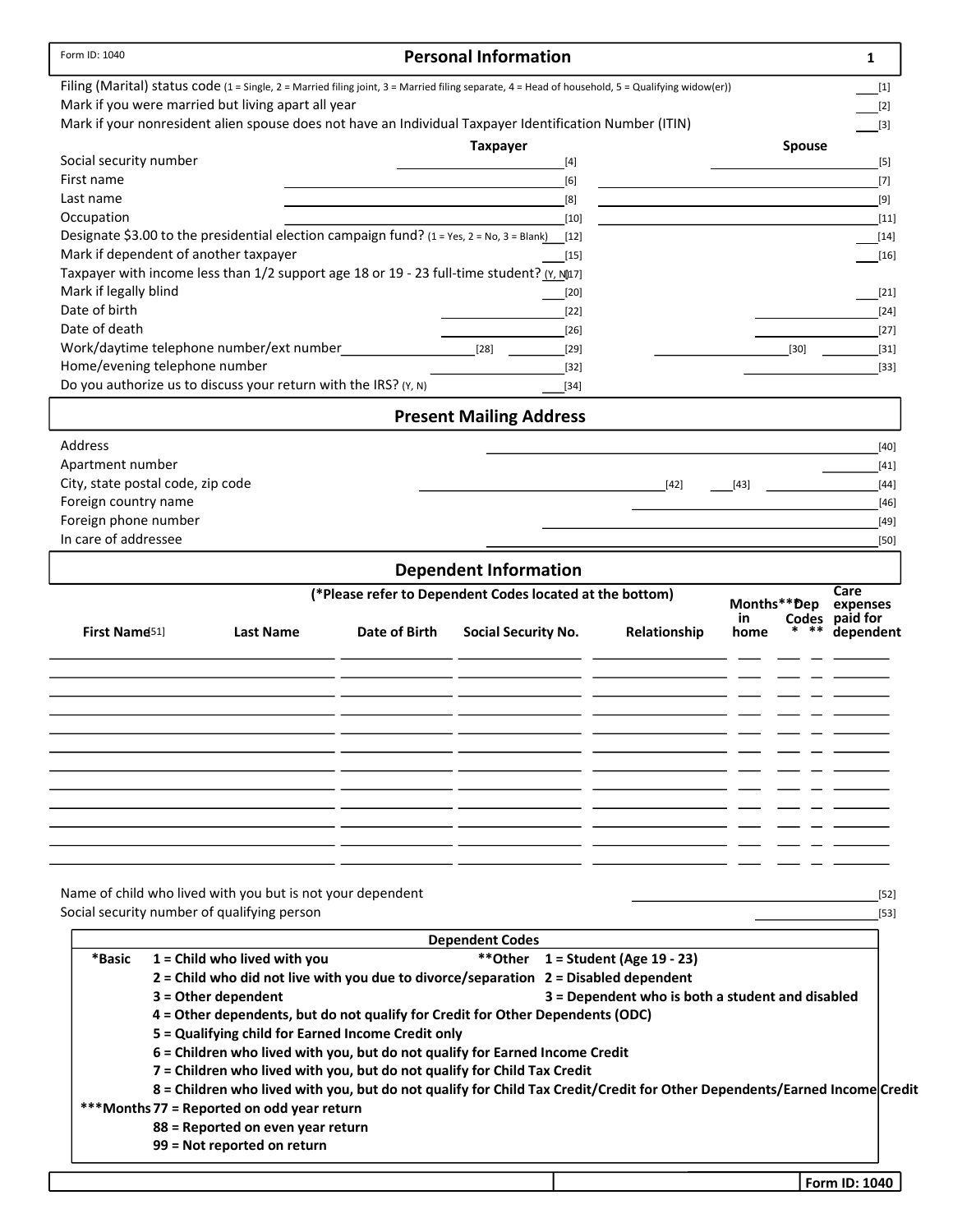## Client Contact Information

#### Preparer - Enter on Screen Contact

| Tax matters person (Indicate which spouse handles tax return related questions) (Blank = Both, T = Taxpayer, S = Spouse) |                 | [8]           |
|--------------------------------------------------------------------------------------------------------------------------|-----------------|---------------|
| Taxpayer email address                                                                                                   |                 | $[9]$         |
| Spouse email address                                                                                                     |                 | $[10]$        |
|                                                                                                                          | <b>Taxpayer</b> | <b>Spouse</b> |
| Fax telephone number                                                                                                     | $[11]$          | $[20]$        |
| Mobile telephone number                                                                                                  | $[12]$          | $[21]$        |
| Mobile telephone #2 number                                                                                               | $[13]$          | $[22]$        |
| Pager number                                                                                                             | $[14]$          | $[23]$        |
| Other:                                                                                                                   | $[15]$          | $[24]$        |
| Telephone number                                                                                                         | $[16]$          | $[25]$        |
| Extension                                                                                                                | $[17]$          | $[26]$        |
| Preferred method of contact:                                                                                             |                 |               |
| Email, Work phone, Home phone, Fax, Mobile phone, Mobile phone #2                                                        | $[18]$          | $[27]$        |

## NOTES/QUESTIONS:

2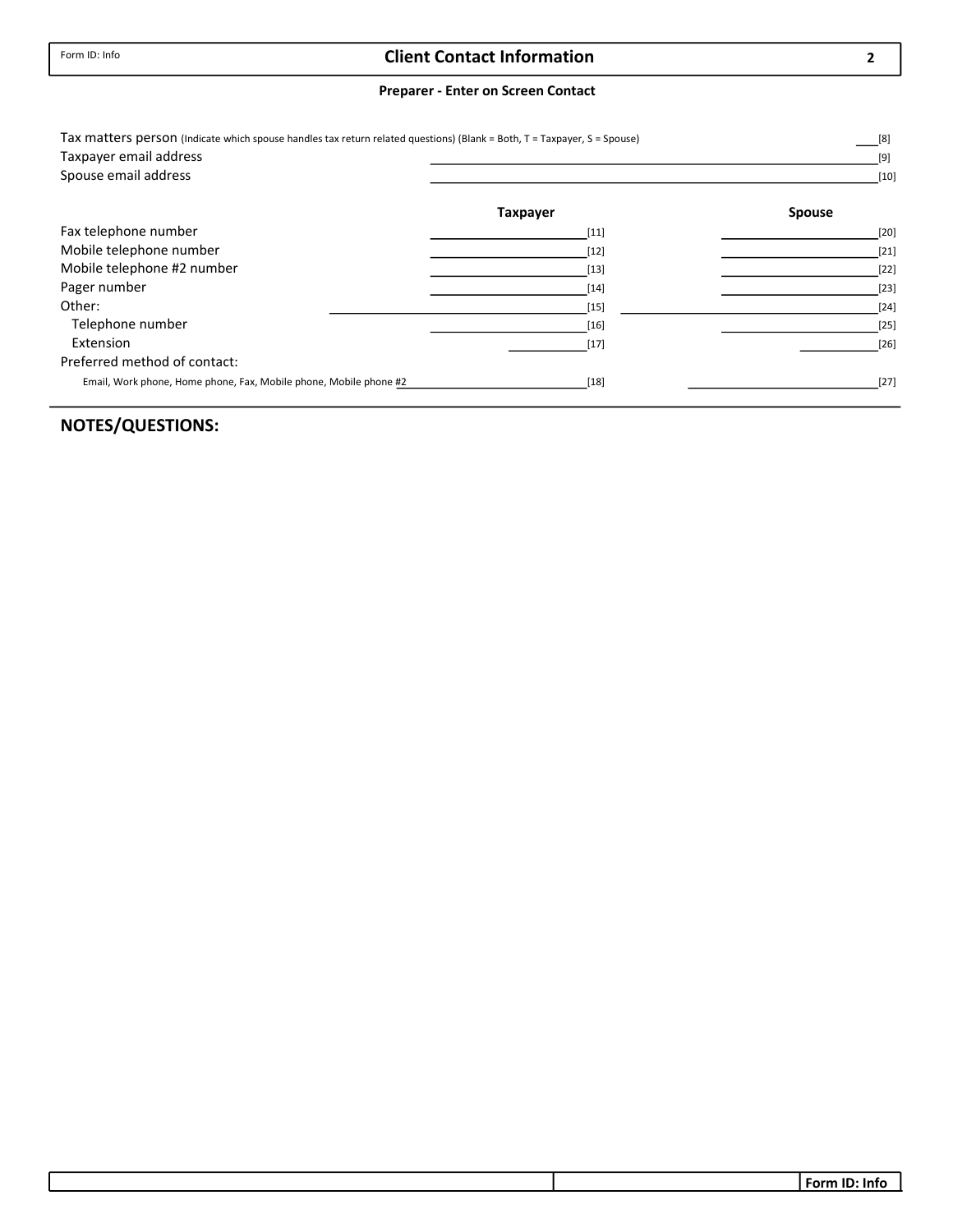## **Questions**

**Please check the appropriate box and include all necessary details and documentation.**

**\_\_\_\_\_\_\_\_\_\_\_\_\_\_\_\_\_\_\_\_\_\_\_\_\_\_\_\_\_\_\_\_\_\_\_\_\_\_\_\_\_\_\_\_\_\_\_\_\_\_\_\_\_\_\_\_\_\_\_\_\_\_\_\_\_\_\_\_\_\_\_\_\_\_\_\_\_\_\_\_**

|                                                                                                                                                                                                                      | Yes | N <sub>0</sub> |
|----------------------------------------------------------------------------------------------------------------------------------------------------------------------------------------------------------------------|-----|----------------|
| <b>Personal Information</b>                                                                                                                                                                                          |     |                |
| Did your marital status change during the year?<br>If yes, explain:                                                                                                                                                  | 0   | 0              |
| Did you live separately from your spouse during the last six months of the year?                                                                                                                                     | 0   | 0              |
| Do you have a separate decree, instrument, or agreement and are not living in the<br>same household by the end of the year?                                                                                          | 0   | $\Box$         |
| Did your address change from last year?                                                                                                                                                                              | 0   | $\Box$         |
| Can you be claimed as a dependent by another taxpayer?<br>Did you change any bank accounts, or did routing transit numbers (RTN) and/or<br>bank account number change for existing bank accounts that have been used | О   | 0              |
| to direct deposit (or direct debit) funds from (or to) the IRS or other taxing authority<br>during the tax year?                                                                                                     | o   | 0              |
| Do you, your spouse (if applicable), and any dependents have a taxpayer                                                                                                                                              |     |                |
| identification number (SSN, ITIN, or ATIN)?                                                                                                                                                                          | о   | 0              |
| Did you receive an Identity Protection PIN (IP PIN) from the IRS or have you been<br>a victim of identity theft? If yes, attach the IRS letter.                                                                      | o   | 0              |
| Did you reside in or operate a business in a Federally declared disaster area?<br>The Federally declared disaster areas include victims of hurricanes, tropical storms,<br>floods, as well as wildfires.             | О   | 0              |
| <b>COVID-19 Information</b>                                                                                                                                                                                          |     |                |
| Did you receive an Economic Impact Payment (EIP3) as reported on Notice                                                                                                                                              |     |                |
| 1444-C?<br>Did you receive an adjustment to your refund or balance due for the exclusion of                                                                                                                          | 0   | О.             |
| unemployment compensation and/or Advance Premium Tax Credit as a result of                                                                                                                                           |     |                |
| the American Rescue Plan Act (ARPA)?                                                                                                                                                                                 | О   | 0              |
| Did you receive advanced Child Tax Credit (CTC) payments in July, August,                                                                                                                                            | o   | 0              |
| September, October, November, and December?<br>Did you receive a Paycheck Protection Program (PPP) loan?                                                                                                             | о   | $\Box$         |
| If yes, did you apply for Paycheck Protection Program (PPP) loan forgiveness?                                                                                                                                        | о   | О.             |
| Are you a telecommuting employee that was required to "shelter in place" due to<br>local COVID-19 protocols while working in a state that was not your home state?                                                   | o   | o              |
| Did you receive emergency leave sick pay?                                                                                                                                                                            | О   | $\Box$         |
| Did you receive emergency family leave wages?                                                                                                                                                                        | О   | Ω              |
| Did you receive any special unemployment benefits or compensation under the<br>Coronavirus Relief Act during the year?                                                                                               | o   | □              |
| If you are self-employed, were you unable to perform your self-employed activities                                                                                                                                   |     |                |
| due to coronavirus related care you needed?<br>If you are self-employed, were you unable to perform your self-employed activities                                                                                    | О   | О              |
| due to coronavirus related care you provided to your son or daughter under the                                                                                                                                       |     |                |
| age of 18?                                                                                                                                                                                                           | o   | 0              |
| If you are self-employed, were you unable to perform your self-employed activities<br>due to coronavirus related care you provided to another?                                                                       | 0   | 0              |
|                                                                                                                                                                                                                      |     |                |
| <b>Dependent Information</b>                                                                                                                                                                                         |     |                |
| Were there any changes in dependents from the prior year?<br>If yes, explain:                                                                                                                                        | О   | 0              |
| Do you have any children under age 19 or a full-time student under age 24 with                                                                                                                                       |     |                |
| unearned income in excess of \$2,200?                                                                                                                                                                                | o   | 0              |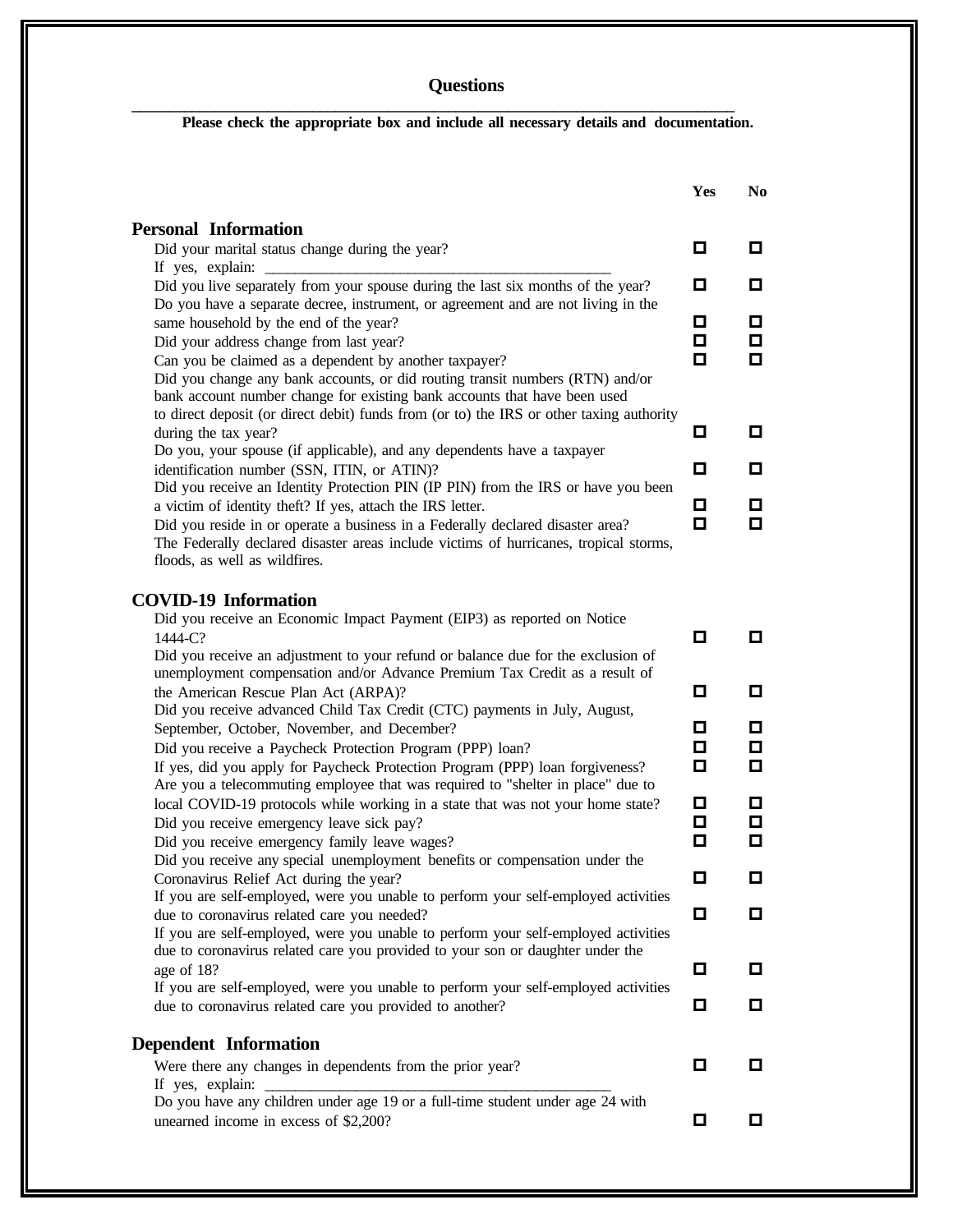| Do you have dependents who must file a tax return?<br>Did you provide over half the support for any other person(s) other than your<br>dependent children during the year?<br>Did you pay for child care while you worked, looked for work, or while a<br>full-time student?<br>Is there any other person(s) who lived with you more than half the year but not<br>claimed by you last year?<br>Did you pay any expenses related to the adoption of a child during the year?<br>If you are divorced or separated with child(ren), do you have a divorce decree<br>or other form of separation agreement which establishes custodial responsibilities?<br>Did any dependents receive an Identity Protection PIN (IP PIN) from the IRS or<br>have they been a victim of identity theft? If yes, attach the IRS letter.                                                                                                                                                                                                                                                                                                      | о<br>О<br>О<br>о<br>□<br>О<br>о                               | О<br>О<br>о<br>о<br>О<br>о<br>о                                         |
|---------------------------------------------------------------------------------------------------------------------------------------------------------------------------------------------------------------------------------------------------------------------------------------------------------------------------------------------------------------------------------------------------------------------------------------------------------------------------------------------------------------------------------------------------------------------------------------------------------------------------------------------------------------------------------------------------------------------------------------------------------------------------------------------------------------------------------------------------------------------------------------------------------------------------------------------------------------------------------------------------------------------------------------------------------------------------------------------------------------------------|---------------------------------------------------------------|-------------------------------------------------------------------------|
| Purchases, Sales and Debt Information<br>Did you start a new business or purchase rental property during the year?<br>Did you sell, exchange, or purchase any assets used in your trade or business?<br>Did you acquire a new or additional interest in a partnership or S corporation?<br>Did you sell, exchange, or purchase any real estate during the year?<br>Did you purchase or sell a principal residence during the year?<br>Did you foreclose or abandon a principal residence or real property during the year?<br>Did you acquire or dispose of any stock during the year?<br>Did you take out a home equity loan this year?<br>Did you refinance a principal residence or second home this year?<br>Did you sell an existing business, rental, or other property this year?<br>Did you lend money with the understanding of repayment and this year it<br>became totally uncollectable?<br>Did you have any debts canceled or forgiven this year, such as a home mortgage or<br>student loan(s)?<br>Did you purchase a qualified plug-in electric drive vehicle or qualified fuel cell<br>vehicle this year? | о<br>о<br>о<br>О<br>Ω<br>□<br>о<br>О<br>О<br>О<br>О<br>о<br>О | О<br>о<br>о<br>О<br>$\Box$<br>$\Box$<br>о<br>□<br>о<br>О<br>о<br>о<br>О |
| <b>Income Information</b><br>Did you have any foreign income or pay any foreign taxes during the year, directly<br>or indirectly, such as from investment accounts, partnerships or a foreign employer?<br>Did you receive any income from property sold prior to this year?<br>Did you receive any unemployment benefits during the year?<br>Did you receive any disability income during the year?<br>Did you receive any Medicaid waiver payments as difficulty of care during the year?<br>Did you receive tip income not reported to your employer this year?<br>Did any of your life insurance policies mature, or did you surrender any policies?<br>Did you receive any awards, prizes, hobby income, gambling or lottery winnings?<br>Did you receive any income considered to be nonemployee compensation?<br>Do you expect a large fluctuation in income, deductions, or withholding next year?<br>Did you have any sales or other exchanges of virtual currencies (including from an<br>airdrop or a hard fork, or used virtual currencies to pay for goods or services?                                      | Д<br>□<br>О<br>О<br>o<br>□<br>□<br>◘<br>□<br>О<br>◘           | о<br>О<br>О<br>□<br>O<br>о<br>□<br>◘<br>□<br>о<br>о                     |
| <b>Retirement Information</b><br>Are you an active participant in a pension or retirement plan?<br>Did you receive any Social Security benefits during the year?<br>Did you make any withdrawals from an IRA, Roth, Keogh, SIMPLE, SEP,<br>$401(k)$ , or other qualified retirement plan?<br>If yes, were any withdrawals due to a Federally declared disaster?<br>If you received any qualified disaster retirement plan distributions, did you repay<br>any of the distributions in 2021?<br>Did you receive any lump-sum payments from a pension, profit sharing or<br>$401(k)$ plan?                                                                                                                                                                                                                                                                                                                                                                                                                                                                                                                                  | ◘<br>О<br>◘<br>О<br>о<br>◘                                    | О<br>о<br>ш<br>О<br>О<br>О                                              |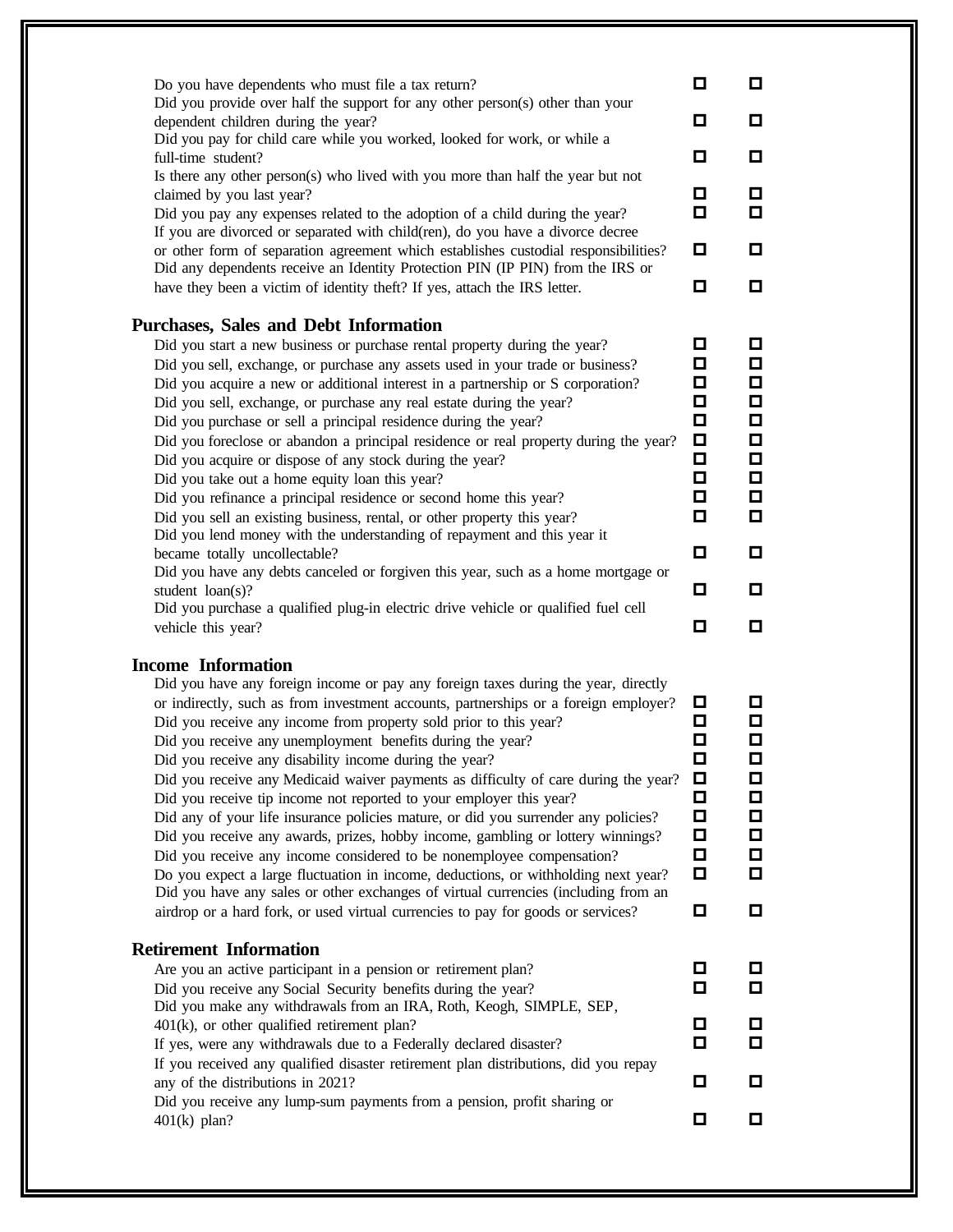| $401(k)$ , or other qualified retirement plan?                                                                                                                   | о      | 0      |
|------------------------------------------------------------------------------------------------------------------------------------------------------------------|--------|--------|
| <b>Education Information</b><br>Did you, your spouse, or your dependents attend a post-secondary school                                                          |        |        |
| during the year, or plan to attend one in the coming year?                                                                                                       | □      | О      |
| Did you have any educational expenses during the year on behalf of yourself,                                                                                     |        |        |
| your spouse, or a dependent?                                                                                                                                     | ◘      | O      |
| Did anyone in your family receive a scholarship of any kind during the year?                                                                                     | $\Box$ | о      |
| If yes, were any of the scholarship funds used for expenses other than tuition,                                                                                  |        |        |
| such as room and board?                                                                                                                                          | □      | $\Box$ |
| Did you make any withdrawals from an education savings or 529 Plan account?                                                                                      | $\Box$ | о      |
| If yes, were any of these withdrawals rolled over into an ABLE (Achieving a                                                                                      |        |        |
| Better Life Experience) account?                                                                                                                                 | ◘      | ◘      |
| Did you make any contributions to an education savings or 529 Plan account?                                                                                      | □      | ◘      |
| Did you pay any student loan interest this year?                                                                                                                 | О      | $\Box$ |
| Did you cash any Series EE or I U.S. Savings bonds issued after 1989?                                                                                            | $\Box$ | О      |
| Would you like a worksheet to aid in the completion of a Free Application for<br>Federal Student Aid (FAFSA) with the U.S. Department of Education?              | □      | О      |
|                                                                                                                                                                  |        |        |
| <b>Health Care Information</b>                                                                                                                                   |        |        |
| Did you have qualifying health care coverage, such as employer-sponsored coverage                                                                                |        |        |
| or government-sponsored coverage (i.e. Medicare/Medicaid) for your family?                                                                                       |        |        |
| "Your family" for health care coverage refers to you, your spouse if filing jointly, and                                                                         |        |        |
| anyone you can claim as a dependent.                                                                                                                             | о      | o      |
| Did you enroll for lower cost Marketplace Coverage through healthcare.gov under                                                                                  |        |        |
| the Affordable Care Act?                                                                                                                                         | ◘      | o      |
| Did you enroll for lower cost Marketplace Coverage through healthcare.gov under                                                                                  |        |        |
| the Affordable Care Act and share a policy with anyone who is not included in                                                                                    | о      | $\Box$ |
| your family?                                                                                                                                                     | O      | 0      |
| Did you make any contributions to a Health savings account (HSA) or Archer MSA?<br>Did you receive any distributions from a Health savings account (HSA), Archer |        |        |
| MSA, or Medicare Advantage MSA this year?                                                                                                                        | ◘      | O      |
| Did you pay long-term care premiums for yourself or your family?                                                                                                 | О      | о      |
| Did you make any contributions to an ABLE (Achieving a Better Life                                                                                               |        |        |
| Experience) account?                                                                                                                                             | ◘      | ◘      |
| Did you receive any withdrawals from an ABLE (Achieving a Better Life                                                                                            |        |        |
| Experience) account?                                                                                                                                             | 0      | ◘      |
| If you are a business owner, did you pay health insurance premiums for your                                                                                      |        |        |
| employees this year?                                                                                                                                             | 0      | o      |
| Did you receive any Health Coverage Tax Credit (HCTC) advance payments?                                                                                          | о      | 0      |
| <b>Itemized Deduction Information</b>                                                                                                                            |        |        |
| Did you incur a casualty or theft loss or any condemnation awards during the year?                                                                               | О      | O      |
| If yes, did the loss occur in a Federally declared disaster area?                                                                                                | О      | О      |
| Did you pay out-of-pocket medical expenses (Co-pays, prescription drugs, etc.)?                                                                                  | о      | □      |
| Did you make any cash or noncash charitable contributions (clothes, furniture, etc.)?                                                                            | O      | □      |
| If yes, please provide evidence such as a receipt from the donee organization, a                                                                                 |        |        |
| canceled check, or record of payment, to substantiate all contributions made.                                                                                    |        |        |
| Did you donate a vehicle or boat during the year?.                                                                                                               | О      | Д      |
| Did you pay real estate taxes for your primary home and/or second home?                                                                                          | ◘      | О      |
| Did you pay any mortgage interest on an existing home loan?                                                                                                      | □      | $\Box$ |
| Did you incur interest expenses associated with any investment accounts you held?                                                                                | □      | □      |
| Did you make any major purchases during the year (cars, boats, etc.)?                                                                                            | □      | О      |
| Did you make any out-of-state purchases (by telephone, internet, mail, or in person)<br>for which the seller did not collect state sales or use tax?             | О      | O      |
|                                                                                                                                                                  |        |        |
|                                                                                                                                                                  |        |        |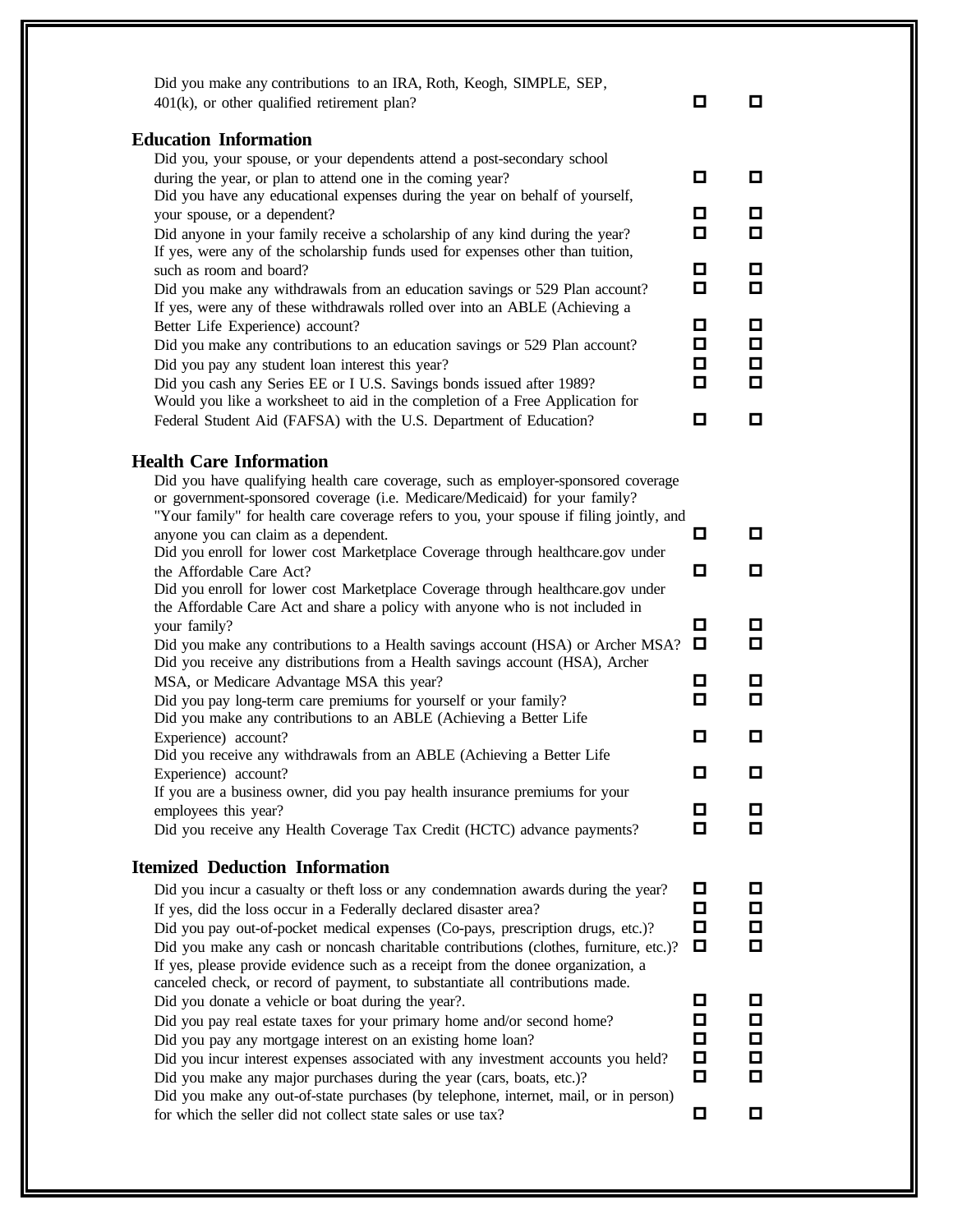| <b>Miscellaneous Information</b>                                                       |   |   |
|----------------------------------------------------------------------------------------|---|---|
| Did you make gifts of more than \$15,000 to any individual?                            | О |   |
| Did you utilize an area of your home for business purposes?                            | П | П |
| Did you engage in any bartering transactions?                                          | □ | П |
| Did you retire or change jobs this year?                                               | о | п |
| Did you incur moving costs because of a permanent change of station as a member        |   |   |
| of the Armed Forces on active duty?                                                    | О | П |
| Did you pay any individual as a household employee during the year?                    | О | П |
| Did you make energy efficient improvements to your main home this year?                | о | О |
| Did you receive a distribution from, or were you a grantor or transferor for a foreign |   |   |
| trust?                                                                                 | О | П |
| Did you have a financial interest in or signature authority over a financial account   |   |   |
| such as a bank account, securities account, or brokerage account, located in a         | п |   |
| foreign country?                                                                       |   |   |
| Do you have any foreign financial accounts, foreign financial assets, or hold          | П |   |
| interest in a foreign entity?                                                          | о | п |
| Did you receive correspondence from the State or the IRS?<br>If yes, explain:          |   |   |
| Do you have previous years of tax returns that are either unfiled or filed with        |   |   |
| unpaid balances due?                                                                   | п |   |
| Do you want to designate \$3 to the Presidential Election Campaign Fund? If you        |   |   |
| check yes, it will not change your tax or reduce your refund.                          | П |   |
|                                                                                        |   |   |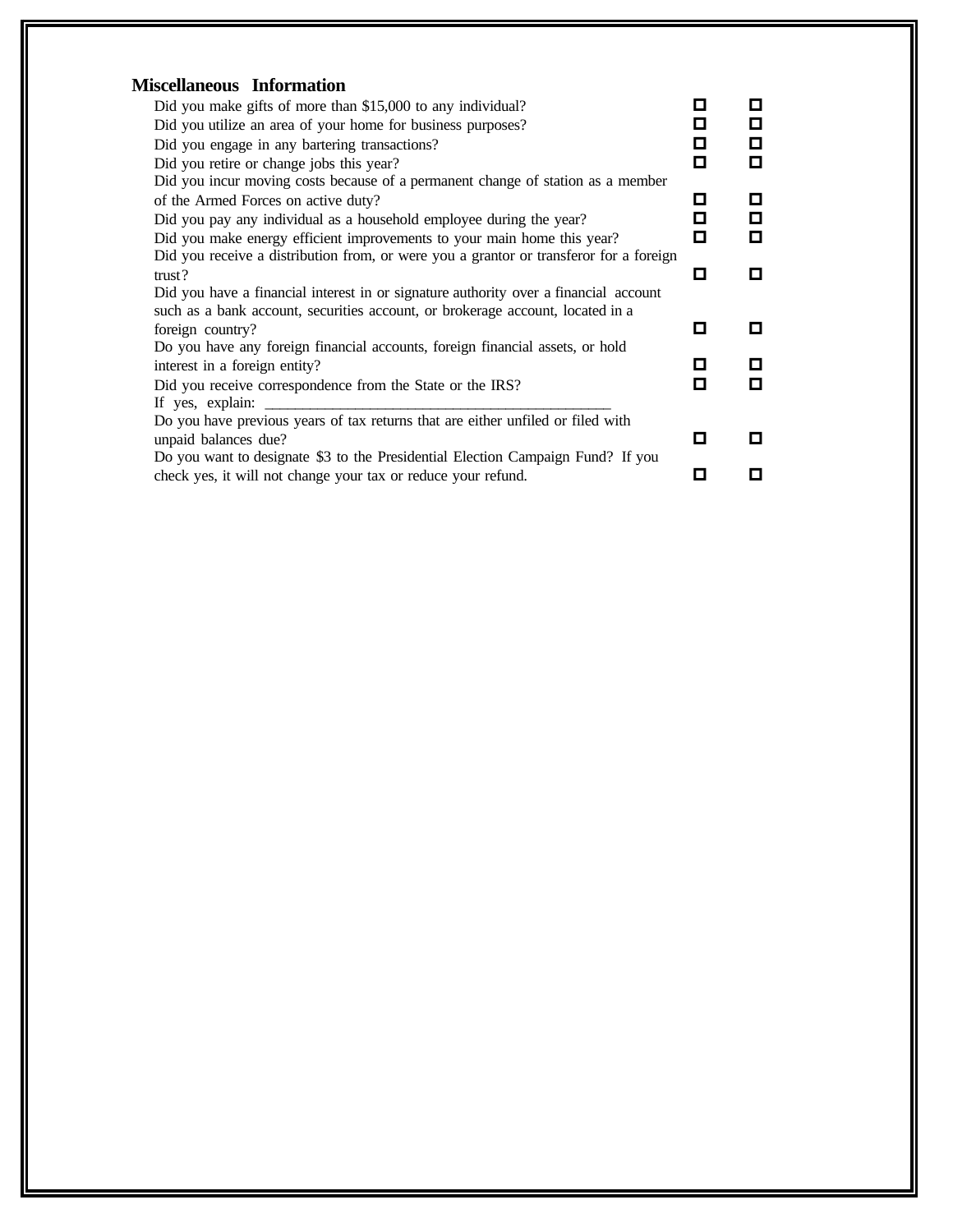## Direct Deposit/Electronic Funds Withdrawal Information 3

below. If you would like to have a refund direct deposited into or a balance due debited from your bank account(s), please enter information in the fields below. Note that electronic funds will be withdrawn only from the primary account listed below. Per IRS Security Summit requirements, verify the name of financial institution, routing transit number, account number , and type of account

| Mark to verify all accounts listed below have been reviewed, updated as needed, and are correct.<br>Primary account:<br>Financial institution routing transit number<br>Name of financial institution |        |                     | $[1]$<br>$[3]$<br>$[4]$ |
|-------------------------------------------------------------------------------------------------------------------------------------------------------------------------------------------------------|--------|---------------------|-------------------------|
| Your account number                                                                                                                                                                                   |        |                     | $[5]$                   |
| Type of $account (1 = Savings, 2 = Checking, 3 = IRA*)$                                                                                                                                               |        |                     | $\_$ [6]                |
| Mark if married filing jointly and this is a joint account (Both taxpayer and spouse names are on the account)                                                                                        |        |                     | $\boxed{[9]}$           |
| Mark if financial institution is foreign based (Not located in the territorial jurisdiction of the United States)                                                                                     |        |                     | $\boxed{10}$            |
| Enter the maximum dollar amount, or percentage of total refund<br>Dollar and the contract of the contract of the contract of the contract of the contract of the contract of the                      | $[11]$ | or Percent (xxx.xx) | $[12]$                  |
| Secondary account #1:                                                                                                                                                                                 |        |                     |                         |
| Financial institution routing transit number                                                                                                                                                          |        |                     | $[27]$                  |
| Name of financial institution                                                                                                                                                                         |        |                     | $[28]$                  |
| Your account number                                                                                                                                                                                   |        |                     | $[29]$                  |
| Type of account $(1 =$ Savings, $2 =$ Checking, $3 =$ IRA*)                                                                                                                                           |        |                     | $[30]$                  |
| Mark if married filing jointly and this is a joint account (Both taxpayer and spouse names are on the account)                                                                                        |        |                     | $-$ [31]                |
| Mark if financial institution is foreign based (Not located in the territorial jurisdiction of the United States)                                                                                     |        |                     | $\lfloor 32 \rfloor$    |
| Enter the maximum dollar amount, or percentage of total refund<br>Dollar                                                                                                                              | $[13]$ | or Percent (xxx.xx) | $[14]$                  |
| Secondary account #2:                                                                                                                                                                                 |        |                     |                         |
| Financial institution routing transit number                                                                                                                                                          |        |                     | $[33]$                  |
| Name of financial institution                                                                                                                                                                         |        |                     | $[34]$                  |
| Your account number                                                                                                                                                                                   |        |                     | $[35]$                  |
| Type of $account(1 = Savings, 2 = Checking, 3 = IRA*)$                                                                                                                                                |        |                     | $[36]$                  |
| Mark if married filing jointly and this is a joint account (Both taxpayer and spouse names are on the account)                                                                                        |        |                     | [37]                    |
| Mark if financial institution is foreign based (Not located in the territorial jurisdiction of the United States)                                                                                     |        |                     | $[38]$                  |
| Enter the maximum dollar amount, or percentage of total refund<br>Dollar                                                                                                                              | $[17]$ | or Percent (xxx.xx) | $[18]$                  |

\*Refunds may only be direct deposited to established traditional, Roth or SEP-IRA accounts. Make sure direct deposits will be accepted by the bank or financial institution.

#### Refund - U.S. Series I Savings Bond Purchases

A tax refund may be used to buy up to \$5,000 of U.S. Series I Savings bonds and registered for up to three different persons. If you would like to purchase U.S. Series I Savings bonds (in increments of \$50) with your refund, if applicable, please complete the following information. name, do not use nicknames. Please note you may enter only one name per registration (with exception of married filing joint returns) and must enter the party's given

| Indicate either a maximum dollar amount (up to \$5,000), or percentage of refund you would like used to purchase bonds                                                  |             |    |                     |               |
|-------------------------------------------------------------------------------------------------------------------------------------------------------------------------|-------------|----|---------------------|---------------|
| The bonds will be registered to the name(s) on the return. For married filing joint returns this means the bonds will be registered in both names listed on the return. |             |    |                     |               |
| To register the bonds separately, leave these fields blank and use the fields provided below.                                                                           |             |    |                     |               |
| Enter either a dollar amount or percent, but not both                                                                                                                   | Dollar [15] |    | or Percent (xxx.xx) | $[16]$        |
| Bond information for someone other than taxpayer and spouse, if married filing jointly                                                                                  |             |    |                     |               |
| Maximum dollar amount (up to \$5,000), or percentage of refund used to purchase bomals                                                                                  | [19]        | or | Percent (xxx.xx)    | [20]          |
| Owner's name (First Last)                                                                                                                                               | [40]        |    |                     | $[41]$        |
| Co-owner or beneficiary (First Last)                                                                                                                                    | $[42]$      |    |                     | $[43]$        |
| Mark if the name listed above is a beneficiary                                                                                                                          |             |    |                     | [44]          |
| Bond information for someone other than taxpayer and spouse, if married filing jointly                                                                                  |             |    |                     |               |
| Maximum dollar amount (up to \$5,000), or percentage of refund used to purchase bomousr                                                                                 | $[23]$      | or | Percent (xxx.xx)    | $[24]$        |
| Owner's name (First Last)                                                                                                                                               | [45]        |    |                     | $[46]$        |
| Co-owner or beneficiary (First Last)                                                                                                                                    | $[47]$      |    |                     | $[48]$        |
| Mark if the name listed above is a beneficiary                                                                                                                          |             |    |                     | $[49]$        |
|                                                                                                                                                                         |             |    |                     | Form ID: Bank |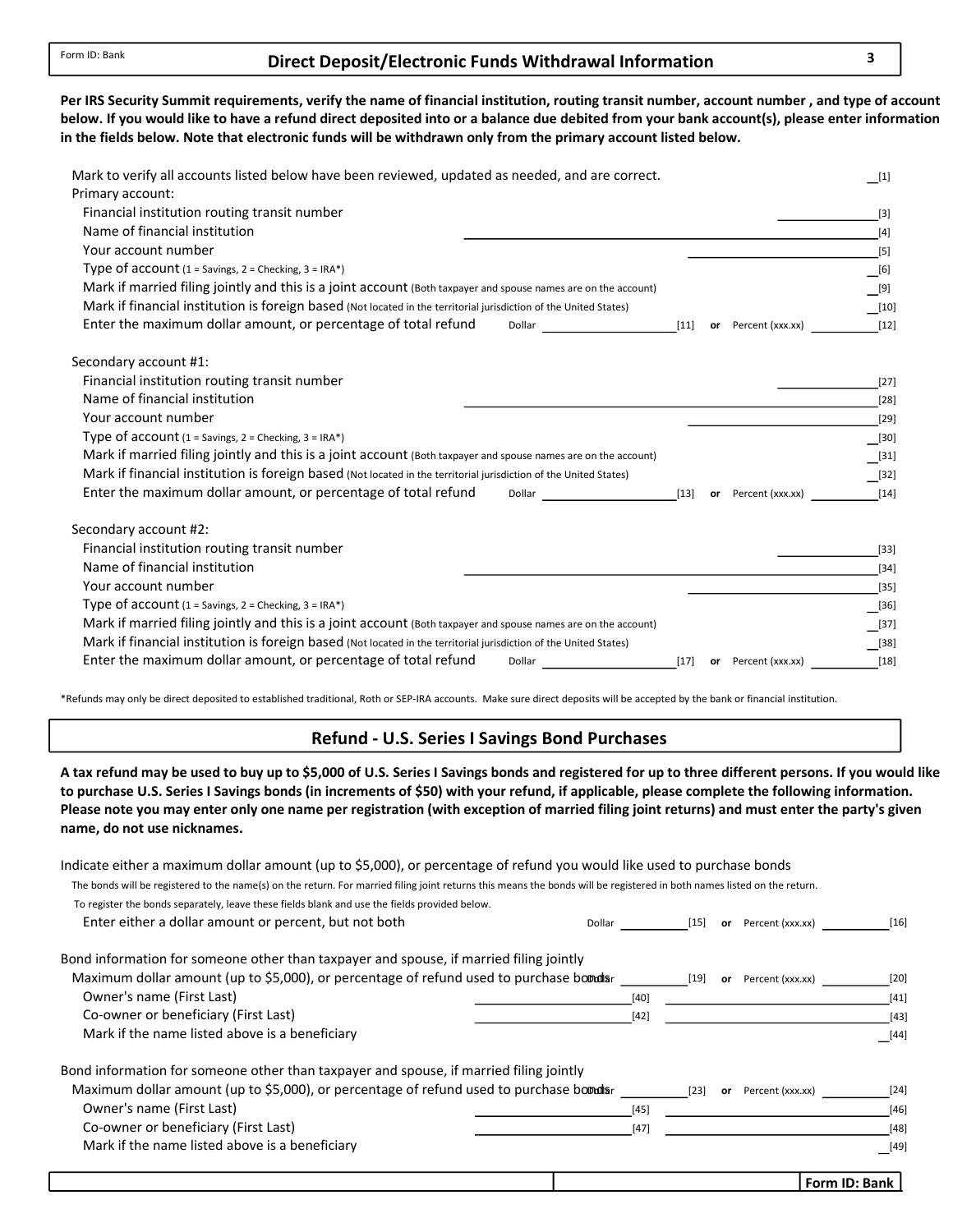## Identity Authentication

7

#### Taxpayer -

| Form of identification ( $1 =$ Driver's license, $2 =$ State issued identification card, $3 =$ No applicable identification, $4 =$ Identification not provided) | $[1]$ |  |  |  |  |
|-----------------------------------------------------------------------------------------------------------------------------------------------------------------|-------|--|--|--|--|
| Identification number                                                                                                                                           |       |  |  |  |  |
| Issue date                                                                                                                                                      |       |  |  |  |  |
| Expiration date (mm/dd/yyyy)                                                                                                                                    |       |  |  |  |  |
| Location of issuance (State issued only)                                                                                                                        | $[5]$ |  |  |  |  |
| Document number (New York only)                                                                                                                                 | [6]   |  |  |  |  |
| Spouse -                                                                                                                                                        |       |  |  |  |  |
| Form of identification ( $1$ = Driver's license, $2$ = State issued identification card, $3$ = No applicable identification, $4$ = Identification not provided) | [9]   |  |  |  |  |

| Identification number                    | [10]   |
|------------------------------------------|--------|
| Issue date                               | $[11]$ |
| Expiration date (mm/dd/yyyy)             | $[12]$ |
| Location of issuance (State issued only) | $[13]$ |
| Document number (New York only)          | $[14]$ |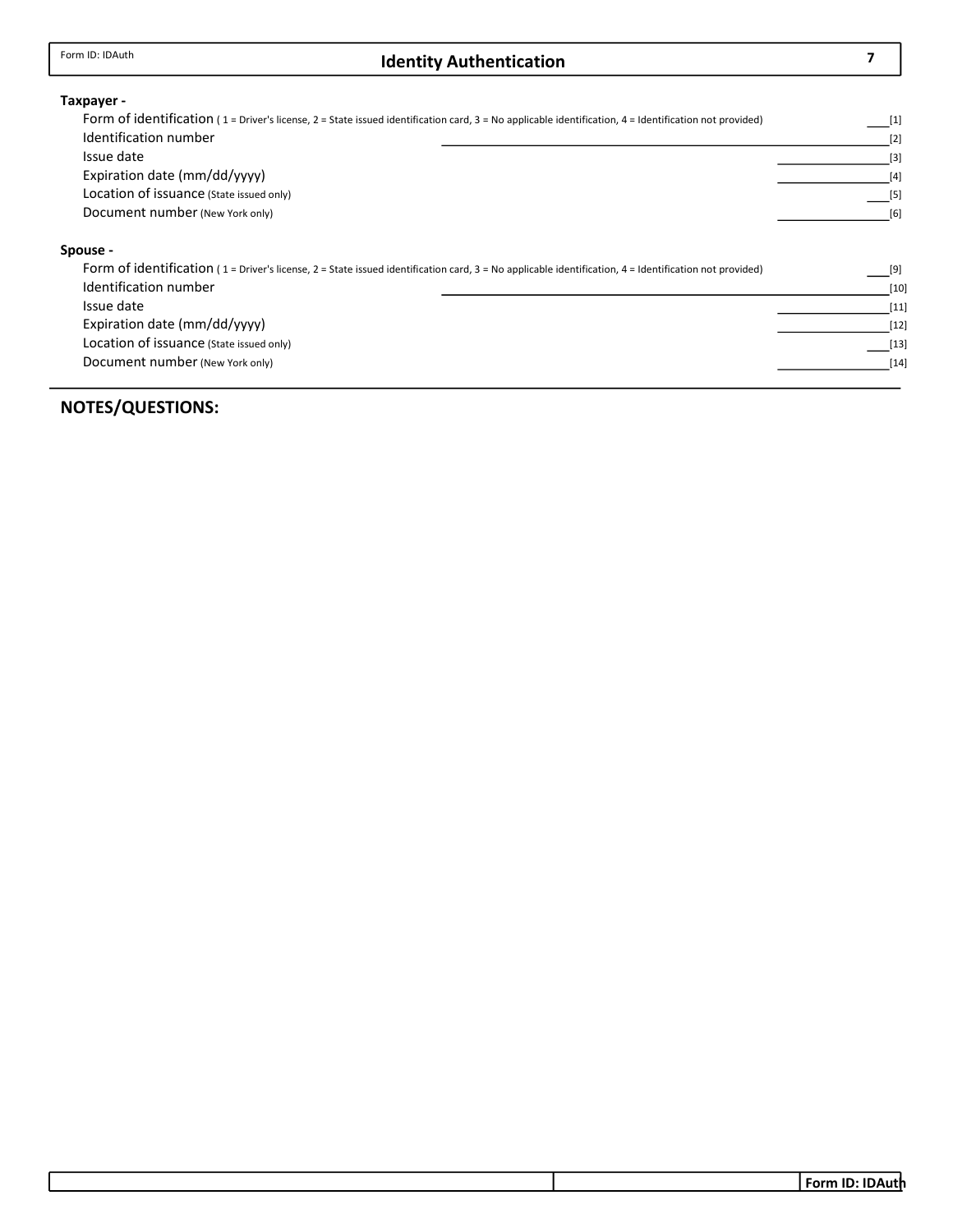| Form ID: Est<br><b>Estimated Taxes</b>                                                                          | 8                |
|-----------------------------------------------------------------------------------------------------------------|------------------|
| If you have an overpayment of 2021 taxes, do you want the excess:                                               |                  |
| Refunded                                                                                                        | $[52]$           |
| Applied to 2022 estimated tax liability                                                                         | $[53]$           |
| Do you expect a considerable change in your 2022 income? (Y, N)                                                 | $[54]$           |
| If yes, please explain any differences:                                                                         |                  |
|                                                                                                                 | $[55]$           |
|                                                                                                                 | $[56]$           |
|                                                                                                                 | $[57]$           |
|                                                                                                                 | $[58]$           |
| Do you expect a considerable change in your deductions for 2022? (Y, N)                                         | $[59]$           |
| If yes, please explain any differences:                                                                         |                  |
|                                                                                                                 | $[60]$           |
|                                                                                                                 | $[61]$           |
|                                                                                                                 | $[62]$           |
| Do you expect a considerable change in the amount of your 2022 withholding? $(Y, N)$                            | $[63]$<br>$[64]$ |
| If yes, please explain any differences:                                                                         |                  |
|                                                                                                                 | [65]             |
|                                                                                                                 | $[66]$           |
|                                                                                                                 | $[67]$           |
|                                                                                                                 | $[68]$           |
| Do you expect a change in the number of dependents claimed for 2022? (Y, N)                                     | $[69]$           |
| If yes, please explain any differences:                                                                         |                  |
|                                                                                                                 | $[70]$           |
|                                                                                                                 | $[71]$           |
|                                                                                                                 | $[72]$           |
|                                                                                                                 | $[73]$           |
| Payment method used to pay your estimated taxes (1=Electronic Federal Tax Payment System (EFTPS); 2=Direct Pay) | $[74]$           |
| <b>2021 Federal Estimated Tax Payments</b>                                                                      |                  |

2020 overpayment applied to 2021 estimates

Mark if you paid the calculated amounts on the dates due indicated below. Skip the remaining fields.

[1]  $[5]$ 

If your estimated payments were not made on the date due or were for an amount other than the calculated amount below, please enter the actual date and amount paid.

|                     | Date Due | Date Paid if After Date Due | <b>Amount Paid</b> | <b>Calculated Amount</b> | Method* |
|---------------------|----------|-----------------------------|--------------------|--------------------------|---------|
| 1st quarter payment | 4/15/21  | [6]                         | [7]                |                          |         |
| 2nd quarter payment | 6/15/21  | [8]                         | [9]                |                          |         |
| 3rd quarter payment | 9/15/21  | [10]                        | $[11]$             |                          |         |
| 4th quarter payment | 1/18/22  | [12]                        | $[13]$             |                          |         |
| Additional payment  |          | [14]                        | $[15]$             |                          |         |

| *Method of payment indicated in prior year           |                                                      |  |  |  |
|------------------------------------------------------|------------------------------------------------------|--|--|--|
| <b>EFW</b> = Electronic funds withdrawal             | <b>EFTPS = Electronic Federal Tax Payment System</b> |  |  |  |
| Voucher = Form 1040-ES estimated tax payment voucher |                                                      |  |  |  |
|                                                      |                                                      |  |  |  |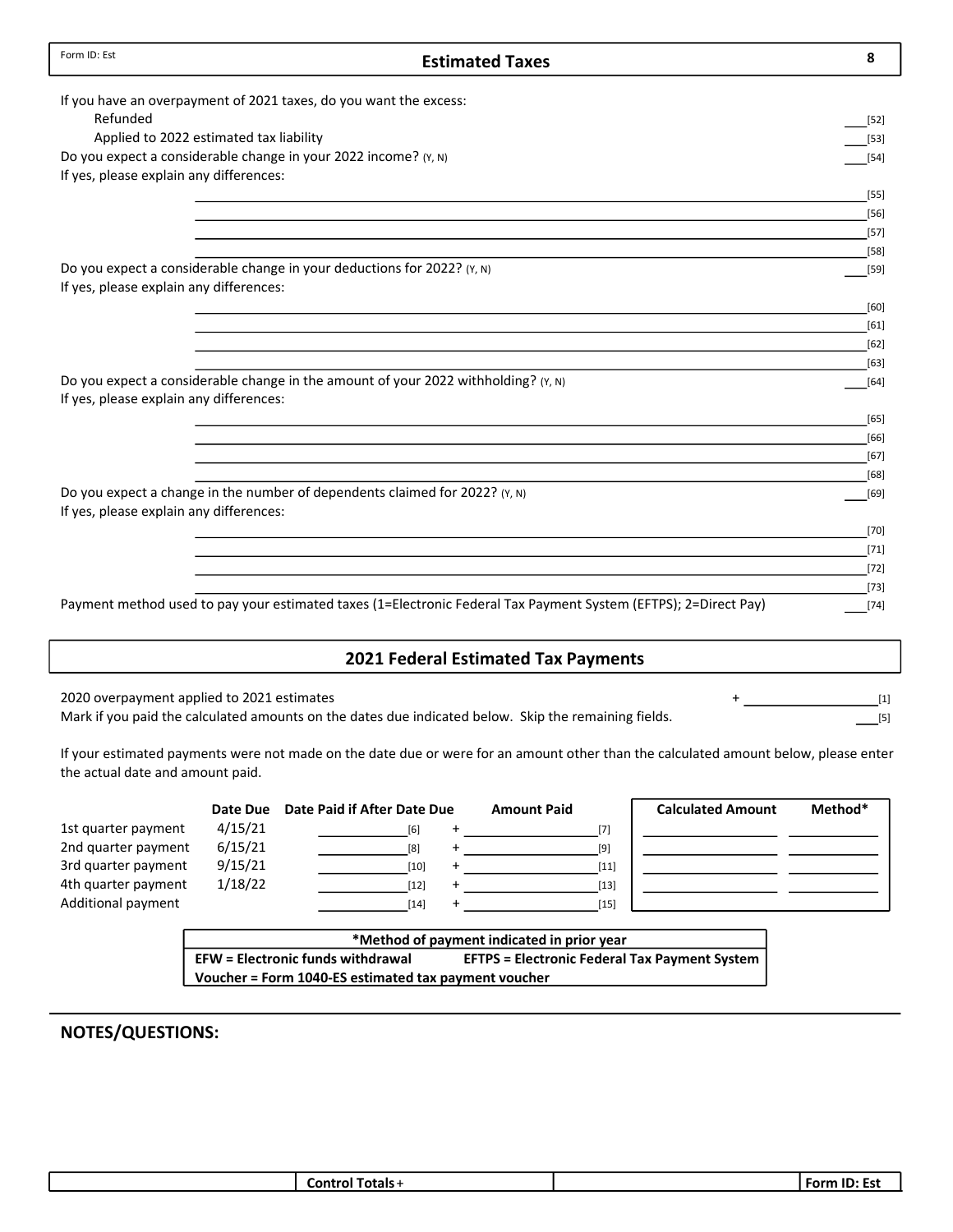#### Wages and Salaries #1

# Please provide all copies of Form W-2.

|                                                                                                                 | <br>2021 Information | <b>Prior Year Information</b> |
|-----------------------------------------------------------------------------------------------------------------|----------------------|-------------------------------|
| Taxpayer/Spouse (T, S)                                                                                          | $\Box^{[1]}$         |                               |
| Employer name                                                                                                   | $[3]$                |                               |
| Were these wages earned for service as: (1 = Minister, 2 = Military, 3 = Farming / Fishing, 4 = National Guard) | $\boxed{[5]}$        |                               |
| Mark if this is your current employer                                                                           | $\Box$ [6]           |                               |
| Federal wages and salaries (Box 1)                                                                              | $[10]$               |                               |
| Federal tax withheld (Box 2)                                                                                    | $[12]$               |                               |
| Social security wages (Box 3) (If different than federal wages)                                                 | $[14]$               |                               |
| Social security tax withheld (Box 4)                                                                            | $\ddot{}$<br>$[16]$  |                               |
| Medicare wages (Box 5) (If different than federal wages)                                                        | $[18]$               |                               |
| Medicare tax withheld (Box 6)                                                                                   | $[21]$               |                               |
| SS tips (Box 7)                                                                                                 | $[23]$               |                               |
| Allocated tips (Box 8)                                                                                          | $[25]$               |                               |
| Dependent care benefits (Box 10)                                                                                | $[27]$               |                               |
| Box 13 -                                                                                                        |                      |                               |
| Statutory employee                                                                                              | [29]                 |                               |
| Retirement plan                                                                                                 | $[30]$               |                               |
| Third-party sick pay                                                                                            | $[31]$               |                               |
| State postal code (Box 15)                                                                                      | $[32]$               |                               |
| State wages (Box 16) (If different than federal wages)                                                          | $[34]$               |                               |
| State tax withheld (Box 17)                                                                                     | $[36]$               |                               |
| Local wages (Box 18)                                                                                            | $[38]$               |                               |
| Local tax withheld (Box 19)                                                                                     | [40]                 |                               |
| Name of locality (Box 20)                                                                                       | $[43]$               |                               |

#### Control Totals +

#### Wages and Salaries #2

#### Please provide all copies of Form W-2. **Prior Year Information** Taxpayer/Spouse (T, S) Employer name Were these wages earned for service as: (1 = Minister, 2 = Military, 3 = Farming / Fishing, 4 = National Guard) Mark if this your current employer Federal wages and salaries (Box 1) Federal tax withheld (Box 2) Social security wages (Box 3) (If different than federal wages) Social security tax withheld (Box 4) + Medicare wages (Box 5) (If different than federal wages) Medicare tax withheld (Box 6) SS tips (Box 7) Allocated tips (Box 8) Dependent care benefits (Box 10) Box 13 - Statutory employee Retirement plan Third-party sick pay State postal code (Box 15) State wages (Box 16) (If different than federal wages) State tax withheld (Box 17) Local wages (Box 18) Local tax withheld (Box 19) Name of locality (Box 20)  $[29]$ [40] [38] [36] [23] [34] [32] [21] [27] [18] [25] [16] [43] [14]  $[31]$ [12] [30] [10]  $\Box$ [6]  $\Box$ [5]  $[3]$  $\Box^{[1]}$ +

Control Totals +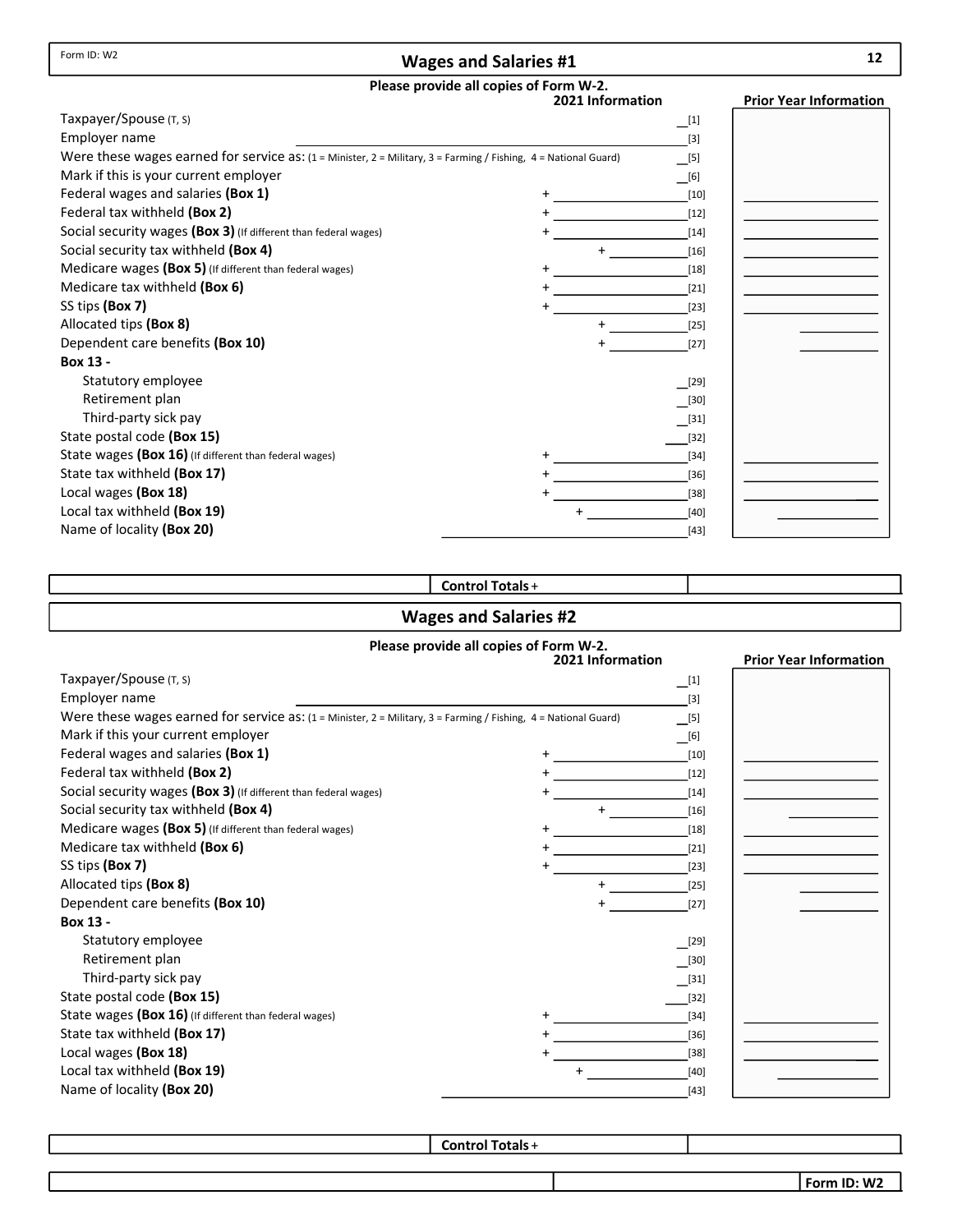Form ID: B-1

## Interest Income

Please provide copies of all Form 1099-INT or other statements reporting interest income.

\*Whole numbers will be treated as \$ amounts. Enter percentages in the XXX.XX format. For example, enter 100% as 100.00 or 75.5% as 75.50.

|  |                         | Type<br>T/S/J_Code (**See codes below) | Interest [1]<br>Income | Tax Exempt<br>Income | Penalty on<br>Early Withdrawal | U.S. Obligations* Tax Exempt*<br>\$ or % \$ or % | Foreign Taxes<br>Paid | <b>Prior Year Information</b> |
|--|-------------------------|----------------------------------------|------------------------|----------------------|--------------------------------|--------------------------------------------------|-----------------------|-------------------------------|
|  | $\mathbf{1}$            | Payer                                  |                        |                      |                                |                                                  |                       |                               |
|  |                         | Amounts                                |                        |                      |                                |                                                  |                       |                               |
|  | $\mathbf{2}$            | Payer                                  |                        |                      |                                |                                                  |                       |                               |
|  |                         | Amounts                                |                        |                      |                                |                                                  |                       |                               |
|  | $\overline{\mathbf{3}}$ | Payer                                  |                        |                      |                                |                                                  |                       |                               |
|  |                         | Amounts                                |                        |                      |                                |                                                  |                       |                               |
|  | $\overline{\mathbf{4}}$ | Payer                                  |                        |                      |                                |                                                  |                       |                               |
|  |                         | Amounts                                |                        |                      |                                |                                                  |                       |                               |
|  | 5                       | Payer                                  |                        |                      |                                |                                                  |                       |                               |
|  |                         | Amounts                                |                        |                      |                                |                                                  |                       |                               |
|  | 6                       | Payer                                  |                        |                      |                                |                                                  |                       |                               |
|  |                         | Amounts                                |                        |                      |                                |                                                  |                       |                               |
|  | $\overline{7}$          | Payer                                  |                        |                      |                                |                                                  |                       |                               |
|  |                         | Amounts                                |                        |                      |                                |                                                  |                       |                               |
|  | $\overline{\mathbf{8}}$ | Payer                                  |                        |                      |                                |                                                  |                       |                               |
|  |                         | Amounts                                |                        |                      |                                |                                                  |                       |                               |
|  | 9                       | Payer                                  |                        |                      |                                |                                                  |                       |                               |
|  |                         | Amounts                                |                        |                      |                                |                                                  |                       |                               |
|  | 10                      | Payer                                  |                        |                      |                                |                                                  |                       |                               |
|  |                         | Amounts                                |                        |                      |                                |                                                  |                       |                               |

|                                 | **Interest Codes     |                        |
|---------------------------------|----------------------|------------------------|
| <b>Blank = Regular Interest</b> | 4 = Accrued Interest | 6 = ABP Adjustment     |
| 3 = Nominee Distribution        | 5 = OID Adjustment   | $7 = Series EE &IBond$ |

13

|--|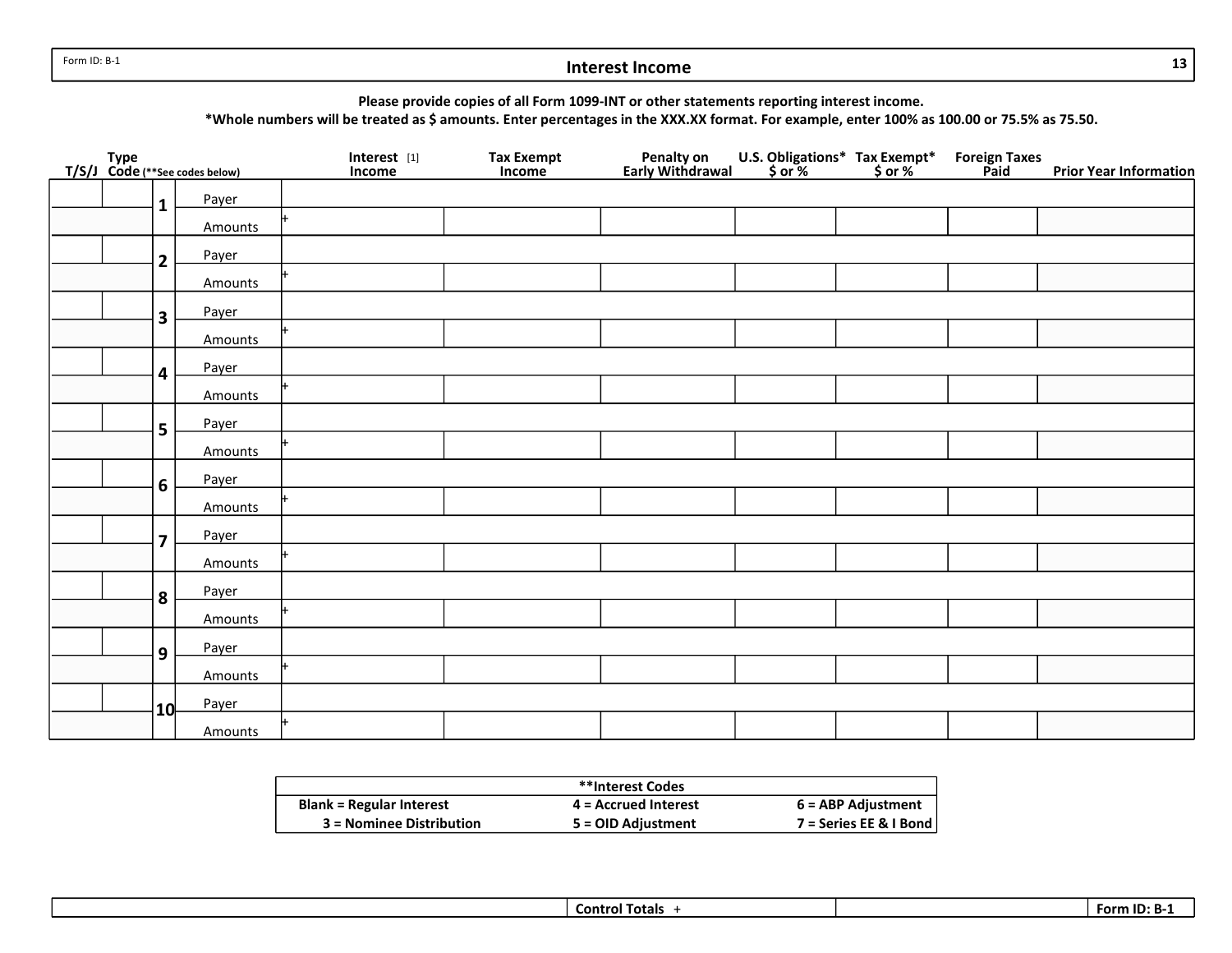Form ID: B-2

## Dividend Income

14

Please provide copies of all Form 1099-DIV or other statements reporting dividend income.

\*Whole numbers will be treated as \$ amounts. Enter percentages in the XXX.XX format. For example, enter 100% as 100.00 or 75.5% as 75.50.

| T |                         |         | S Type <b>Calibiary</b> [2] Qualified<br>J Code (**See codes below) Dividends Dividends | <b>Total</b> | Cap Gain<br>Distributions Section 1250 Sec. 199A Capital Gain Dividends |  | U.S.<br>Obligations*<br>\$ or % | Tax Exempt*<br>\$ or % | Foreign<br>Taxes<br>Paid | <b>Prior Year</b><br>Information |
|---|-------------------------|---------|-----------------------------------------------------------------------------------------|--------------|-------------------------------------------------------------------------|--|---------------------------------|------------------------|--------------------------|----------------------------------|
|   |                         | Payer   |                                                                                         |              |                                                                         |  |                                 |                        |                          |                                  |
|   | $\mathbf{1}$            | Amounts |                                                                                         |              |                                                                         |  |                                 |                        |                          |                                  |
|   | $\mathbf{2}$            | Payer   |                                                                                         |              |                                                                         |  |                                 |                        |                          |                                  |
|   |                         | Amounts |                                                                                         |              |                                                                         |  |                                 |                        |                          |                                  |
|   | 3                       | Payer   |                                                                                         |              |                                                                         |  |                                 |                        |                          |                                  |
|   |                         | Amounts |                                                                                         |              |                                                                         |  |                                 |                        |                          |                                  |
|   | 4                       | Payer   |                                                                                         |              |                                                                         |  |                                 |                        |                          |                                  |
|   |                         | Amounts |                                                                                         |              |                                                                         |  |                                 |                        |                          |                                  |
|   | 5                       | Payer   |                                                                                         |              |                                                                         |  |                                 |                        |                          |                                  |
|   |                         | Amounts |                                                                                         |              |                                                                         |  |                                 |                        |                          |                                  |
|   | 6                       | Payer   |                                                                                         |              |                                                                         |  |                                 |                        |                          |                                  |
|   |                         | Amounts |                                                                                         |              |                                                                         |  |                                 |                        |                          |                                  |
|   | $\overline{\mathbf{z}}$ | Payer   |                                                                                         |              |                                                                         |  |                                 |                        |                          |                                  |
|   |                         | Amounts |                                                                                         |              |                                                                         |  |                                 |                        |                          |                                  |
|   | 8                       | Payer   |                                                                                         |              |                                                                         |  |                                 |                        |                          |                                  |
|   |                         | Amounts |                                                                                         |              |                                                                         |  |                                 |                        |                          |                                  |
|   | 9                       | Payer   |                                                                                         |              |                                                                         |  |                                 |                        |                          |                                  |
|   |                         | Amounts |                                                                                         |              |                                                                         |  |                                 |                        |                          |                                  |
|   | 10 <sup>1</sup>         | Payer   |                                                                                         |              |                                                                         |  |                                 |                        |                          |                                  |
|   |                         | Amounts |                                                                                         |              |                                                                         |  |                                 |                        |                          |                                  |

|                      | **Dividend Codes |
|----------------------|------------------|
| <b>Blank = Other</b> | $3 =$ Nominee    |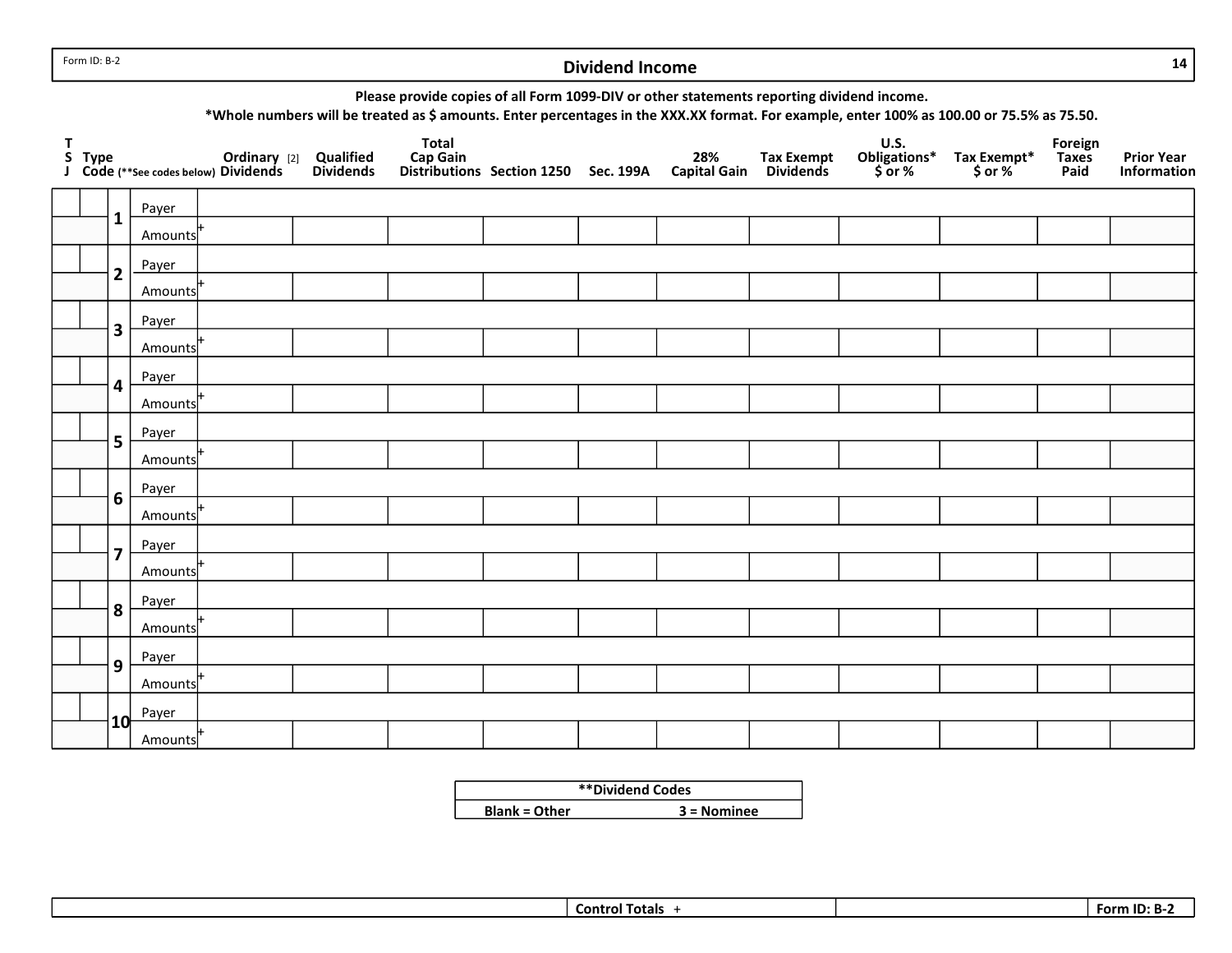## Sales of Stocks, Securities, and Other Investment Property

| н |  |
|---|--|
|   |  |

[9]  $\frac{[10]}{[}$ 

 $[13]$  $\Box$ [11]

Please provide copies of all Forms 1099-B and 1099-S

Did you have any securities become worthless during 2021? (Y, N)

Did you have any debts become uncollectible during 2021? (Y, N)

Did you have any commodity sales, short sales, or straddles? (Y, N)

Did you exchange any securities or investments for something other than cash? (Y, N)

Did you receive, sell, exchange, or otherwise dispose of any financial interest in any virtual currency? ( $Y$ , N)  $[4]$ 

| $\ddot{}$<br>$\ddot{}$<br>$\label{eq:2.1} \frac{1}{\sqrt{2}}\left(\frac{1}{\sqrt{2}}\right)^{2} \left(\frac{1}{\sqrt{2}}\right)^{2} \left(\frac{1}{\sqrt{2}}\right)^{2} \left(\frac{1}{\sqrt{2}}\right)^{2} \left(\frac{1}{\sqrt{2}}\right)^{2} \left(\frac{1}{\sqrt{2}}\right)^{2} \left(\frac{1}{\sqrt{2}}\right)^{2} \left(\frac{1}{\sqrt{2}}\right)^{2} \left(\frac{1}{\sqrt{2}}\right)^{2} \left(\frac{1}{\sqrt{2}}\right)^{2} \left(\frac{1}{\sqrt{2}}\right)^{2} \left(\$<br>$\ddot{}$<br>$\ddot{}$<br>$\ddot{}$<br>+<br>$\label{eq:2.1} \frac{1}{\sqrt{2}}\int_{\mathbb{R}^3}\frac{1}{\sqrt{2}}\left(\frac{1}{\sqrt{2}}\right)^2\left(\frac{1}{\sqrt{2}}\right)^2\left(\frac{1}{\sqrt{2}}\right)^2\left(\frac{1}{\sqrt{2}}\right)^2\left(\frac{1}{\sqrt{2}}\right)^2.$<br>$\ddot{}$<br>$\ddot{}$<br>$\label{eq:2} \mathcal{L} = \mathcal{L} \left( \mathcal{L} \right) \mathcal{L} \left( \mathcal{L} \right) \mathcal{L} \left( \mathcal{L} \right)$<br>$\ddot{}$<br>$\ddot{}$<br>$\ddot{}$<br>$\ddot{}$<br>$\ddot{}$<br>$\ddot{}$<br>$\ddot{}$<br>$\ddot{}$<br>$\ddot{}$<br>$\ddot{}$<br>$\ddot{}$<br>$\ddot{}$<br>$\label{eq:2} \mathcal{L} = \mathcal{L} \left( \mathcal{L} \right) \mathcal{L} \left( \mathcal{L} \right) \mathcal{L} \left( \mathcal{L} \right)$<br>$\ddot{}$<br>$\ddot{}$<br>$\ddot{}$<br>$\ddot{}$<br>$\ddot{}$<br>$\ddot{}$<br>$\ddot{}$<br>$\ddot{}$<br>$\ddot{}$<br>$\ddot{}$<br>$\ddot{}$<br>$\ddot{}$<br>$\mathcal{L}^{\text{max}}_{\text{max}}$ , where $\mathcal{L}^{\text{max}}_{\text{max}}$<br>$\ddot{}$<br>$\ddot{}$<br>$\ddot{}$<br>$\ddot{}$<br>$\ddot{}$<br>$\ddot{}$<br>$\ddot{}$<br>$\ddot{}$<br>$\mathcal{L}^{\text{max}}_{\text{max}}$ , where $\mathcal{L}^{\text{max}}_{\text{max}}$<br>$\ddot{}$<br>$\ddot{}$<br>$\ddot{}$<br>$\ddot{}$<br>$\label{eq:2} \mathcal{L} = \mathcal{L} \left( \mathcal{L} \right) \mathcal{L} \left( \mathcal{L} \right) \mathcal{L} \left( \mathcal{L} \right)$<br>$\ddot{}$<br>$\ddot{}$<br>$\ddot{}$<br>$\ddot{}$<br>$\ddot{}$<br>$\ddot{}$<br>$\ddot{}$<br>$\ddot{}$<br>$\ddot{}$<br>$\ddot{}$<br>$\ddot{}$<br>$\ddot{}$<br>$\ddot{}$<br>$\ddot{}$<br>$\ddot{}$<br>+<br>$\ddot{}$<br>+<br>$\ddot{}$<br>+<br>$\ddot{}$<br>$\ddot{}$<br>$+$<br>$\ddot{}$<br>$\overline{\phantom{a}}$<br>$+$<br>+<br><b>Control Totals+</b><br>Form ID: D | T/S/J | <b>Description of Property[1]</b> | <b>Date Acquired</b> | Date Sold | <b>Gross Sales Price</b><br>(Less expenses of sale) | <b>Cost or Other Basis</b> |
|-----------------------------------------------------------------------------------------------------------------------------------------------------------------------------------------------------------------------------------------------------------------------------------------------------------------------------------------------------------------------------------------------------------------------------------------------------------------------------------------------------------------------------------------------------------------------------------------------------------------------------------------------------------------------------------------------------------------------------------------------------------------------------------------------------------------------------------------------------------------------------------------------------------------------------------------------------------------------------------------------------------------------------------------------------------------------------------------------------------------------------------------------------------------------------------------------------------------------------------------------------------------------------------------------------------------------------------------------------------------------------------------------------------------------------------------------------------------------------------------------------------------------------------------------------------------------------------------------------------------------------------------------------------------------------------------------------------------------------------------------------------------------------------------------------------------------------------------------------------------------------------------------------------------------------------------------------------------------------------------------------------------------------------------------------------------------------------------------------------------------------------------------------------------------------------------------------------------------------------------------------------------------------------------------------------------------------|-------|-----------------------------------|----------------------|-----------|-----------------------------------------------------|----------------------------|
|                                                                                                                                                                                                                                                                                                                                                                                                                                                                                                                                                                                                                                                                                                                                                                                                                                                                                                                                                                                                                                                                                                                                                                                                                                                                                                                                                                                                                                                                                                                                                                                                                                                                                                                                                                                                                                                                                                                                                                                                                                                                                                                                                                                                                                                                                                                             |       |                                   |                      |           | $+$                                                 | +                          |
|                                                                                                                                                                                                                                                                                                                                                                                                                                                                                                                                                                                                                                                                                                                                                                                                                                                                                                                                                                                                                                                                                                                                                                                                                                                                                                                                                                                                                                                                                                                                                                                                                                                                                                                                                                                                                                                                                                                                                                                                                                                                                                                                                                                                                                                                                                                             |       |                                   |                      |           |                                                     |                            |
|                                                                                                                                                                                                                                                                                                                                                                                                                                                                                                                                                                                                                                                                                                                                                                                                                                                                                                                                                                                                                                                                                                                                                                                                                                                                                                                                                                                                                                                                                                                                                                                                                                                                                                                                                                                                                                                                                                                                                                                                                                                                                                                                                                                                                                                                                                                             |       |                                   |                      |           |                                                     |                            |
|                                                                                                                                                                                                                                                                                                                                                                                                                                                                                                                                                                                                                                                                                                                                                                                                                                                                                                                                                                                                                                                                                                                                                                                                                                                                                                                                                                                                                                                                                                                                                                                                                                                                                                                                                                                                                                                                                                                                                                                                                                                                                                                                                                                                                                                                                                                             |       |                                   |                      |           |                                                     |                            |
|                                                                                                                                                                                                                                                                                                                                                                                                                                                                                                                                                                                                                                                                                                                                                                                                                                                                                                                                                                                                                                                                                                                                                                                                                                                                                                                                                                                                                                                                                                                                                                                                                                                                                                                                                                                                                                                                                                                                                                                                                                                                                                                                                                                                                                                                                                                             |       |                                   |                      |           |                                                     |                            |
|                                                                                                                                                                                                                                                                                                                                                                                                                                                                                                                                                                                                                                                                                                                                                                                                                                                                                                                                                                                                                                                                                                                                                                                                                                                                                                                                                                                                                                                                                                                                                                                                                                                                                                                                                                                                                                                                                                                                                                                                                                                                                                                                                                                                                                                                                                                             |       |                                   |                      |           |                                                     |                            |
|                                                                                                                                                                                                                                                                                                                                                                                                                                                                                                                                                                                                                                                                                                                                                                                                                                                                                                                                                                                                                                                                                                                                                                                                                                                                                                                                                                                                                                                                                                                                                                                                                                                                                                                                                                                                                                                                                                                                                                                                                                                                                                                                                                                                                                                                                                                             |       |                                   |                      |           |                                                     |                            |
|                                                                                                                                                                                                                                                                                                                                                                                                                                                                                                                                                                                                                                                                                                                                                                                                                                                                                                                                                                                                                                                                                                                                                                                                                                                                                                                                                                                                                                                                                                                                                                                                                                                                                                                                                                                                                                                                                                                                                                                                                                                                                                                                                                                                                                                                                                                             |       |                                   |                      |           |                                                     |                            |
|                                                                                                                                                                                                                                                                                                                                                                                                                                                                                                                                                                                                                                                                                                                                                                                                                                                                                                                                                                                                                                                                                                                                                                                                                                                                                                                                                                                                                                                                                                                                                                                                                                                                                                                                                                                                                                                                                                                                                                                                                                                                                                                                                                                                                                                                                                                             |       |                                   |                      |           |                                                     |                            |
|                                                                                                                                                                                                                                                                                                                                                                                                                                                                                                                                                                                                                                                                                                                                                                                                                                                                                                                                                                                                                                                                                                                                                                                                                                                                                                                                                                                                                                                                                                                                                                                                                                                                                                                                                                                                                                                                                                                                                                                                                                                                                                                                                                                                                                                                                                                             |       |                                   |                      |           |                                                     |                            |
|                                                                                                                                                                                                                                                                                                                                                                                                                                                                                                                                                                                                                                                                                                                                                                                                                                                                                                                                                                                                                                                                                                                                                                                                                                                                                                                                                                                                                                                                                                                                                                                                                                                                                                                                                                                                                                                                                                                                                                                                                                                                                                                                                                                                                                                                                                                             |       |                                   |                      |           |                                                     |                            |
|                                                                                                                                                                                                                                                                                                                                                                                                                                                                                                                                                                                                                                                                                                                                                                                                                                                                                                                                                                                                                                                                                                                                                                                                                                                                                                                                                                                                                                                                                                                                                                                                                                                                                                                                                                                                                                                                                                                                                                                                                                                                                                                                                                                                                                                                                                                             |       |                                   |                      |           |                                                     |                            |
|                                                                                                                                                                                                                                                                                                                                                                                                                                                                                                                                                                                                                                                                                                                                                                                                                                                                                                                                                                                                                                                                                                                                                                                                                                                                                                                                                                                                                                                                                                                                                                                                                                                                                                                                                                                                                                                                                                                                                                                                                                                                                                                                                                                                                                                                                                                             |       |                                   |                      |           |                                                     |                            |
|                                                                                                                                                                                                                                                                                                                                                                                                                                                                                                                                                                                                                                                                                                                                                                                                                                                                                                                                                                                                                                                                                                                                                                                                                                                                                                                                                                                                                                                                                                                                                                                                                                                                                                                                                                                                                                                                                                                                                                                                                                                                                                                                                                                                                                                                                                                             |       |                                   |                      |           |                                                     |                            |
|                                                                                                                                                                                                                                                                                                                                                                                                                                                                                                                                                                                                                                                                                                                                                                                                                                                                                                                                                                                                                                                                                                                                                                                                                                                                                                                                                                                                                                                                                                                                                                                                                                                                                                                                                                                                                                                                                                                                                                                                                                                                                                                                                                                                                                                                                                                             |       |                                   |                      |           |                                                     |                            |
|                                                                                                                                                                                                                                                                                                                                                                                                                                                                                                                                                                                                                                                                                                                                                                                                                                                                                                                                                                                                                                                                                                                                                                                                                                                                                                                                                                                                                                                                                                                                                                                                                                                                                                                                                                                                                                                                                                                                                                                                                                                                                                                                                                                                                                                                                                                             |       |                                   |                      |           |                                                     |                            |
|                                                                                                                                                                                                                                                                                                                                                                                                                                                                                                                                                                                                                                                                                                                                                                                                                                                                                                                                                                                                                                                                                                                                                                                                                                                                                                                                                                                                                                                                                                                                                                                                                                                                                                                                                                                                                                                                                                                                                                                                                                                                                                                                                                                                                                                                                                                             |       |                                   |                      |           |                                                     |                            |
|                                                                                                                                                                                                                                                                                                                                                                                                                                                                                                                                                                                                                                                                                                                                                                                                                                                                                                                                                                                                                                                                                                                                                                                                                                                                                                                                                                                                                                                                                                                                                                                                                                                                                                                                                                                                                                                                                                                                                                                                                                                                                                                                                                                                                                                                                                                             |       |                                   |                      |           |                                                     |                            |
|                                                                                                                                                                                                                                                                                                                                                                                                                                                                                                                                                                                                                                                                                                                                                                                                                                                                                                                                                                                                                                                                                                                                                                                                                                                                                                                                                                                                                                                                                                                                                                                                                                                                                                                                                                                                                                                                                                                                                                                                                                                                                                                                                                                                                                                                                                                             |       |                                   |                      |           |                                                     |                            |
|                                                                                                                                                                                                                                                                                                                                                                                                                                                                                                                                                                                                                                                                                                                                                                                                                                                                                                                                                                                                                                                                                                                                                                                                                                                                                                                                                                                                                                                                                                                                                                                                                                                                                                                                                                                                                                                                                                                                                                                                                                                                                                                                                                                                                                                                                                                             |       |                                   |                      |           |                                                     |                            |
|                                                                                                                                                                                                                                                                                                                                                                                                                                                                                                                                                                                                                                                                                                                                                                                                                                                                                                                                                                                                                                                                                                                                                                                                                                                                                                                                                                                                                                                                                                                                                                                                                                                                                                                                                                                                                                                                                                                                                                                                                                                                                                                                                                                                                                                                                                                             |       |                                   |                      |           |                                                     |                            |
|                                                                                                                                                                                                                                                                                                                                                                                                                                                                                                                                                                                                                                                                                                                                                                                                                                                                                                                                                                                                                                                                                                                                                                                                                                                                                                                                                                                                                                                                                                                                                                                                                                                                                                                                                                                                                                                                                                                                                                                                                                                                                                                                                                                                                                                                                                                             |       |                                   |                      |           |                                                     |                            |
|                                                                                                                                                                                                                                                                                                                                                                                                                                                                                                                                                                                                                                                                                                                                                                                                                                                                                                                                                                                                                                                                                                                                                                                                                                                                                                                                                                                                                                                                                                                                                                                                                                                                                                                                                                                                                                                                                                                                                                                                                                                                                                                                                                                                                                                                                                                             |       |                                   |                      |           |                                                     |                            |
|                                                                                                                                                                                                                                                                                                                                                                                                                                                                                                                                                                                                                                                                                                                                                                                                                                                                                                                                                                                                                                                                                                                                                                                                                                                                                                                                                                                                                                                                                                                                                                                                                                                                                                                                                                                                                                                                                                                                                                                                                                                                                                                                                                                                                                                                                                                             |       |                                   |                      |           |                                                     |                            |
|                                                                                                                                                                                                                                                                                                                                                                                                                                                                                                                                                                                                                                                                                                                                                                                                                                                                                                                                                                                                                                                                                                                                                                                                                                                                                                                                                                                                                                                                                                                                                                                                                                                                                                                                                                                                                                                                                                                                                                                                                                                                                                                                                                                                                                                                                                                             |       |                                   |                      |           |                                                     |                            |
|                                                                                                                                                                                                                                                                                                                                                                                                                                                                                                                                                                                                                                                                                                                                                                                                                                                                                                                                                                                                                                                                                                                                                                                                                                                                                                                                                                                                                                                                                                                                                                                                                                                                                                                                                                                                                                                                                                                                                                                                                                                                                                                                                                                                                                                                                                                             |       |                                   |                      |           |                                                     |                            |
|                                                                                                                                                                                                                                                                                                                                                                                                                                                                                                                                                                                                                                                                                                                                                                                                                                                                                                                                                                                                                                                                                                                                                                                                                                                                                                                                                                                                                                                                                                                                                                                                                                                                                                                                                                                                                                                                                                                                                                                                                                                                                                                                                                                                                                                                                                                             |       |                                   |                      |           |                                                     |                            |
|                                                                                                                                                                                                                                                                                                                                                                                                                                                                                                                                                                                                                                                                                                                                                                                                                                                                                                                                                                                                                                                                                                                                                                                                                                                                                                                                                                                                                                                                                                                                                                                                                                                                                                                                                                                                                                                                                                                                                                                                                                                                                                                                                                                                                                                                                                                             |       |                                   |                      |           |                                                     |                            |
|                                                                                                                                                                                                                                                                                                                                                                                                                                                                                                                                                                                                                                                                                                                                                                                                                                                                                                                                                                                                                                                                                                                                                                                                                                                                                                                                                                                                                                                                                                                                                                                                                                                                                                                                                                                                                                                                                                                                                                                                                                                                                                                                                                                                                                                                                                                             |       |                                   |                      |           |                                                     |                            |
|                                                                                                                                                                                                                                                                                                                                                                                                                                                                                                                                                                                                                                                                                                                                                                                                                                                                                                                                                                                                                                                                                                                                                                                                                                                                                                                                                                                                                                                                                                                                                                                                                                                                                                                                                                                                                                                                                                                                                                                                                                                                                                                                                                                                                                                                                                                             |       |                                   |                      |           |                                                     |                            |
|                                                                                                                                                                                                                                                                                                                                                                                                                                                                                                                                                                                                                                                                                                                                                                                                                                                                                                                                                                                                                                                                                                                                                                                                                                                                                                                                                                                                                                                                                                                                                                                                                                                                                                                                                                                                                                                                                                                                                                                                                                                                                                                                                                                                                                                                                                                             |       |                                   |                      |           |                                                     |                            |
|                                                                                                                                                                                                                                                                                                                                                                                                                                                                                                                                                                                                                                                                                                                                                                                                                                                                                                                                                                                                                                                                                                                                                                                                                                                                                                                                                                                                                                                                                                                                                                                                                                                                                                                                                                                                                                                                                                                                                                                                                                                                                                                                                                                                                                                                                                                             |       |                                   |                      |           |                                                     |                            |
|                                                                                                                                                                                                                                                                                                                                                                                                                                                                                                                                                                                                                                                                                                                                                                                                                                                                                                                                                                                                                                                                                                                                                                                                                                                                                                                                                                                                                                                                                                                                                                                                                                                                                                                                                                                                                                                                                                                                                                                                                                                                                                                                                                                                                                                                                                                             |       |                                   |                      |           |                                                     |                            |
|                                                                                                                                                                                                                                                                                                                                                                                                                                                                                                                                                                                                                                                                                                                                                                                                                                                                                                                                                                                                                                                                                                                                                                                                                                                                                                                                                                                                                                                                                                                                                                                                                                                                                                                                                                                                                                                                                                                                                                                                                                                                                                                                                                                                                                                                                                                             |       |                                   |                      |           |                                                     |                            |
|                                                                                                                                                                                                                                                                                                                                                                                                                                                                                                                                                                                                                                                                                                                                                                                                                                                                                                                                                                                                                                                                                                                                                                                                                                                                                                                                                                                                                                                                                                                                                                                                                                                                                                                                                                                                                                                                                                                                                                                                                                                                                                                                                                                                                                                                                                                             |       |                                   |                      |           |                                                     |                            |
|                                                                                                                                                                                                                                                                                                                                                                                                                                                                                                                                                                                                                                                                                                                                                                                                                                                                                                                                                                                                                                                                                                                                                                                                                                                                                                                                                                                                                                                                                                                                                                                                                                                                                                                                                                                                                                                                                                                                                                                                                                                                                                                                                                                                                                                                                                                             |       |                                   |                      |           |                                                     |                            |
|                                                                                                                                                                                                                                                                                                                                                                                                                                                                                                                                                                                                                                                                                                                                                                                                                                                                                                                                                                                                                                                                                                                                                                                                                                                                                                                                                                                                                                                                                                                                                                                                                                                                                                                                                                                                                                                                                                                                                                                                                                                                                                                                                                                                                                                                                                                             |       |                                   |                      |           |                                                     |                            |
|                                                                                                                                                                                                                                                                                                                                                                                                                                                                                                                                                                                                                                                                                                                                                                                                                                                                                                                                                                                                                                                                                                                                                                                                                                                                                                                                                                                                                                                                                                                                                                                                                                                                                                                                                                                                                                                                                                                                                                                                                                                                                                                                                                                                                                                                                                                             |       |                                   |                      |           |                                                     |                            |
|                                                                                                                                                                                                                                                                                                                                                                                                                                                                                                                                                                                                                                                                                                                                                                                                                                                                                                                                                                                                                                                                                                                                                                                                                                                                                                                                                                                                                                                                                                                                                                                                                                                                                                                                                                                                                                                                                                                                                                                                                                                                                                                                                                                                                                                                                                                             |       |                                   |                      |           |                                                     |                            |
|                                                                                                                                                                                                                                                                                                                                                                                                                                                                                                                                                                                                                                                                                                                                                                                                                                                                                                                                                                                                                                                                                                                                                                                                                                                                                                                                                                                                                                                                                                                                                                                                                                                                                                                                                                                                                                                                                                                                                                                                                                                                                                                                                                                                                                                                                                                             |       |                                   |                      |           |                                                     |                            |
|                                                                                                                                                                                                                                                                                                                                                                                                                                                                                                                                                                                                                                                                                                                                                                                                                                                                                                                                                                                                                                                                                                                                                                                                                                                                                                                                                                                                                                                                                                                                                                                                                                                                                                                                                                                                                                                                                                                                                                                                                                                                                                                                                                                                                                                                                                                             |       |                                   |                      |           |                                                     |                            |
|                                                                                                                                                                                                                                                                                                                                                                                                                                                                                                                                                                                                                                                                                                                                                                                                                                                                                                                                                                                                                                                                                                                                                                                                                                                                                                                                                                                                                                                                                                                                                                                                                                                                                                                                                                                                                                                                                                                                                                                                                                                                                                                                                                                                                                                                                                                             |       |                                   |                      |           |                                                     |                            |
|                                                                                                                                                                                                                                                                                                                                                                                                                                                                                                                                                                                                                                                                                                                                                                                                                                                                                                                                                                                                                                                                                                                                                                                                                                                                                                                                                                                                                                                                                                                                                                                                                                                                                                                                                                                                                                                                                                                                                                                                                                                                                                                                                                                                                                                                                                                             |       |                                   |                      |           |                                                     |                            |
|                                                                                                                                                                                                                                                                                                                                                                                                                                                                                                                                                                                                                                                                                                                                                                                                                                                                                                                                                                                                                                                                                                                                                                                                                                                                                                                                                                                                                                                                                                                                                                                                                                                                                                                                                                                                                                                                                                                                                                                                                                                                                                                                                                                                                                                                                                                             |       |                                   |                      |           |                                                     |                            |
|                                                                                                                                                                                                                                                                                                                                                                                                                                                                                                                                                                                                                                                                                                                                                                                                                                                                                                                                                                                                                                                                                                                                                                                                                                                                                                                                                                                                                                                                                                                                                                                                                                                                                                                                                                                                                                                                                                                                                                                                                                                                                                                                                                                                                                                                                                                             |       |                                   |                      |           |                                                     |                            |
|                                                                                                                                                                                                                                                                                                                                                                                                                                                                                                                                                                                                                                                                                                                                                                                                                                                                                                                                                                                                                                                                                                                                                                                                                                                                                                                                                                                                                                                                                                                                                                                                                                                                                                                                                                                                                                                                                                                                                                                                                                                                                                                                                                                                                                                                                                                             |       |                                   |                      |           |                                                     |                            |
|                                                                                                                                                                                                                                                                                                                                                                                                                                                                                                                                                                                                                                                                                                                                                                                                                                                                                                                                                                                                                                                                                                                                                                                                                                                                                                                                                                                                                                                                                                                                                                                                                                                                                                                                                                                                                                                                                                                                                                                                                                                                                                                                                                                                                                                                                                                             |       |                                   |                      |           |                                                     |                            |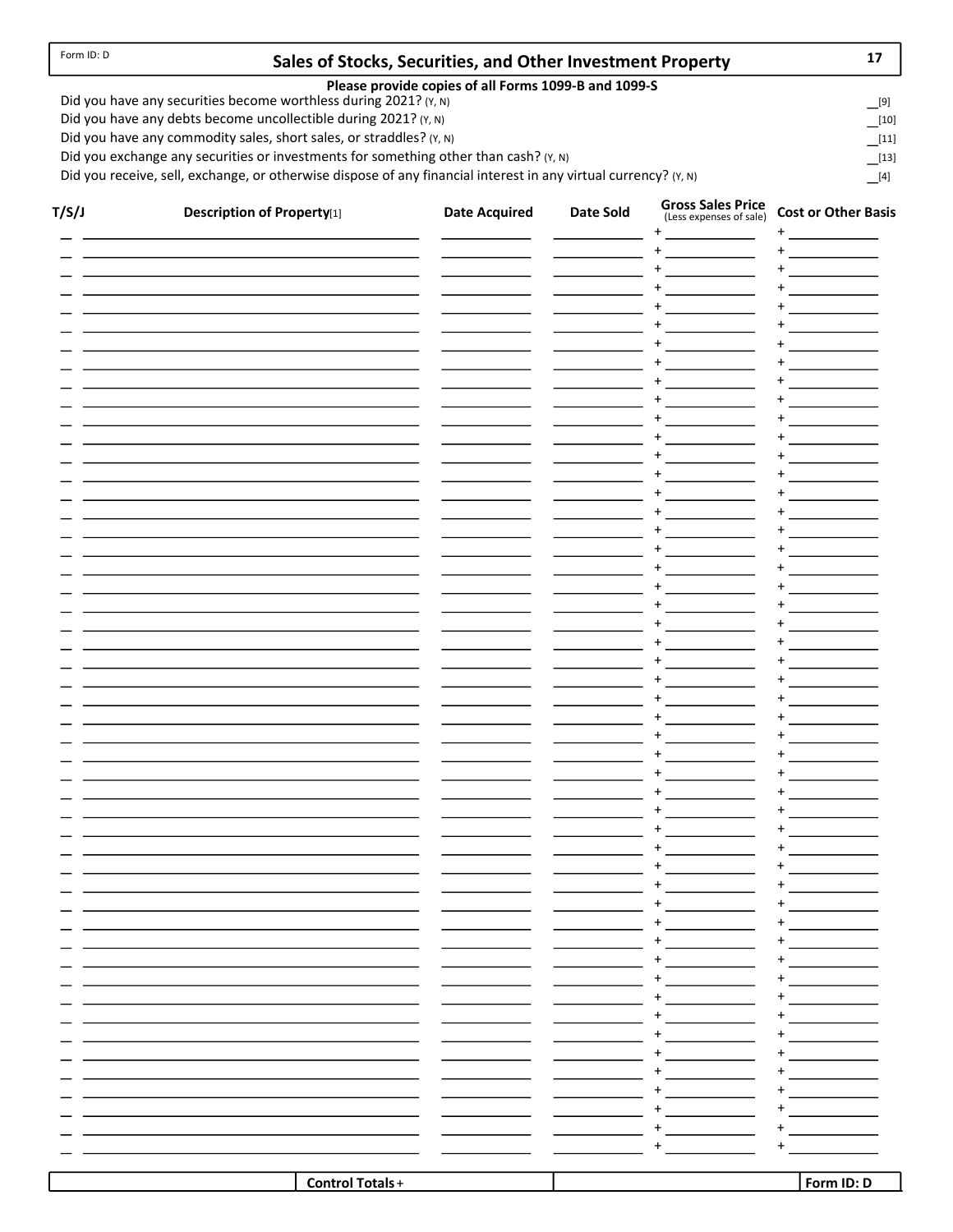| Form ID: Income                    |     | <b>Other Income</b>   |                           | 18                            |
|------------------------------------|-----|-----------------------|---------------------------|-------------------------------|
| State and local income tax refunds |     |                       | 2021 Information<br>$[5]$ | <b>Prior Year Information</b> |
|                                    | T/S | <b>Agreement Date</b> | 2021 Information          | <b>Prior Year Information</b> |
| Alimony received                   |     |                       | $[3]$                     |                               |
|                                    |     |                       | [3]                       |                               |

\*\*Unemployment benefits are taxable income and should be reported on your return. Your 1099-G should show both the amount received and any amount of tax withheld.You may need to go to your state's Department of Labor website to get your 1099-G from your account.

|                                                 | Taxpayer |        | <b>Spouse</b> | <b>Prior Year Information</b> |
|-------------------------------------------------|----------|--------|---------------|-------------------------------|
| Unemployment compensation**                     |          | [9]    | [10]          |                               |
| Unemployment compensation federal withholding + |          | [9]    | [10]          |                               |
| Unemployment compensation state withholding     |          | [9]    | [10]          |                               |
| Unemployment compensation repaid                |          | [12] + | [13]          |                               |
| Alaska Permanent Fund dividends                 |          | [18] + | [19]          |                               |

|      | Self-             |
|------|-------------------|
|      | <b>Employment</b> |
|      | Income?           |
| 'S/J | (Y, N)            |

#### 2021 Information Prior Year Information

Other income, such as: Commissions, Jury pay, Director fees, Taxable scholarships

| $[15]$<br>+<br>٠<br>٠<br>+<br>÷<br>+<br>+<br>٠<br>+<br>+<br>÷<br>+ |  | -- - |  |
|--------------------------------------------------------------------|--|------|--|
|                                                                    |  |      |  |
|                                                                    |  |      |  |
|                                                                    |  |      |  |
|                                                                    |  |      |  |
|                                                                    |  |      |  |
|                                                                    |  |      |  |
|                                                                    |  |      |  |
|                                                                    |  |      |  |
|                                                                    |  |      |  |
|                                                                    |  |      |  |
|                                                                    |  |      |  |
|                                                                    |  |      |  |
|                                                                    |  |      |  |
|                                                                    |  |      |  |
|                                                                    |  |      |  |
|                                                                    |  |      |  |
|                                                                    |  |      |  |
|                                                                    |  |      |  |
|                                                                    |  |      |  |
|                                                                    |  |      |  |
|                                                                    |  |      |  |
|                                                                    |  |      |  |
|                                                                    |  |      |  |
|                                                                    |  |      |  |
|                                                                    |  |      |  |
|                                                                    |  |      |  |
|                                                                    |  |      |  |
|                                                                    |  |      |  |
|                                                                    |  |      |  |
|                                                                    |  |      |  |
|                                                                    |  |      |  |
|                                                                    |  |      |  |
|                                                                    |  |      |  |
|                                                                    |  |      |  |
|                                                                    |  |      |  |
|                                                                    |  |      |  |
|                                                                    |  |      |  |

| ----                       | . .<br>---- |
|----------------------------|-------------|
| ыc.<br>nі<br>. .<br>.<br>. | ΠG<br>      |
|                            |             |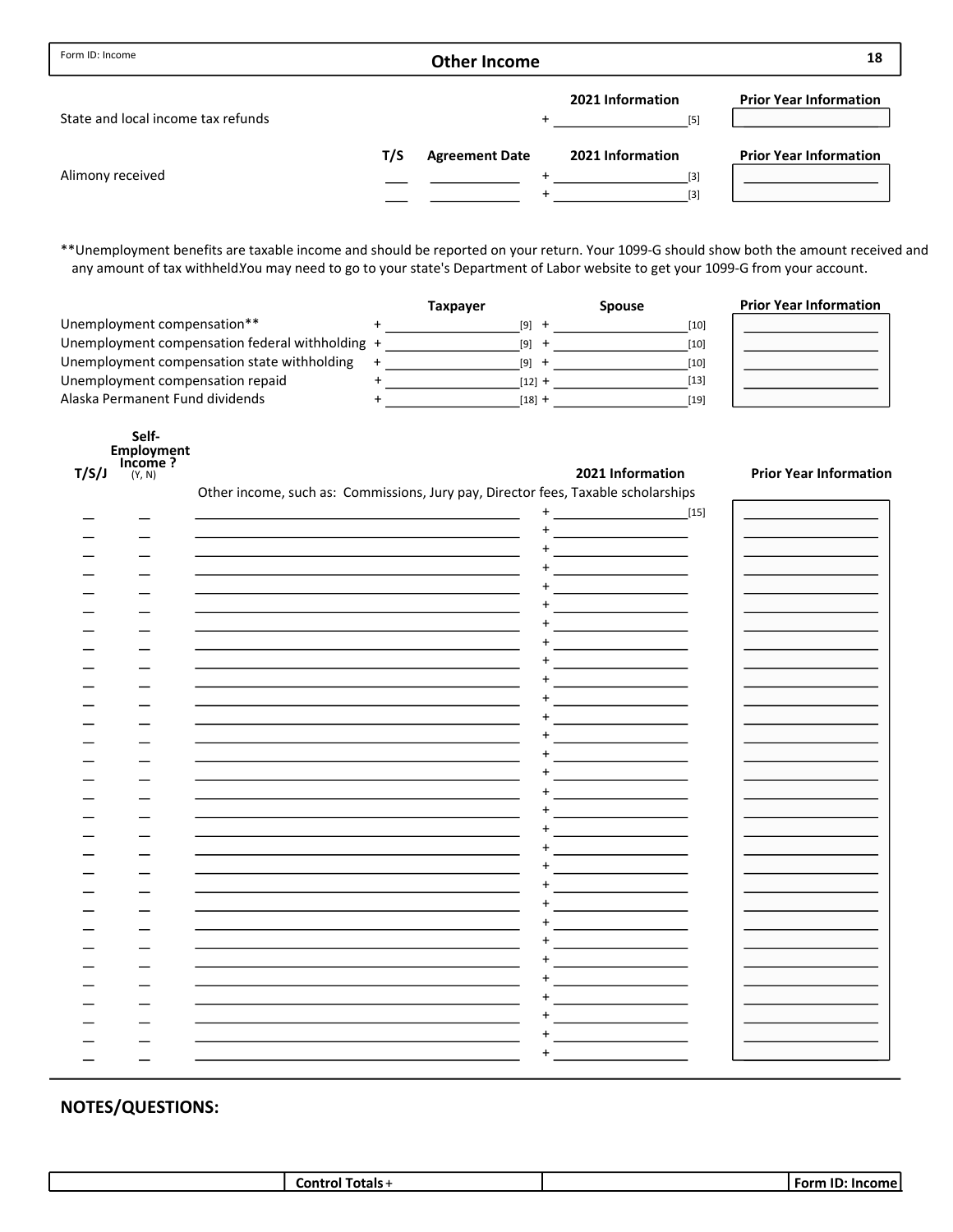Form ID: 1099M

## Miscellaneous Income #1

#### Please provide all Forms 1099-MISC

| Preparer use only                                                       | 2021 Information             | <b>Prior Year Information</b> |
|-------------------------------------------------------------------------|------------------------------|-------------------------------|
| Name of payer                                                           | $[3]$                        |                               |
| Taxpayer/Spouse/Joint (T, S, J)                                         | $\overline{\phantom{0}}$ [5] |                               |
| State postal code                                                       | [6]                          |                               |
| Rents (Box 1)                                                           | $[13]$                       |                               |
| Royalties (Box 2)                                                       | $[15]$                       |                               |
| Other income (Box 3)                                                    | $[17]$                       |                               |
| Federal income tax withheld (Box 4)                                     | $[19]$                       |                               |
| Fishing boat proceeds (Box 5)                                           | $[21]$                       |                               |
| Medical and health care payments (Box 6)                                | $[23]$                       |                               |
| Payer made direct sales of \$5,000 or more of consumer products (Box 7) | $[27]$                       |                               |
| Substitute payments in lieu of dividends or interest (Box 8)            | $[29]$                       |                               |
| Crop Insurance proceeds (Box 9)                                         | $[31]$                       |                               |
| Gross proceeds paid to an attorney (Box 10)                             | $[36]$                       |                               |
| Fish purchased for resale (Box 11)                                      | $[38]$                       |                               |
| Section 409A deferrals (Box 12)                                         | $[40]$                       |                               |
| Excess golden parachute payments (Box 13)                               | $[42]$                       |                               |
| Nonqualified deferred compensation (Box 14)                             | $[44]$                       |                               |
| State tax withheld (Box 15)                                             | $[46]$                       |                               |
| State/Payer's state no. (Box 16)                                        | $[48]$                       |                               |
| State income (Box 17)                                                   | $\ddot{}$<br>$[49]$          |                               |
| Control Totals +                                                        |                              |                               |

#### Control Totals +

| <b>Miscellaneous Income #2</b>                                          |                         |                  |                               |  |  |
|-------------------------------------------------------------------------|-------------------------|------------------|-------------------------------|--|--|
| Please provide all Forms 1099-MISC                                      |                         |                  |                               |  |  |
| Preparer use only                                                       |                         | 2021 Information | <b>Prior Year Information</b> |  |  |
| Name of payer                                                           |                         | $[3]$            |                               |  |  |
| Taxpayer/Spouse/Joint (T, S, J)                                         |                         | $[5]$            |                               |  |  |
| State postal code                                                       |                         | [6]              |                               |  |  |
| Rents (Box 1)                                                           |                         | $[13]$           |                               |  |  |
| Royalties (Box 2)                                                       |                         | $[15]$           |                               |  |  |
| Other income (Box 3)                                                    |                         | $[17]$           |                               |  |  |
| Federal income tax withheld (Box 4)                                     |                         | $[19]$           |                               |  |  |
| Fishing boat proceeds (Box 5)                                           |                         | $[21]$           |                               |  |  |
| Medical and health care payments (Box 6)                                |                         | $[23]$           |                               |  |  |
| Payer made direct sales of \$5,000 or more of consumer products (Box 7) |                         | $[27]$           |                               |  |  |
| Substitute payments in lieu of dividends or interest (Box 8)            |                         | $[29]$           |                               |  |  |
| Crop Insurance proceeds (Box 9)                                         |                         | $[31]$           |                               |  |  |
| Gross proceeds paid to an attorney (Box 10)                             |                         | $[36]$           |                               |  |  |
| Fish purchased for resale (Box 11)                                      |                         | $[38]$           |                               |  |  |
| Section 409A deferrals (Box 12)                                         |                         | $[40]$           |                               |  |  |
| Excess golden parachute payments (Box 13)                               |                         | $[42]$           |                               |  |  |
| Nonqualified deferred compensation (Box 14)                             |                         | $[44]$           |                               |  |  |
| State tax withheld (Box 15)                                             |                         | $[46]$           |                               |  |  |
| State/Payer's state no. (Box 16)                                        |                         | $[48]$           |                               |  |  |
| State income (Box 17)                                                   | +                       | $[49]$           |                               |  |  |
|                                                                         |                         |                  |                               |  |  |
|                                                                         | <b>Control Totals +</b> |                  |                               |  |  |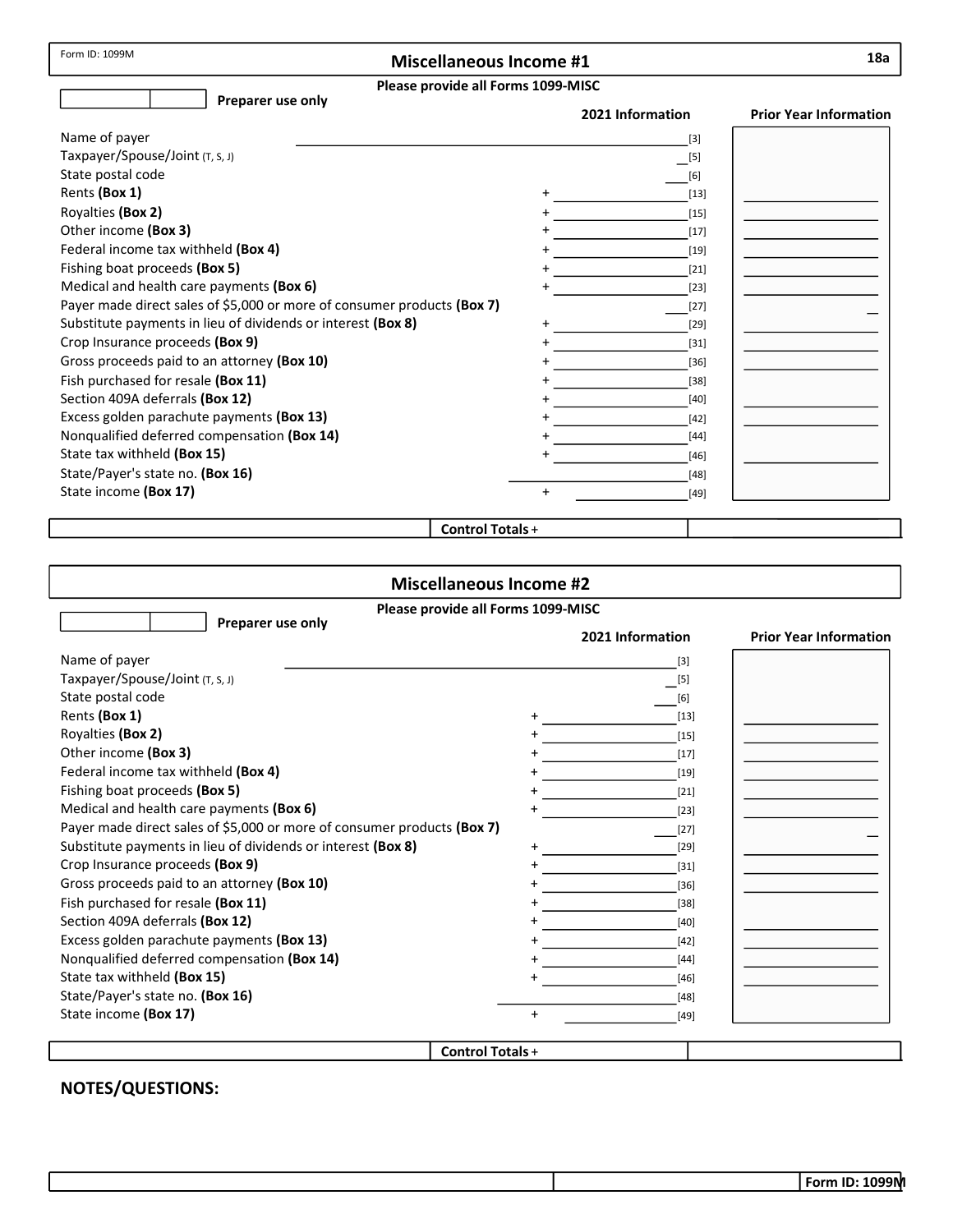|--|

## Nonemployee Compensation #1

Please provide all Forms 1099-NEC

| Please provide all Forms 1099-NEC                                       |                         |                                |                               |
|-------------------------------------------------------------------------|-------------------------|--------------------------------|-------------------------------|
| Preparer use only                                                       |                         |                                |                               |
|                                                                         |                         | 2021 Information               | <b>Prior Year Information</b> |
| Name of payer                                                           |                         | $[3]$                          |                               |
| Taxpayer/Spouse/Joint (T, S, J)                                         |                         | $\overline{\phantom{0}}^{[5]}$ |                               |
| State postal code                                                       |                         | [6]                            |                               |
| Nonemployee compensation (Box 1)                                        | $\ddot{}$               | $[13]$                         |                               |
| Payer made direct sales of \$5,000 or more of consumer products (Box 2) |                         | $\lfloor 15 \rfloor$           |                               |
| Federal income tax withheld (Box 4)                                     | $\ddot{}$               | $[17]$                         |                               |
| State tax withheld (Box 5)                                              |                         | $[19]$                         |                               |
| State/Payer's state no. (Box 6)                                         |                         | $[21]$                         |                               |
| State income (Box 7)                                                    | $\ddot{}$               | $[22]$                         |                               |
|                                                                         |                         |                                |                               |
|                                                                         | <b>Control Totals +</b> |                                |                               |

| <b>Nonemployee Compensation #2</b>                                      |           |                  |                               |  |
|-------------------------------------------------------------------------|-----------|------------------|-------------------------------|--|
| Please provide all Forms 1099-NEC                                       |           |                  |                               |  |
| Preparer use only                                                       |           |                  |                               |  |
|                                                                         |           | 2021 Information | <b>Prior Year Information</b> |  |
| Name of payer                                                           |           | $[3]$            |                               |  |
| Taxpayer/Spouse/Joint (T, S, J)                                         |           | $\boxed{[5]}$    |                               |  |
| State postal code                                                       |           | [6]              |                               |  |
| Nonemployee compensation (Box 1)                                        | $\ddot{}$ | $[13]$           |                               |  |
| Payer made direct sales of \$5,000 or more of consumer products (Box 2) |           | [15]             |                               |  |
| Federal income tax withheld (Box 4)                                     | $\ddot{}$ | $[17]$           |                               |  |
| State tax withheld (Box 5)                                              |           | $[19]$           |                               |  |
| State/Payer's state no. (Box 6)                                         |           | $[21]$           |                               |  |
| State income (Box 7)                                                    |           | $[22]$           |                               |  |
|                                                                         |           |                  |                               |  |
| <b>Control Totals +</b>                                                 |           |                  |                               |  |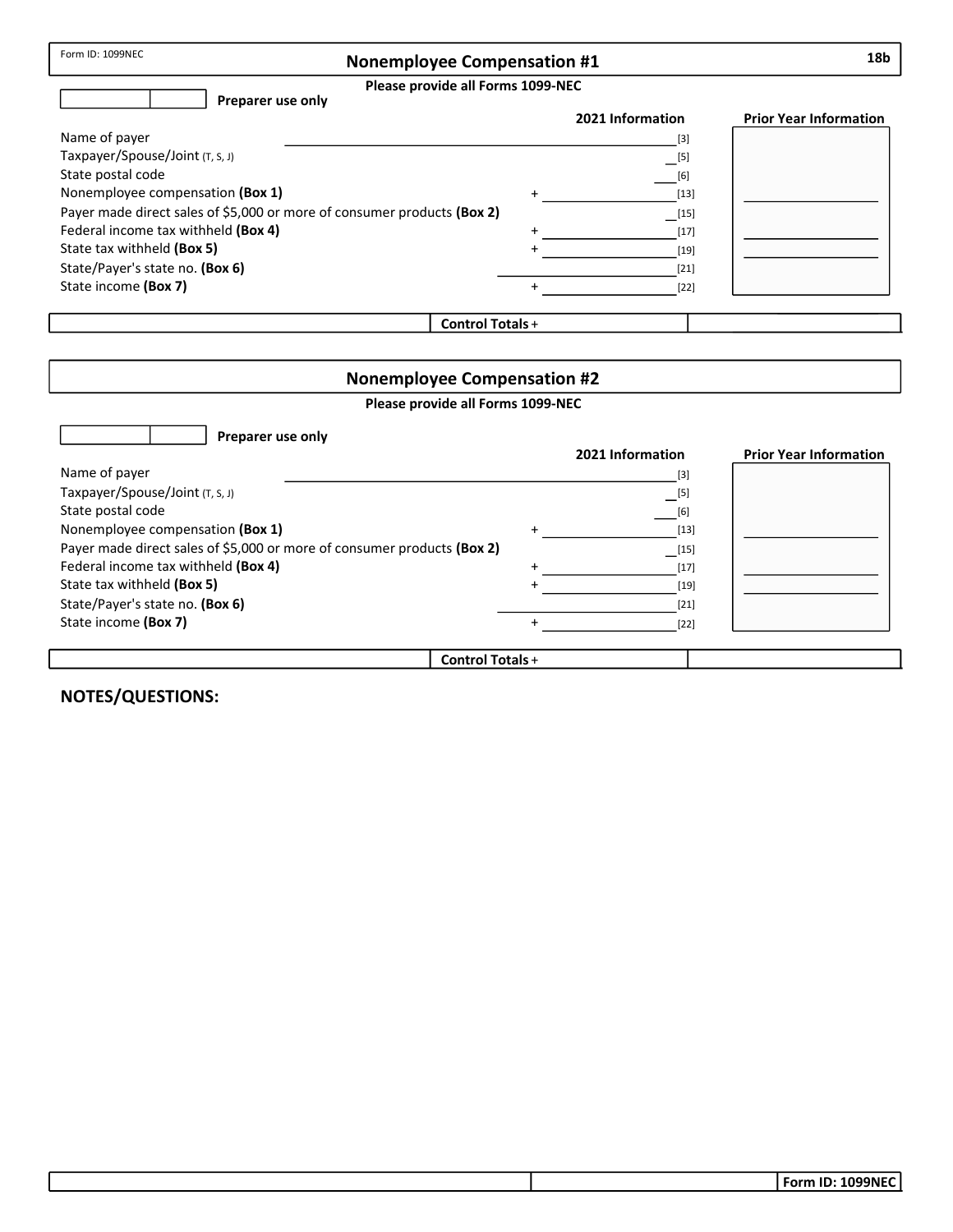| Please provide all Forms 1099-PATR                                                   | <b>Taxable Distributions Received from Cooperatives #1</b> | 18c                                                                                                                                                                          |
|--------------------------------------------------------------------------------------|------------------------------------------------------------|------------------------------------------------------------------------------------------------------------------------------------------------------------------------------|
| Preparer use only                                                                    |                                                            |                                                                                                                                                                              |
|                                                                                      |                                                            |                                                                                                                                                                              |
| Name of payer                                                                        |                                                            | $[3]$                                                                                                                                                                        |
| Taxpayer/Spouse/Joint (T, S, J)                                                      |                                                            | $\boxed{[5]}$                                                                                                                                                                |
| State postal code                                                                    |                                                            | [6]                                                                                                                                                                          |
| Patron dividends (Box 1)                                                             |                                                            | $[10]$                                                                                                                                                                       |
| Nonpatronage distributions (Box 2)                                                   |                                                            | $[12]$<br>$\mathcal{L}^{\text{max}}_{\text{max}}$ and $\mathcal{L}^{\text{max}}_{\text{max}}$ and $\mathcal{L}^{\text{max}}_{\text{max}}$                                    |
| Per-unit retain allocations (Box 3)                                                  |                                                            | $[14]$                                                                                                                                                                       |
| Federal income tax withheld (Box 4)                                                  |                                                            | $[16]$                                                                                                                                                                       |
| Redeemed nonqualified notices (Box 5)                                                |                                                            | $[18]$                                                                                                                                                                       |
| Section 199A(g) deduction (Box 6)                                                    |                                                            | $[23]$                                                                                                                                                                       |
| Qualified payments (Section 199A(b)(7) (Box 7)                                       |                                                            | $[24]$                                                                                                                                                                       |
| Section 199A(a) qual items (Box 8)                                                   |                                                            | $[25]$                                                                                                                                                                       |
| Section 199A(a) SSTB items (Box 9)                                                   |                                                            | $[26]$                                                                                                                                                                       |
| Investment credit (Box 10)                                                           |                                                            | $[27]$                                                                                                                                                                       |
| Work opportunity credit (Box 11)                                                     |                                                            | $[29]$                                                                                                                                                                       |
| Patron's AMT adjustments                                                             |                                                            | $\sim$ [31]                                                                                                                                                                  |
| Other credits and deductions #1 (Box 12)<br>Other credits and deductions #2 (Box 12) |                                                            | $\begin{bmatrix} 33 \end{bmatrix}$                                                                                                                                           |
| Specified Coop (Box 13)                                                              |                                                            | $[35]$                                                                                                                                                                       |
|                                                                                      |                                                            | $\boxed{[37]}$                                                                                                                                                               |
| <b>Control Totals +</b>                                                              |                                                            |                                                                                                                                                                              |
|                                                                                      |                                                            |                                                                                                                                                                              |
|                                                                                      |                                                            |                                                                                                                                                                              |
| Form ID: 1099PATR<br><b>Taxable Distributions Received from Cooperatives #2</b>      |                                                            |                                                                                                                                                                              |
| Please provide all Forms 1099-PATR                                                   |                                                            |                                                                                                                                                                              |
| Preparer use only                                                                    |                                                            |                                                                                                                                                                              |
|                                                                                      |                                                            |                                                                                                                                                                              |
|                                                                                      |                                                            |                                                                                                                                                                              |
| Name of payer                                                                        |                                                            |                                                                                                                                                                              |
| Taxpayer/Spouse/Joint (T, S, J)                                                      |                                                            | $[3]$                                                                                                                                                                        |
| State postal code                                                                    |                                                            |                                                                                                                                                                              |
| Patron dividends (Box 1)                                                             |                                                            |                                                                                                                                                                              |
| Nonpatronage distributions (Box 2)                                                   |                                                            |                                                                                                                                                                              |
| Per-unit retain allocations (Box 3)                                                  |                                                            |                                                                                                                                                                              |
| Federal income tax withheld (Box 4)                                                  |                                                            |                                                                                                                                                                              |
| Redeemed nonqualified notices (Box 5)                                                |                                                            |                                                                                                                                                                              |
| Section 199A(g) deduction (Box 6)                                                    |                                                            |                                                                                                                                                                              |
| Qualified payments (Section 199A(b)(7) (Box 7)                                       |                                                            |                                                                                                                                                                              |
| Section 199A(a) qual items (Box 8)                                                   |                                                            |                                                                                                                                                                              |
| Section 199A(a) SSTB items (Box 9)                                                   |                                                            |                                                                                                                                                                              |
| Investment credit (Box 10)                                                           |                                                            |                                                                                                                                                                              |
| Work opportunity credit (Box 11)                                                     |                                                            |                                                                                                                                                                              |
| Patron's AMT adjustments                                                             |                                                            |                                                                                                                                                                              |
| Other credits and deductions #1 (Box 12)                                             |                                                            |                                                                                                                                                                              |
| Other credits and deductions #2 (Box 12)                                             |                                                            |                                                                                                                                                                              |
| Specified Coop (Box 13)                                                              |                                                            | $\boxed{[5]}$<br>[6]<br>$[10]$<br>$[12]$<br>$[14]$<br>$[16]$<br>$[18]$<br>$[23]$<br>$[24]$<br>$[25]$<br>$[26]$<br>$[27]$<br>$[29]$<br>$[31]$<br>$[33]$<br>$[35]$<br>$-$ [37] |
| Control Totals+                                                                      |                                                            |                                                                                                                                                                              |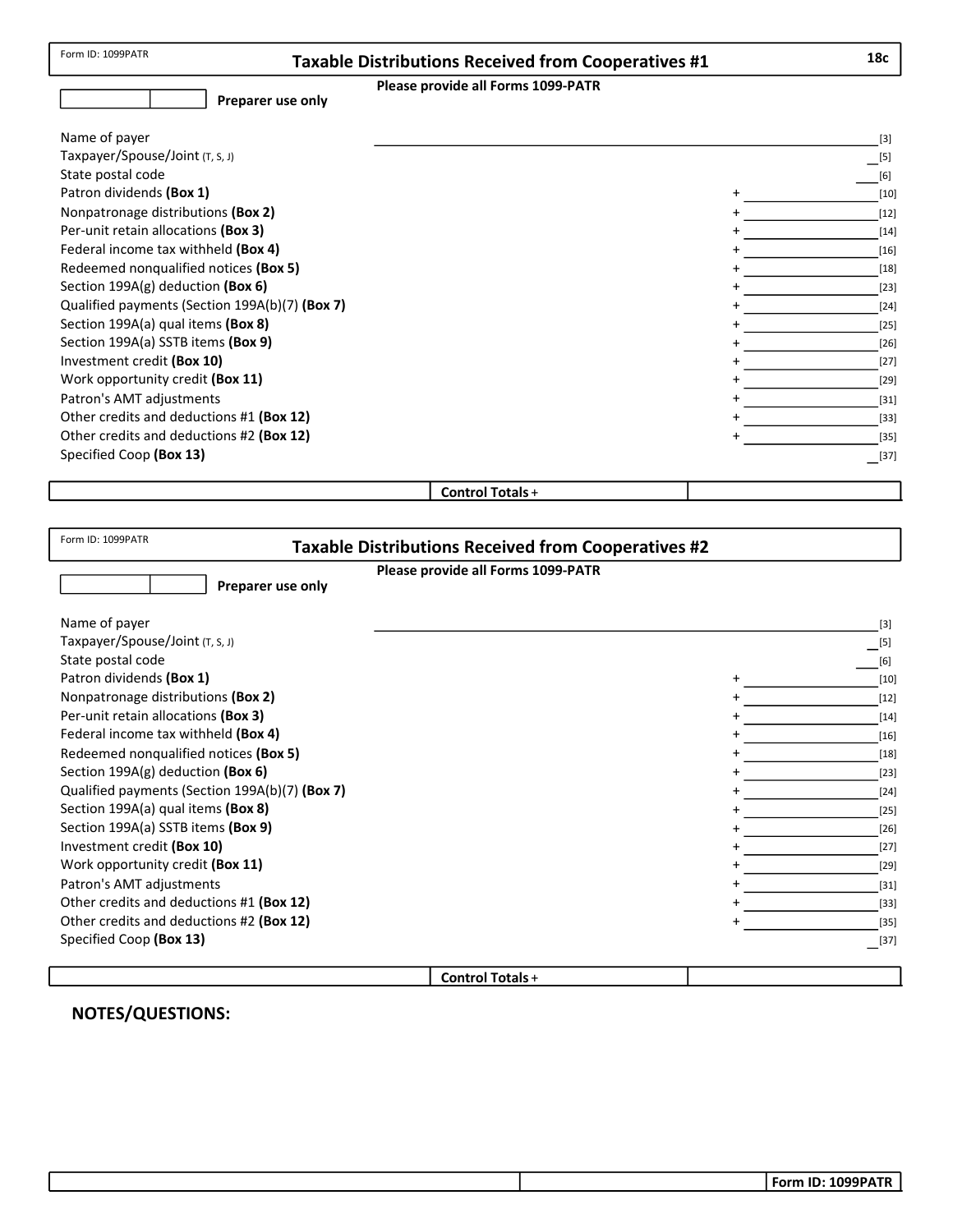#### Gambling Winnings #1

| I<br>I<br>×<br>۰, |
|-------------------|

#### Please provide all copies of Form W-2G.

|                                        | <br>2021 Information | <b>Prior Year Information</b> |
|----------------------------------------|----------------------|-------------------------------|
| Taxpayer/Spouse (T, S)                 | $\Box^{[1]}$         |                               |
| Payer name                             | $[3]$                |                               |
| State postal code                      | $[4]$                |                               |
| Mark if professional gambler           | [9]                  |                               |
| Reportable winnings (Box 1)            | $[11]$<br>$+$        |                               |
| Date won (Box 2)                       | $[13]$               |                               |
| Type of wager (Box 3)                  | $[15]$               |                               |
| Federal withholding (Box 4)            | $[17]$               |                               |
| Transaction (Box 5)                    | $[19]$               |                               |
| Race (Box 6)                           | $[21]$               |                               |
| Identical wager winnings (Box 7)       | $^{+}$<br>$[23]$     |                               |
| Cashier (Box 8)                        | $[25]$               |                               |
| Taxpayer identification number (Box 9) | $[27]$               |                               |
| Window (Box 10)                        | $[28]$               |                               |
| First ID (Box 11)                      | $[30]$               |                               |
| Second ID (Box 12)                     | $[31]$               |                               |
| Payer's state ID no. (Box 13)          | $[32]$               |                               |
| State winnings (Box 14)                | $[33]$               |                               |
| State withholding (Box 15)             | $[35]$               |                               |
| Local winnings (Box 16)                | $[37]$               |                               |
| Local withholding (Box 17)             | $[39]$               |                               |
| Name of locality (Box 18)              | $[42]$               |                               |

Control Totals +

#### Gambling Winnings #2 Please provide all copies of Form W-2G. **Prior Year Information** Taxpayer/Spouse (T, S) Payer name State postal code Mark if professional gambler Reportable winnings (Box 1) Federal withholding (Box 4) Type of wager (Box 3) Date won (Box 2) Transaction (Box 5) Race (Box 6) Identical wager winnings (Box 7) Cashier (Box 8) Taxpayer identification number (Box 9) Window (Box 10) First ID (Box 11) Second ID (Box 12) Payer's state ID no. (Box 13) State withholding (Box 15) Name of locality (Box 18) Local withholding (Box 17) Control Totals + [39] [42] [30] [21] [35] [19] [31] [17] [23] [15] [25] [13] [28] [11] [32] [9] [27] [4] [3]  $\Box$ [1] State winnings (Box 14) Local winnings (Box 16) [33] [37] + + +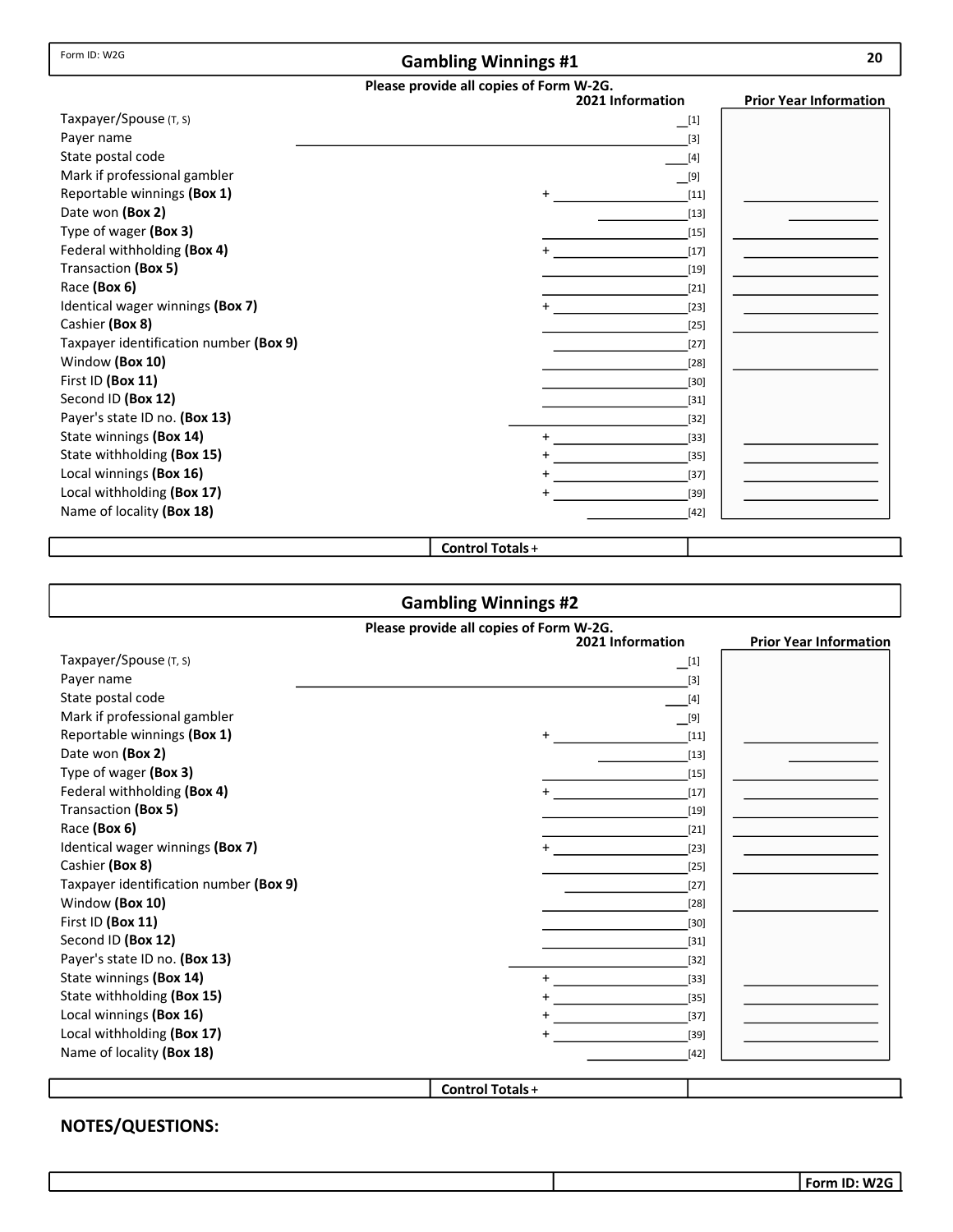### Pension, Annuity, and IRA Distributions #1

#### Please provide all Forms 1099-R.

|                                                                  | 2021 Information | <b>Prior Year Information</b> |
|------------------------------------------------------------------|------------------|-------------------------------|
| Taxpayer/Spouse (T, S)                                           | $\Box^{[1]}$     |                               |
| Name of payer                                                    | $[3]$            |                               |
| State postal code                                                | [5]              |                               |
| Gross distributions received (Box 1)                             |                  |                               |
| Taxable amount received (Box 2a)                                 | [9]              |                               |
| Federal withholding (Box 4)                                      | $[11]$           |                               |
| Distribution code (Box 7)                                        | $\boxed{14}$     |                               |
| Mark if distribution is from an IRA, SEP, SIMPLE retirement plan | [16]             |                               |
| State withholding (Box 14)                                       | $[17]$           |                               |
| Local withholding (Box 17)                                       | $[19]$           |                               |
| Amount of rollover                                               | [21]             |                               |
| Mark if distribution was due to a pre-retirement age disability  | $\sqrt{23}$      |                               |
|                                                                  |                  |                               |

## Control Totals +

## Pension, Annuity, and IRA Distributions #2

| Please provide all Forms 1099-R.                                 |  |                  |                               |
|------------------------------------------------------------------|--|------------------|-------------------------------|
|                                                                  |  | 2021 Information | <b>Prior Year Information</b> |
| Taxpayer/Spouse $(T, S)$                                         |  | $\boxed{1}$      |                               |
| Name of payer                                                    |  | $[3]$            |                               |
| State postal code                                                |  | $[5]$            |                               |
| Gross distributions received (Box 1)                             |  |                  |                               |
| Taxable amount received (Box 2a)                                 |  | [9]              |                               |
| Federal withholding (Box 4)                                      |  | $[11]$           |                               |
| Distribution code (Box 7)                                        |  | $[14]$           |                               |
| Mark if distribution is from an IRA, SEP, SIMPLE retirement plan |  | $[16]$           |                               |
| State withholding (Box 14)                                       |  | $[17]$           |                               |
| Local withholding (Box 17)                                       |  | $[19]$           |                               |
| Amount of rollover                                               |  | $[21]$           |                               |
| Mark if distribution was due to a pre-retirement age disability  |  | $\Box$ [23]      |                               |
|                                                                  |  |                  |                               |

### Control Totals +

## Pension, Annuity, and IRA Distributions #3

|                                                                  | Please provide all Forms 1099-R. |                                           |                               |
|------------------------------------------------------------------|----------------------------------|-------------------------------------------|-------------------------------|
|                                                                  |                                  | 2021 Information                          | <b>Prior Year Information</b> |
| Taxpayer/Spouse (T, S)                                           |                                  | $\Box$ [1]                                |                               |
| Name of payer                                                    |                                  | $[3]$                                     |                               |
| State postal code                                                |                                  | $[5]$                                     |                               |
| Gross distributions received (Box 1)                             |                                  | [7]                                       |                               |
| Taxable amount received (Box 2a)                                 |                                  | [9]                                       |                               |
| Federal withholding (Box 4)                                      |                                  | [11]                                      |                               |
| Distribution code (Box 7)                                        |                                  | $\begin{array}{c} \boxed{14} \end{array}$ |                               |
| Mark if distribution is from an IRA, SEP, SIMPLE retirement plan |                                  | $\boxed{16}$                              |                               |
| State withholding (Box 14)                                       |                                  | $[17]$                                    |                               |
| Local withholding (Box 17)                                       |                                  | $[19]$                                    |                               |
| Amount of rollover                                               |                                  | [21]                                      |                               |
| Mark if distribution was due to a pre-retirement age disability  |                                  | $[23]$                                    |                               |
|                                                                  |                                  |                                           |                               |
|                                                                  | <b>Control Totals +</b>          |                                           |                               |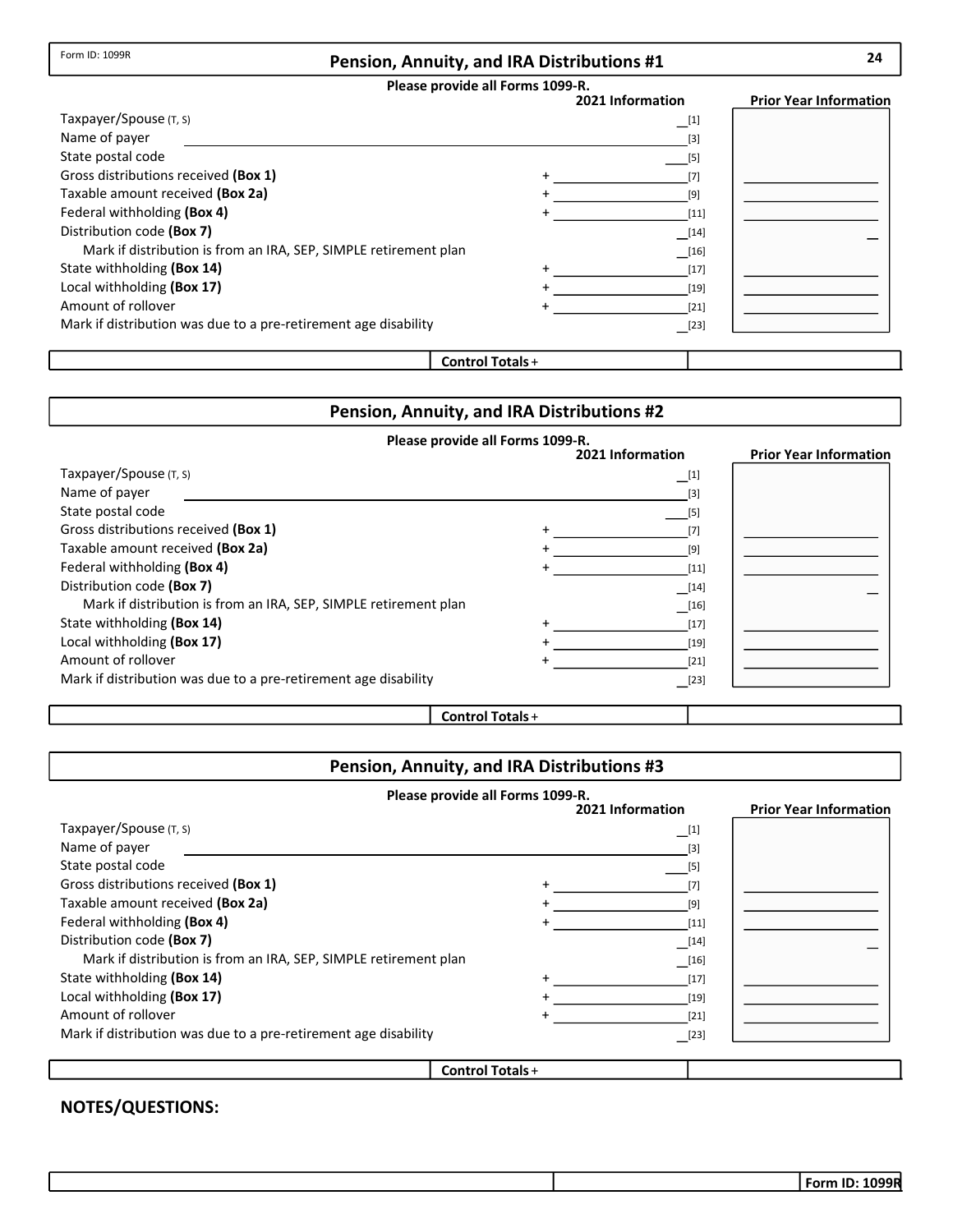## Social Security, Tier 1 Railroad Benefits

Please provide a copy of Form(s) SSA-1099 or RRB-1099

| <b>Social Security Benefits</b> |                   |
|---------------------------------|-------------------|
| Taxpayer/Spouse (T, S)          | $-^{[1]}$         |
| State postal code               | $\frac{[2]}{[2]}$ |

|                                                                               | 2021 Information | <b>Prior Year Information</b> |
|-------------------------------------------------------------------------------|------------------|-------------------------------|
| If you received a Form SSA - 1099, please complete the following information: |                  |                               |
| Net Benefits for 2021 (Box 3 minus Box 4) (Box 5)                             | [8]              |                               |
| Voluntary Federal Income Tax Withheld (Box 6)                                 | $[10]$           |                               |
| From the DESCRIPTION OF AMOUNT IN BOX 3 area of Form SSA-1099:                |                  |                               |
| Medicare premiums                                                             | [12]             |                               |
| Prescription drug (Part D) premiums                                           | $[14]$           |                               |

| <b>Tier 1 Railroad Benefits</b>                                               |  |                  |                               |  |
|-------------------------------------------------------------------------------|--|------------------|-------------------------------|--|
|                                                                               |  | 2021 Information | <b>Prior Year Information</b> |  |
| If you received a Form RRB - 1099, please complete the following information: |  |                  |                               |  |
| Net Social Security Equivalent Benefit:                                       |  |                  |                               |  |
| Portion of Tier 1 Paid in 2021 (Box 5)                                        |  | $[22]$           |                               |  |
| Federal Income Tax Withheld (Box 10)                                          |  | $[25]$           |                               |  |
| Medicare Premium Total (Box 11)                                               |  | $[27]$           |                               |  |
|                                                                               |  |                  |                               |  |

## Additional Information About Benefits Received

Additional information about the benefits received not reported above. For example did you repay any benefits in 2021 or receive any prior year benefits in 2021. This information will be reported in the SSA-1099 DESCRIPTION OF AMOUNT IN BOX 3 area or in the RRB-1099 Boxes 7 through 9.

| $[40]$ |
|--------|
| $[41]$ |
| $[42]$ |
| $[43]$ |
| $[44]$ |
|        |

NOTES/QUESTIONS:

| Control Totals + | $-1099$<br><b>IForm ID: SSA-</b> |
|------------------|----------------------------------|
|                  |                                  |

25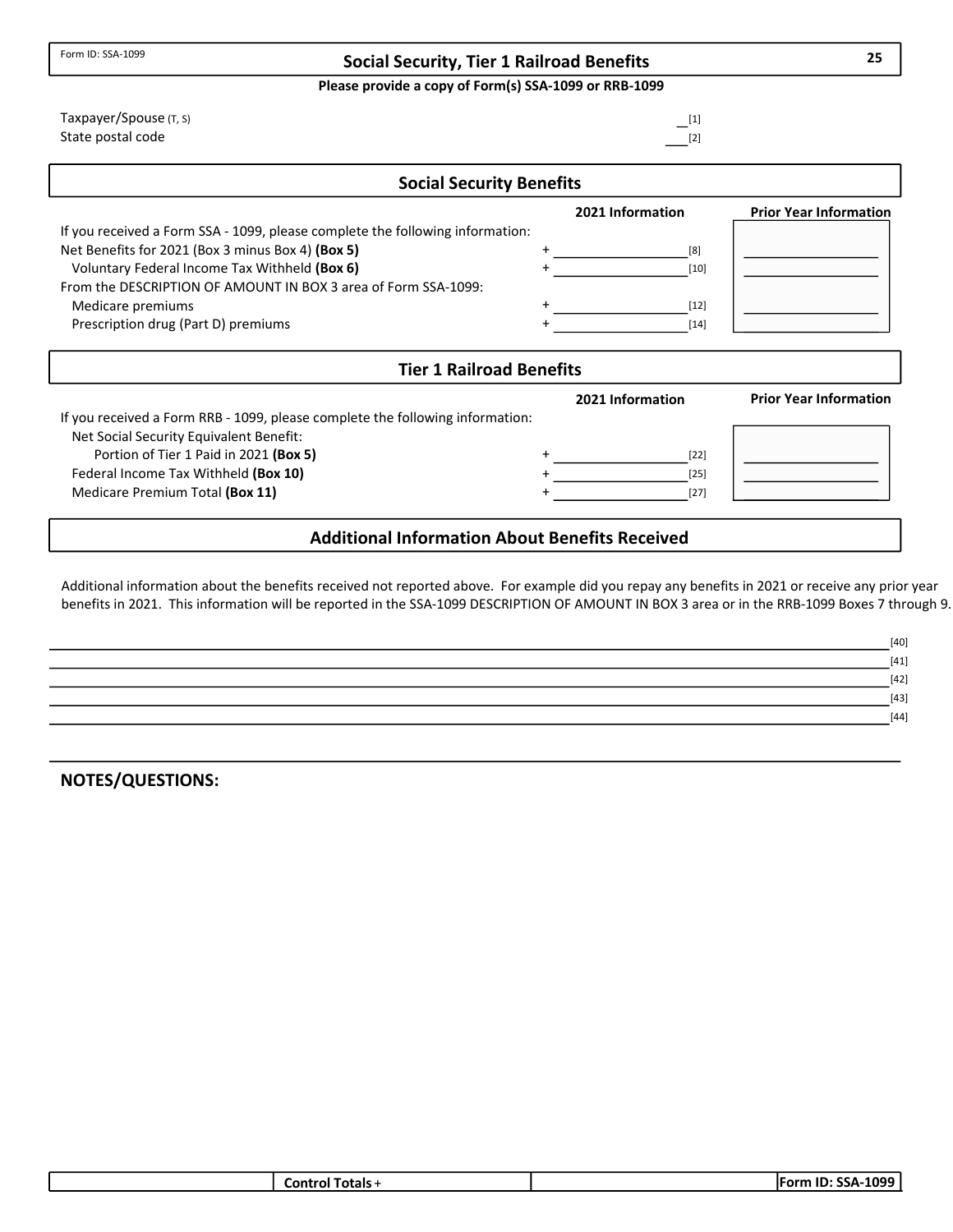| Form ID: IRA<br><b>Traditional IRA</b>                                                       |  |                 |  |               | 26     |
|----------------------------------------------------------------------------------------------|--|-----------------|--|---------------|--------|
|                                                                                              |  | <b>Taxpayer</b> |  | <b>Spouse</b> |        |
| Are you or your spouse (if MFJ or MFS) covered by an employer's retirement                   |  |                 |  |               |        |
| $plan?$ ( $Y, N$ )                                                                           |  | [1]             |  |               | [2]    |
| Do you want to contribute the maximum allowable traditional IRA contribution amount? If      |  |                 |  |               |        |
| yes, enter the applicable code: (1 = Deductible only, 2 = Both deductible and nondeductible) |  | [3]             |  |               | [4]    |
| Enter the total traditional IRA contributions made for use in 2021                           |  | [5]             |  |               | [6]    |
|                                                                                              |  | <b>Taxpayer</b> |  | <b>Spouse</b> |        |
| Enter the nondeductible contribution amount made for use in 2021                             |  | $[5]$           |  |               | $[6]$  |
| Enter the nondeductible contribution amount made in 2022 for use in 2021                     |  | [7]             |  |               | [8]    |
| <b>Traditional IRA basis</b>                                                                 |  | $[17]$          |  |               | $[18]$ |
| Value of all your traditional IRA's on December 31, 2021:                                    |  |                 |  |               |        |
|                                                                                              |  | $[19]$          |  |               | $[20]$ |
|                                                                                              |  |                 |  |               |        |
|                                                                                              |  |                 |  |               |        |
|                                                                                              |  |                 |  |               |        |
|                                                                                              |  |                 |  |               |        |

## Roth IRA

| Please provide copies of any 1998 through 2020 Form 8606 not prepared by this office |                 |           |               |        |
|--------------------------------------------------------------------------------------|-----------------|-----------|---------------|--------|
|                                                                                      | <b>Taxpayer</b> |           | <b>Spouse</b> |        |
| Mark if you want to contribute the maximum Roth IRA contribution                     | [29]            |           |               | [30]   |
| Enter the total Roth IRA contributions made for use in 2021                          | $[31]$ +        |           |               | $[32]$ |
| Enter the amount a 2021 Roth IRA conversion should be adjusted by                    | $[39]$          | $\ddot{}$ |               | $[40]$ |
| Enter the total contribution Roth IRA basis on December 31, 2020                     | [43]            |           |               | $[44]$ |
| Enter the total Roth IRA contribution recharacterizations for 2021                   | $[45]$          | $\pm$     |               | $[46]$ |
| Enter the Roth conversion IRA basis on December 31, 2020                             | [47]            |           |               | $[48]$ |
| Value of all your Roth IRA's on December 31, 2021:                                   |                 |           |               |        |
|                                                                                      | $[49]$          |           |               | $[50]$ |
|                                                                                      |                 |           |               |        |
|                                                                                      |                 |           |               |        |
|                                                                                      |                 |           |               |        |
|                                                                                      |                 |           |               |        |

| <b>Contr</b><br>. | . .<br>--<br>.<br>. . |
|-------------------|-----------------------|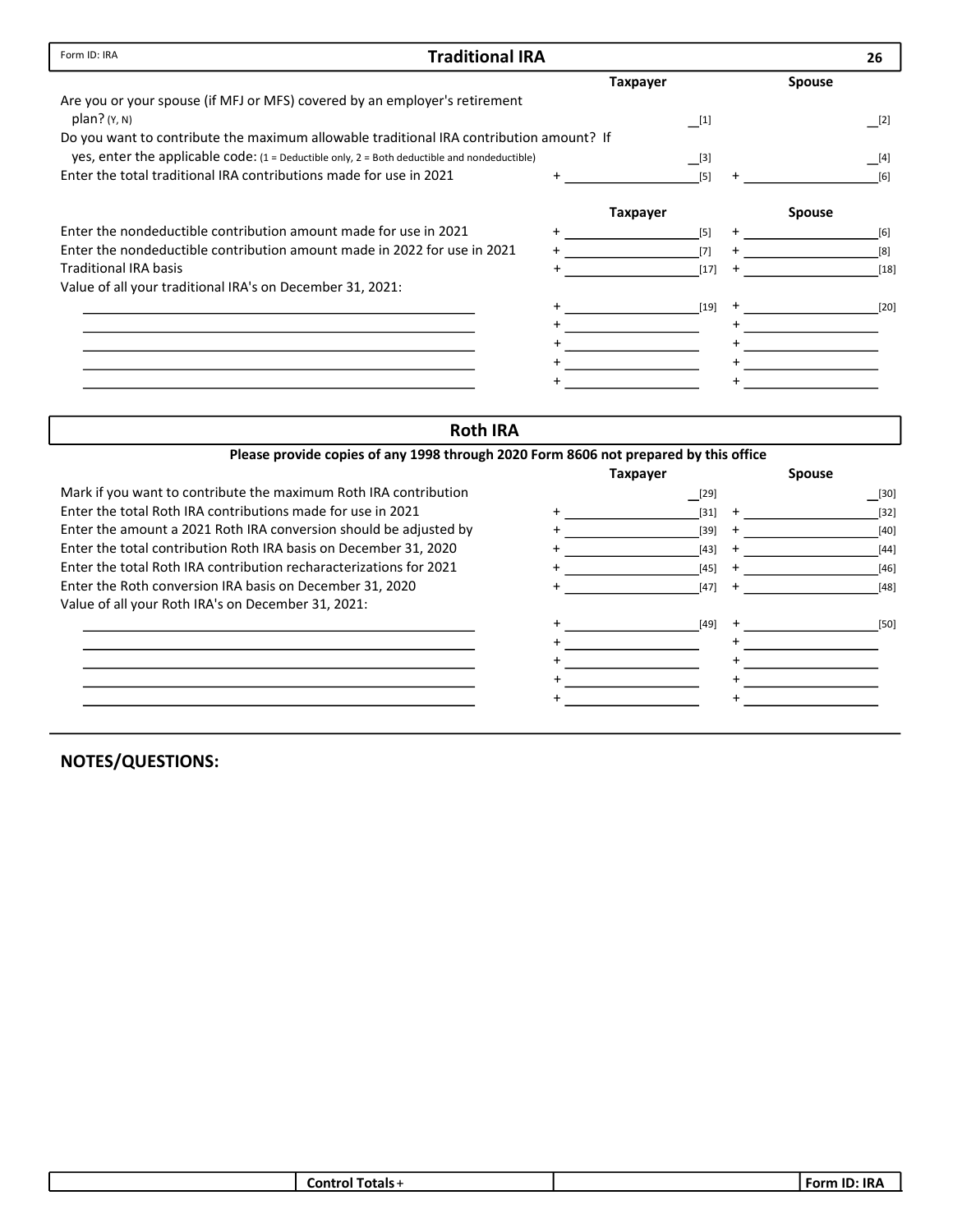## Keogh, SEP, SIMPLE Contributions

| Preparer use only                                                                                                                          |                  |
|--------------------------------------------------------------------------------------------------------------------------------------------|------------------|
| Business activity or profession name                                                                                                       | $[3]$            |
| Taxpayer/Spouse (T, S)                                                                                                                     | [4]              |
| State postal code                                                                                                                          | $[5]$            |
| Contribute the maximum allowable contribution amount? (1 = Keogh, 2 = SEP, 3 = SIMPLE 401(k), 4 = Solo 401(k), 5 = SIMPLE IRA, 6 = SARSEP) | $[6]$            |
| Plan contribution rate. Enter in xx.xx format (Limitation percentage)                                                                      | [7]              |
| Enter the total amount of contributions made to a Keogh plan in 2021                                                                       | [8]              |
| Enter the total amount of contributions made to a Solo 401(k) plan in 2021                                                                 | $[9]$            |
| Enter the total amount of contributions made to a SEP plan in 2021                                                                         | $[10]$           |
| Enter the total amount of contributions made to a SARSEP plan in 2021                                                                      | $[11]$           |
| Enter the total amount of contributions made to a defined benefit plan in 2021                                                             | $[12]$           |
| Enter the total amount of contributions made to a profit-sharing plan in 2021                                                              | $[13]$           |
| Enter the total amount of contributions made to a money purchase plan in 2021                                                              | $[14]$           |
| Enter the total amount of contributions made to a SIMPLE 401(k) plan in 2021                                                               | $[15]$           |
| Enter the total amount of contributions to a SIMPLE IRA plan in 2021                                                                       | $[16]$           |
| <b>Catch-up Contributions</b>                                                                                                              |                  |
| Enter the amount of catch-up contributions made to a Solo 401(k) or SARSEP in 2021                                                         | $[17]$           |
| Enter the amount of catch-up contributions made to a SIMPLE Plan in 2021                                                                   | $[18]$           |
| <b>Elective Deferrals</b>                                                                                                                  |                  |
| Enter the total contributions to a Solo 401(k) or SARSEP made through elective deferrals in 2021                                           |                  |
| Enter the amount of elective deferrals designated as Roth contributions in 2021                                                            | $[19]$<br>$[20]$ |
|                                                                                                                                            |                  |

NOTES/QUESTIONS:

| Fotals -<br>∟ontr<br>m | . .<br>. .<br>$F = 0$<br>enst<br>. |
|------------------------|------------------------------------|
|                        |                                    |

27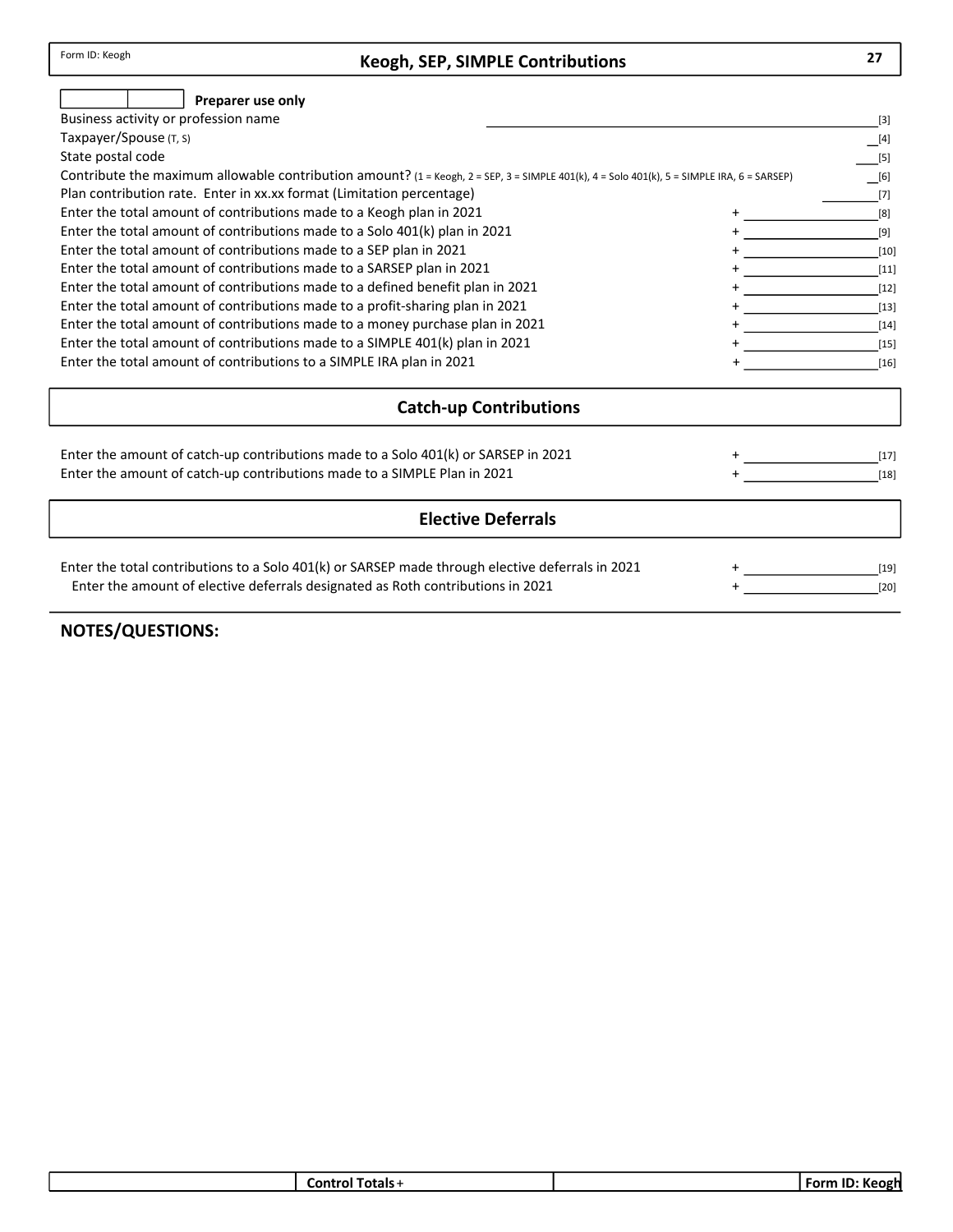Form ID: C-1

## Schedule C - General Information

| Preparer use only                                                                                                     |                                                                                                                  |                                   |                               |
|-----------------------------------------------------------------------------------------------------------------------|------------------------------------------------------------------------------------------------------------------|-----------------------------------|-------------------------------|
|                                                                                                                       | 2021 Information                                                                                                 |                                   | <b>Prior Year Information</b> |
| Taxpayer/Spouse/Joint (T, S, J)                                                                                       |                                                                                                                  | $\begin{bmatrix} 2 \end{bmatrix}$ |                               |
| Employer identification number                                                                                        |                                                                                                                  | $[3]$                             |                               |
| <b>Business name</b>                                                                                                  | and the control of the control of the control of the control of the control of the control of the control of the | $[5]$                             |                               |
| Principal business/profession                                                                                         |                                                                                                                  | [6]                               |                               |
| <b>Business code</b>                                                                                                  |                                                                                                                  | $[12]$                            |                               |
| Business address, if different from home address on Organizer Form ID: 1040                                           |                                                                                                                  |                                   |                               |
| Address                                                                                                               |                                                                                                                  | $[15]$                            |                               |
| City/State/Zip<br><u> 1989 - Johann Barn, fransk politik (</u>                                                        | $[16]$<br>$[17]$                                                                                                 | $[18]$                            |                               |
| Accounting method (1 = Cash, 2 = Accrual, 3 = Other)                                                                  |                                                                                                                  | $[19]$                            |                               |
| If other:                                                                                                             |                                                                                                                  | $[21]$                            |                               |
| Inventory method (1 = Cost, 2 = LCM, 3 = Other)                                                                       |                                                                                                                  | [22]                              |                               |
| If other enter explanation:                                                                                           |                                                                                                                  |                                   |                               |
| <u> 1989 - Johann Stoff, deutscher Stoff, der Stoff, der Stoff, der Stoff, der Stoff, der Stoff, der Stoff, der S</u> |                                                                                                                  | $[24]$                            |                               |
|                                                                                                                       |                                                                                                                  |                                   |                               |
| Enter an explanation if there was a change in determining your inventory:                                             |                                                                                                                  |                                   |                               |
| <u> 1989 - Johann Stoff, amerikansk politiker (* 1908)</u>                                                            |                                                                                                                  | $[25]$                            |                               |
|                                                                                                                       |                                                                                                                  |                                   |                               |
| Did you "materially participate" in this business? (Y, N)                                                             |                                                                                                                  | $\boxed{[26]}$                    |                               |
| If not, number of hours you did significantly participate                                                             |                                                                                                                  | $[28]$                            |                               |
| Mark if you began or acquired this business in 2021                                                                   |                                                                                                                  | $\boxed{30}$                      |                               |
| Did you make any payments in 2021 that require you to file Form(s) 1099? (Y, N)                                       |                                                                                                                  |                                   |                               |
| If "Yes", did you or will you file all required Forms 1099? (Y, N)                                                    |                                                                                                                  | $\Box$ [31]                       |                               |
| Mark if this business is considered related to qualified services as a minister or religious worker                   |                                                                                                                  | $\boxed{[33]}$                    |                               |
| Did you receive wages as a statutory employee or as a minister? (1 = Statutory employee, 2 = Minister)                |                                                                                                                  | $\boxed{135}$                     |                               |
|                                                                                                                       |                                                                                                                  | $\Box$ [37]                       |                               |
| Medical insurance premiums paid by this activity                                                                      | <u> 1980 - Johann Barbara, martxa</u>                                                                            | $[40]$                            |                               |
| Long-term care premiums paid by this activity                                                                         |                                                                                                                  | $[44]$                            |                               |
| Amount of wages received as a statutory employee                                                                      |                                                                                                                  | $[47]$                            |                               |
|                                                                                                                       | <b>Business Income</b>                                                                                           |                                   |                               |
|                                                                                                                       | 2021 Information                                                                                                 |                                   | <b>Prior Year Information</b> |
| Gross receipts and sales                                                                                              |                                                                                                                  |                                   |                               |
|                                                                                                                       |                                                                                                                  |                                   |                               |
|                                                                                                                       |                                                                                                                  |                                   |                               |
|                                                                                                                       |                                                                                                                  |                                   |                               |
|                                                                                                                       | <u> 1990 - Johann Barn, mars ann an t-</u>                                                                       |                                   |                               |
|                                                                                                                       |                                                                                                                  |                                   |                               |
|                                                                                                                       |                                                                                                                  |                                   |                               |
| Returns and allowances                                                                                                |                                                                                                                  | $[55]$                            |                               |
| Other income:                                                                                                         |                                                                                                                  |                                   |                               |
|                                                                                                                       |                                                                                                                  |                                   |                               |
|                                                                                                                       | the company of the company of the company                                                                        |                                   |                               |
|                                                                                                                       |                                                                                                                  |                                   |                               |
|                                                                                                                       |                                                                                                                  |                                   |                               |
|                                                                                                                       | <b>Cost of Goods Sold</b>                                                                                        |                                   |                               |
|                                                                                                                       | 2021 Information                                                                                                 |                                   | <b>Prior Year Information</b> |
| Beginning inventory                                                                                                   |                                                                                                                  | $[59]$                            |                               |
| Purchases                                                                                                             |                                                                                                                  | $[61]$                            |                               |
| Labor:                                                                                                                |                                                                                                                  |                                   |                               |
|                                                                                                                       |                                                                                                                  | $[63]$                            |                               |
|                                                                                                                       |                                                                                                                  |                                   |                               |
| Materials                                                                                                             |                                                                                                                  | $[65]$                            |                               |

| Ending<br>inventorv |                     | [69] |                   |
|---------------------|---------------------|------|-------------------|
|                     | Totals -<br>Control |      | <b>ID</b><br>Form |
|                     |                     |      |                   |

+ + + +

[67]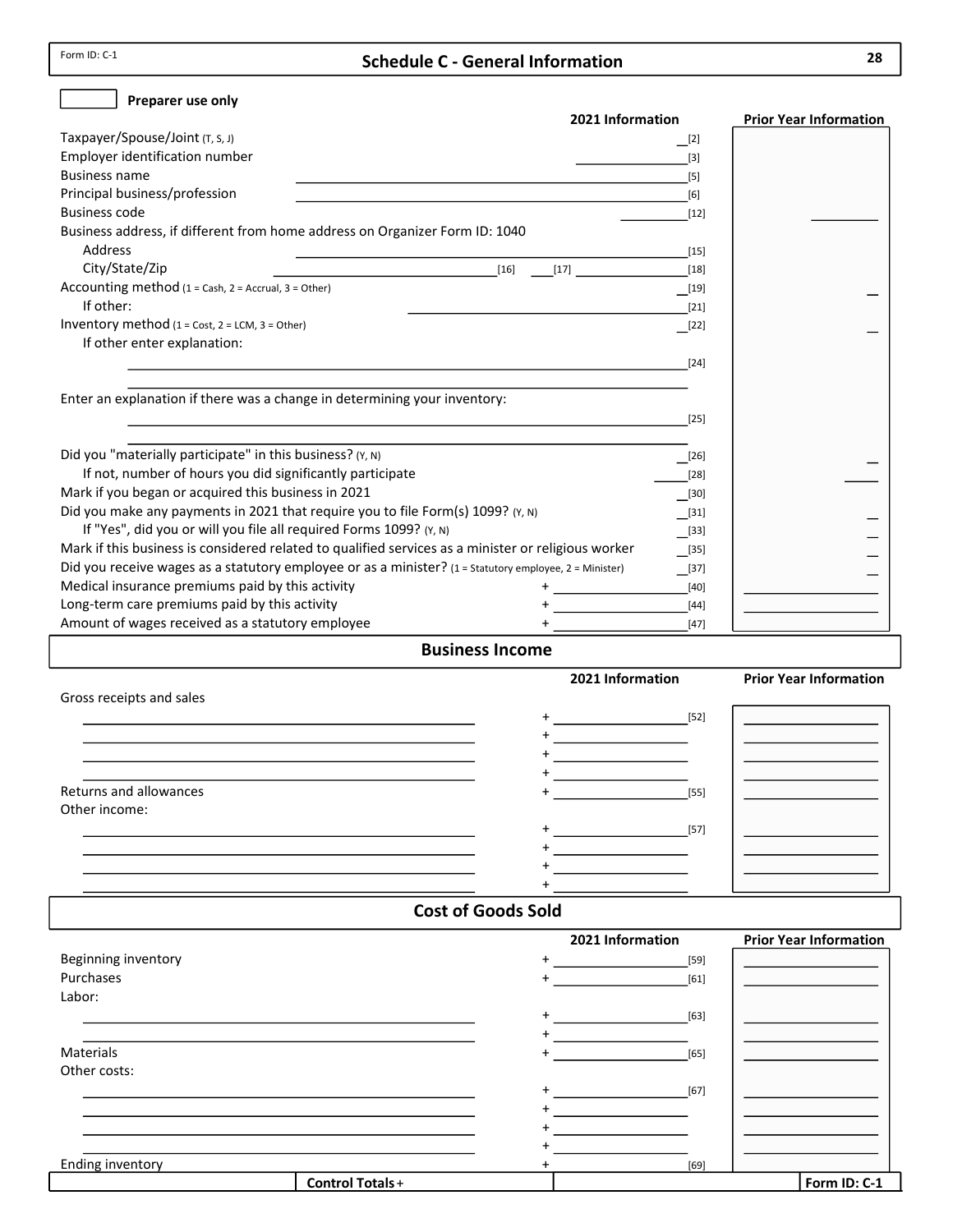| Form ID: C-2                                                                                                                                                                                                                  | <b>Schedule C - Expenses</b>                                                                                                                                                                                                                                                                                                                                           |                                                                                                                                                                                                                                                | 29                            |
|-------------------------------------------------------------------------------------------------------------------------------------------------------------------------------------------------------------------------------|------------------------------------------------------------------------------------------------------------------------------------------------------------------------------------------------------------------------------------------------------------------------------------------------------------------------------------------------------------------------|------------------------------------------------------------------------------------------------------------------------------------------------------------------------------------------------------------------------------------------------|-------------------------------|
| Preparer use only                                                                                                                                                                                                             |                                                                                                                                                                                                                                                                                                                                                                        |                                                                                                                                                                                                                                                |                               |
| Principal business or profession                                                                                                                                                                                              |                                                                                                                                                                                                                                                                                                                                                                        |                                                                                                                                                                                                                                                |                               |
|                                                                                                                                                                                                                               | 2021 Information                                                                                                                                                                                                                                                                                                                                                       |                                                                                                                                                                                                                                                | <b>Prior Year Information</b> |
| Advertising                                                                                                                                                                                                                   | $+$<br><u> 1989 - Johann Barbara, martx</u>                                                                                                                                                                                                                                                                                                                            | [6]                                                                                                                                                                                                                                            |                               |
| Car and truck expenses                                                                                                                                                                                                        |                                                                                                                                                                                                                                                                                                                                                                        | [8]                                                                                                                                                                                                                                            |                               |
| Commissions and fees                                                                                                                                                                                                          |                                                                                                                                                                                                                                                                                                                                                                        | $[10]$                                                                                                                                                                                                                                         |                               |
| Contract labor                                                                                                                                                                                                                |                                                                                                                                                                                                                                                                                                                                                                        | $[12]$                                                                                                                                                                                                                                         |                               |
| Depletion                                                                                                                                                                                                                     |                                                                                                                                                                                                                                                                                                                                                                        |                                                                                                                                                                                                                                                |                               |
| Depreciation                                                                                                                                                                                                                  |                                                                                                                                                                                                                                                                                                                                                                        | $[16]$                                                                                                                                                                                                                                         |                               |
| Employee benefit programs (Include Small Employer Health Ins Premiums credit):                                                                                                                                                |                                                                                                                                                                                                                                                                                                                                                                        |                                                                                                                                                                                                                                                |                               |
|                                                                                                                                                                                                                               |                                                                                                                                                                                                                                                                                                                                                                        |                                                                                                                                                                                                                                                |                               |
| the control of the control of the control of the control of the control of                                                                                                                                                    |                                                                                                                                                                                                                                                                                                                                                                        |                                                                                                                                                                                                                                                |                               |
| Insurance (Other than health):                                                                                                                                                                                                |                                                                                                                                                                                                                                                                                                                                                                        |                                                                                                                                                                                                                                                |                               |
|                                                                                                                                                                                                                               | <u>+_______________</u>                                                                                                                                                                                                                                                                                                                                                | [20]                                                                                                                                                                                                                                           |                               |
| the control of the control of the control of the control of the control of the control of the control of the control of the control of the control of the control of the control of the control of the control of the control |                                                                                                                                                                                                                                                                                                                                                                        |                                                                                                                                                                                                                                                |                               |
| Interest:                                                                                                                                                                                                                     |                                                                                                                                                                                                                                                                                                                                                                        |                                                                                                                                                                                                                                                |                               |
| Mortgage (Paid to banks, etc.)                                                                                                                                                                                                |                                                                                                                                                                                                                                                                                                                                                                        |                                                                                                                                                                                                                                                |                               |
|                                                                                                                                                                                                                               |                                                                                                                                                                                                                                                                                                                                                                        |                                                                                                                                                                                                                                                |                               |
| the control of the control of the control of the control of the control of the control of the control of the control of the control of the control of the control of the control of the control of the control of the control |                                                                                                                                                                                                                                                                                                                                                                        |                                                                                                                                                                                                                                                |                               |
| and the control of the control of the control of the control of the control of the control of the control of the                                                                                                              | $\begin{picture}(20,20)(-0,0) \put(0,0){\vector(1,0){10}} \put(15,0){\vector(1,0){10}} \put(15,0){\vector(1,0){10}} \put(15,0){\vector(1,0){10}} \put(15,0){\vector(1,0){10}} \put(15,0){\vector(1,0){10}} \put(15,0){\vector(1,0){10}} \put(15,0){\vector(1,0){10}} \put(15,0){\vector(1,0){10}} \put(15,0){\vector(1,0){10}} \put(15,0){\vector(1,0){10}} \put(15,0$ |                                                                                                                                                                                                                                                |                               |
| Other:                                                                                                                                                                                                                        |                                                                                                                                                                                                                                                                                                                                                                        |                                                                                                                                                                                                                                                |                               |
|                                                                                                                                                                                                                               | $+$ <u>_______________</u>                                                                                                                                                                                                                                                                                                                                             | $[24]$                                                                                                                                                                                                                                         |                               |
|                                                                                                                                                                                                                               | $\begin{picture}(20,20)(-0,0) \put(0,0){\line(1,0){10}} \put(15,0){\line(1,0){10}} \put(15,0){\line(1,0){10}} \put(15,0){\line(1,0){10}} \put(15,0){\line(1,0){10}} \put(15,0){\line(1,0){10}} \put(15,0){\line(1,0){10}} \put(15,0){\line(1,0){10}} \put(15,0){\line(1,0){10}} \put(15,0){\line(1,0){10}} \put(15,0){\line(1,0){10}} \put(15,0$                       |                                                                                                                                                                                                                                                |                               |
| Legal and professional services                                                                                                                                                                                               |                                                                                                                                                                                                                                                                                                                                                                        | $[26]$<br><u>and the second contract of the second contract of the second contract of the second contract of the second contract of the second contract of the second contract of the second contract of the second contract of the second</u> |                               |
| Office expense                                                                                                                                                                                                                |                                                                                                                                                                                                                                                                                                                                                                        | $[29]$                                                                                                                                                                                                                                         |                               |
| Pension and profit sharing:                                                                                                                                                                                                   |                                                                                                                                                                                                                                                                                                                                                                        |                                                                                                                                                                                                                                                |                               |
|                                                                                                                                                                                                                               |                                                                                                                                                                                                                                                                                                                                                                        | [31]                                                                                                                                                                                                                                           |                               |
| and the control of the control of the control of the control of the control of the control of the control of the                                                                                                              |                                                                                                                                                                                                                                                                                                                                                                        |                                                                                                                                                                                                                                                |                               |
| Rent or lease:                                                                                                                                                                                                                |                                                                                                                                                                                                                                                                                                                                                                        |                                                                                                                                                                                                                                                |                               |
| Vehicles, machinery, and equipment                                                                                                                                                                                            | $+$ <u>_______________</u>                                                                                                                                                                                                                                                                                                                                             | $[33]$                                                                                                                                                                                                                                         |                               |
| Other business property                                                                                                                                                                                                       |                                                                                                                                                                                                                                                                                                                                                                        | $[35]$                                                                                                                                                                                                                                         |                               |
| Repairs and maintenance                                                                                                                                                                                                       |                                                                                                                                                                                                                                                                                                                                                                        | $[37]$                                                                                                                                                                                                                                         |                               |
| Supplies                                                                                                                                                                                                                      |                                                                                                                                                                                                                                                                                                                                                                        | $[39]$                                                                                                                                                                                                                                         |                               |
| Taxes and licenses:                                                                                                                                                                                                           |                                                                                                                                                                                                                                                                                                                                                                        |                                                                                                                                                                                                                                                |                               |
|                                                                                                                                                                                                                               |                                                                                                                                                                                                                                                                                                                                                                        |                                                                                                                                                                                                                                                |                               |
|                                                                                                                                                                                                                               |                                                                                                                                                                                                                                                                                                                                                                        |                                                                                                                                                                                                                                                |                               |
|                                                                                                                                                                                                                               | +<br>the control of the control of the                                                                                                                                                                                                                                                                                                                                 |                                                                                                                                                                                                                                                |                               |
|                                                                                                                                                                                                                               |                                                                                                                                                                                                                                                                                                                                                                        |                                                                                                                                                                                                                                                |                               |
|                                                                                                                                                                                                                               | $+$                                                                                                                                                                                                                                                                                                                                                                    |                                                                                                                                                                                                                                                |                               |
| Travel and meals:                                                                                                                                                                                                             |                                                                                                                                                                                                                                                                                                                                                                        |                                                                                                                                                                                                                                                |                               |
| Travel                                                                                                                                                                                                                        | $+$<br><u> 1989 - Johann Barn, mars ann an t-</u>                                                                                                                                                                                                                                                                                                                      | [43]                                                                                                                                                                                                                                           |                               |
| Meals (Enter 100% subject to 50% limitation)                                                                                                                                                                                  |                                                                                                                                                                                                                                                                                                                                                                        | $[45]$                                                                                                                                                                                                                                         |                               |
| Meals (Enter 100% subject to DOT 80% limit)                                                                                                                                                                                   |                                                                                                                                                                                                                                                                                                                                                                        | $[47]$                                                                                                                                                                                                                                         |                               |
| Meals (Fully deductible)                                                                                                                                                                                                      |                                                                                                                                                                                                                                                                                                                                                                        | $[49]$                                                                                                                                                                                                                                         |                               |
| <b>Utilities</b>                                                                                                                                                                                                              |                                                                                                                                                                                                                                                                                                                                                                        | $[51]$                                                                                                                                                                                                                                         |                               |
| Wages (Less employment credit):                                                                                                                                                                                               |                                                                                                                                                                                                                                                                                                                                                                        |                                                                                                                                                                                                                                                |                               |
|                                                                                                                                                                                                                               | $+$ [53]                                                                                                                                                                                                                                                                                                                                                               |                                                                                                                                                                                                                                                |                               |
|                                                                                                                                                                                                                               | $+$ $   -$                                                                                                                                                                                                                                                                                                                                                             |                                                                                                                                                                                                                                                |                               |
| Other expenses:                                                                                                                                                                                                               |                                                                                                                                                                                                                                                                                                                                                                        |                                                                                                                                                                                                                                                |                               |
|                                                                                                                                                                                                                               | $+$<br>[55]                                                                                                                                                                                                                                                                                                                                                            |                                                                                                                                                                                                                                                |                               |
|                                                                                                                                                                                                                               |                                                                                                                                                                                                                                                                                                                                                                        |                                                                                                                                                                                                                                                |                               |
|                                                                                                                                                                                                                               |                                                                                                                                                                                                                                                                                                                                                                        |                                                                                                                                                                                                                                                |                               |
|                                                                                                                                                                                                                               | <u> 1990 - Johann Barbara, martxa a</u>                                                                                                                                                                                                                                                                                                                                |                                                                                                                                                                                                                                                |                               |
|                                                                                                                                                                                                                               | <u> 1980 - Johann Barbara, martxa a</u>                                                                                                                                                                                                                                                                                                                                |                                                                                                                                                                                                                                                |                               |
|                                                                                                                                                                                                                               | <u> 1989 - Johann Barn, mars ann an t-</u>                                                                                                                                                                                                                                                                                                                             |                                                                                                                                                                                                                                                |                               |
|                                                                                                                                                                                                                               | <u> 1990 - Johann Barn, mars ann an t-</u>                                                                                                                                                                                                                                                                                                                             |                                                                                                                                                                                                                                                |                               |
|                                                                                                                                                                                                                               | <u> 1990 - Johann Barn, mars ann an t-</u>                                                                                                                                                                                                                                                                                                                             |                                                                                                                                                                                                                                                |                               |
|                                                                                                                                                                                                                               |                                                                                                                                                                                                                                                                                                                                                                        |                                                                                                                                                                                                                                                |                               |

+

Form ID: C-2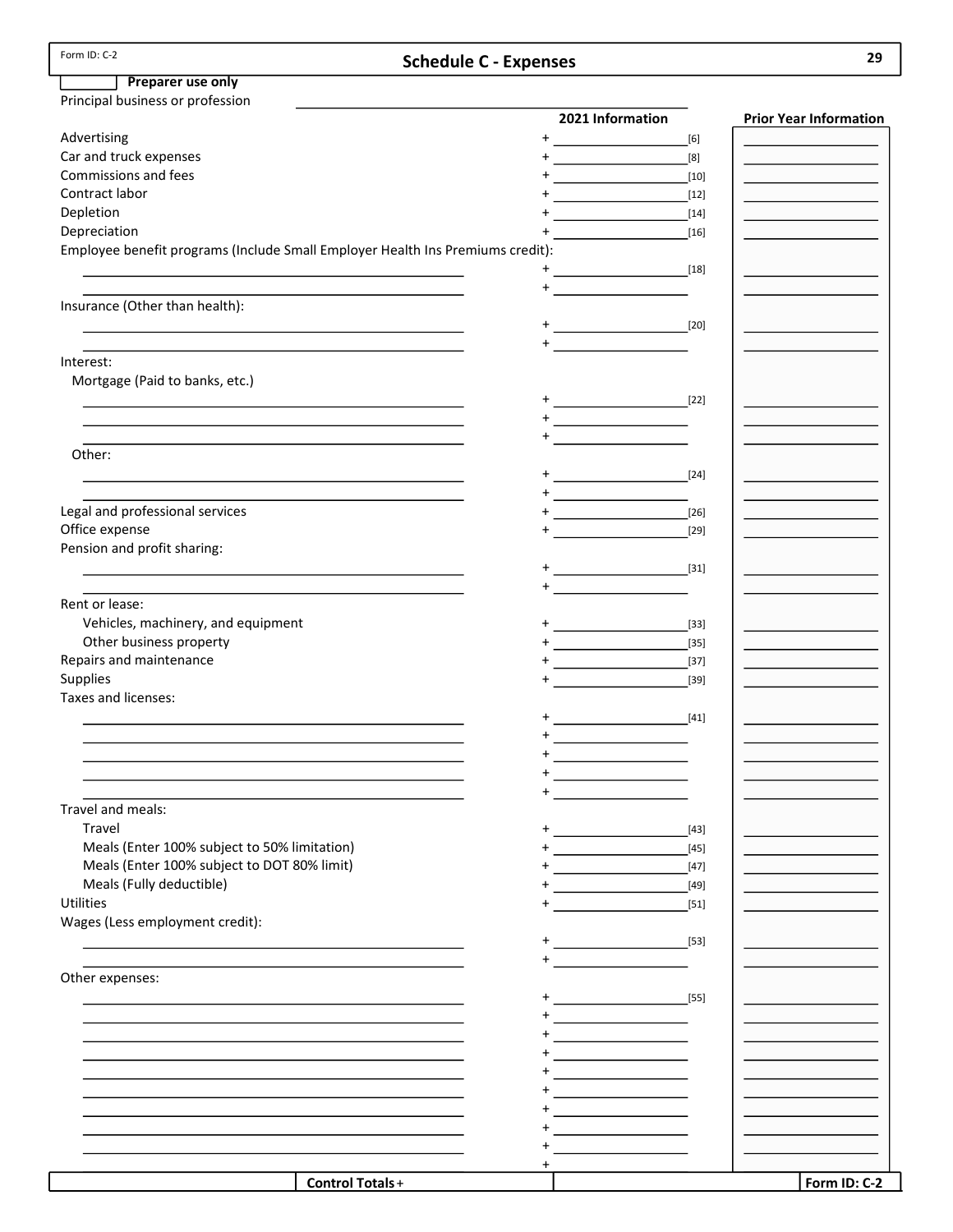## $\Box$  Preparer use only

Principal business or profession

| — Preparer use only           |               |               |            |
|-------------------------------|---------------|---------------|------------|
| <b>Carryovers</b>             | Non-QBI & Tax | For QBI & Tax | <b>AMT</b> |
| Operating                     | $[19]$        | $[20]$        | $[21]$     |
| Short-term capital            |               | $[22]$        | $[23]$     |
| Long-term capital             |               | $[24]$        | $[25]$     |
| 28% rate capital              |               | $[26]$        | $[27]$     |
| Section 1231 loss             | $[28]$        | $[29]$        | $[30]$     |
| Ordinary business gain/loss + | $[31]$        | [32]          | $[33]$     |
| Section 179                   | $[34]$        | $[35]$        | $[36]$     |

| ---<br>'als<br>.on: | ID.<br>. .<br>----<br>ÞМ |
|---------------------|--------------------------|
|                     |                          |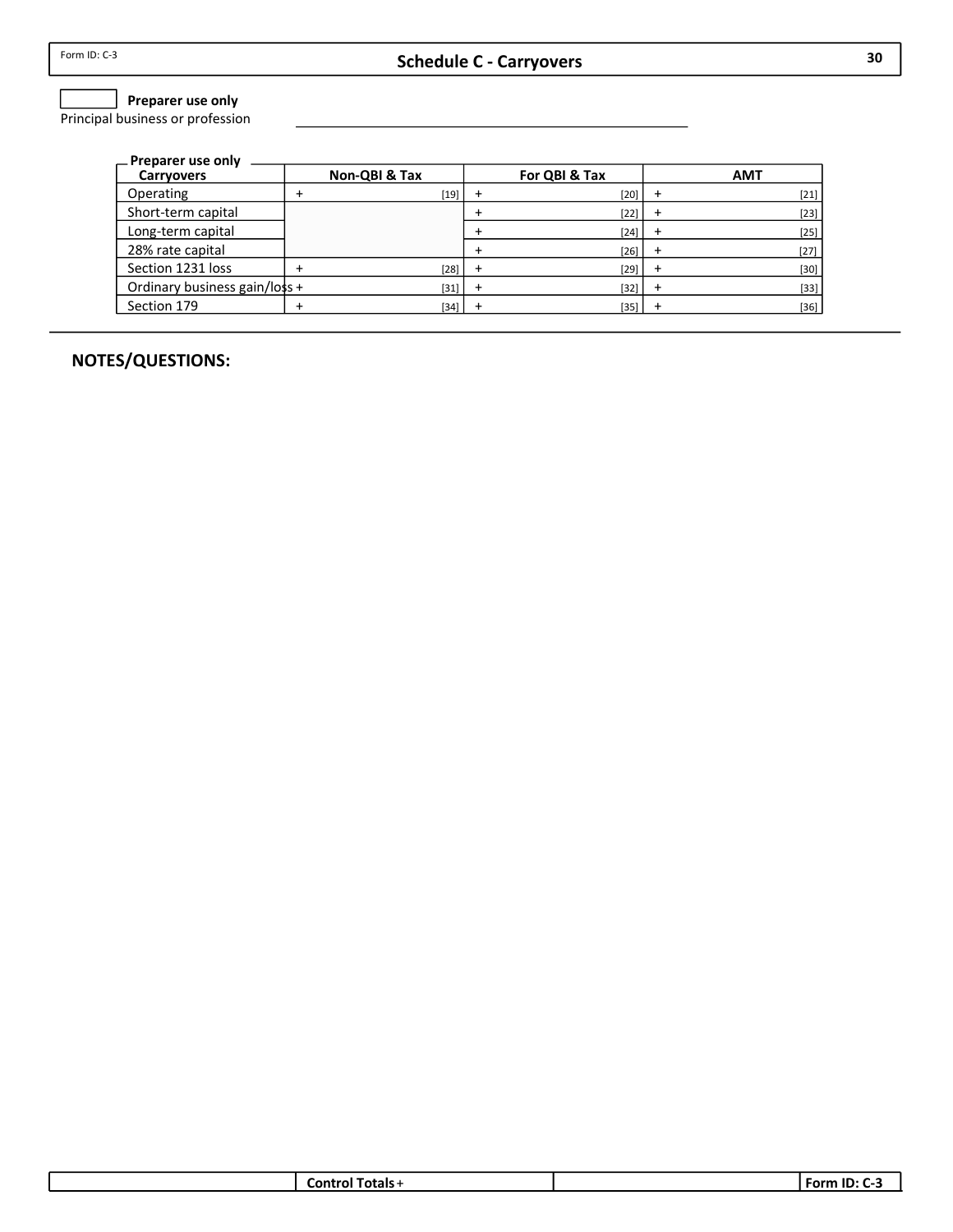## Rent and Royalty Property - General Information

## Preparer use only

#### 2021 Information Prior Year Information

| Description                                                                                                                                  | $[2]$                                                                                                                                                                                                                           |
|----------------------------------------------------------------------------------------------------------------------------------------------|---------------------------------------------------------------------------------------------------------------------------------------------------------------------------------------------------------------------------------|
| Taxpayer/Spouse/Joint $(T, S, J)$ [3]                                                                                                        | State postal code<br>[5]                                                                                                                                                                                                        |
| Physical address: Street                                                                                                                     | [6]                                                                                                                                                                                                                             |
| City, state, zip code                                                                                                                        | [7]<br>[8]<br>[9]                                                                                                                                                                                                               |
| Foreign country                                                                                                                              | $[11]$                                                                                                                                                                                                                          |
| Foreign province/county                                                                                                                      | $[12]$                                                                                                                                                                                                                          |
| Foreign postal code                                                                                                                          | $[13]$                                                                                                                                                                                                                          |
| Type (1=Single-family, 2=Multi-family, 3=Vacation/short-term, 4=Commercial, 5=Land, 6=Royalty, 7=Self-rental, 8=Other, 9=Personal ppty) [14] |                                                                                                                                                                                                                                 |
| Description of other type (Type code #8)                                                                                                     | $[15]$                                                                                                                                                                                                                          |
| Did you make any payments in 2021 that require you to file Form(s) 1099? (Y,N)                                                               | $[16] \centering% \includegraphics[width=1\textwidth]{images/TransY.pdf} \caption{The 3D (black) method is used for the estimators (black) method. The left hand side is the same as in the left hand side.} \label{fig:class}$ |
| If "Yes", did you or will you file all required Forms 1099? (Y, N)                                                                           | [18]                                                                                                                                                                                                                            |
| Fair rental days (If not full year) (For types 1, 2, 4, 5, 7 and 8 only) (Use Rent-2 for type 3)                                             | [20]                                                                                                                                                                                                                            |
| Percentage of ownership if not 100%                                                                                                          | $[22]$                                                                                                                                                                                                                          |
| Business use percentage, if not 100% (Not vacation home percentage)                                                                          | $[24]$                                                                                                                                                                                                                          |

#### Rent and Royalty Income **Prior Year Information** Rents and royalties  $+$   $-$ [33]

|                                                  |                        | <b>Rent and Royalty Expenses</b>     |        |                               |
|--------------------------------------------------|------------------------|--------------------------------------|--------|-------------------------------|
|                                                  |                        | 2021 Information Percent if not 100% |        | <b>Prior Year Information</b> |
| Advertising                                      |                        |                                      | $[35]$ | $[36]$                        |
| Auto                                             |                        |                                      | $[38]$ | $[39]$                        |
| <b>Travel</b>                                    |                        |                                      | $[41]$ | $[42]$                        |
| Cleaning and maintenance                         |                        |                                      | $[44]$ | $[45]$                        |
| Commissions:                                     |                        |                                      |        |                               |
|                                                  |                        |                                      | [47]   | $[49]$                        |
|                                                  |                        |                                      |        |                               |
| Insurance:                                       |                        |                                      |        |                               |
|                                                  |                        |                                      | [50]   | [52]                          |
|                                                  |                        |                                      |        |                               |
| Legal and professional fees                      |                        |                                      | $[54]$ | $[55]$                        |
| Management fees:                                 |                        |                                      |        |                               |
|                                                  |                        |                                      | $[57]$ | [59]                          |
|                                                  |                        |                                      |        |                               |
| Mortgage interest paid to banks, etc (Form 1098) |                        |                                      |        |                               |
|                                                  |                        |                                      | [60]   | $[62]$                        |
|                                                  |                        | the company of the company of the    |        |                               |
| Other mortgage interest                          |                        |                                      | $[63]$ | $[65]$                        |
| Qualified mortgage insurance premiums            |                        |                                      | $[66]$ | $[67]$                        |
| Other interest:                                  |                        |                                      |        |                               |
|                                                  |                        |                                      | [69]   | $[71]$                        |
|                                                  |                        | <u>+ _________________</u> _         |        |                               |
| Repairs                                          |                        |                                      | $[72]$ | $[73]$                        |
| Supplies                                         |                        |                                      | $[75]$ | $[76]$                        |
| Taxes:                                           |                        |                                      |        |                               |
|                                                  |                        |                                      | [78]   | [80]                          |
|                                                  |                        |                                      |        |                               |
| Utilities                                        |                        |                                      | $[81]$ | $[82]$                        |
| Depreciation                                     |                        |                                      | $[84]$ | $[85]$                        |
| Depletion                                        |                        |                                      | $[87]$ | [88]                          |
| Other expenses:                                  |                        |                                      |        |                               |
|                                                  |                        |                                      | [90]   |                               |
|                                                  |                        |                                      |        |                               |
|                                                  |                        |                                      |        |                               |
|                                                  | $^+$                   |                                      |        |                               |
|                                                  | <b>Control Totals+</b> |                                      |        | Form ID: Rent                 |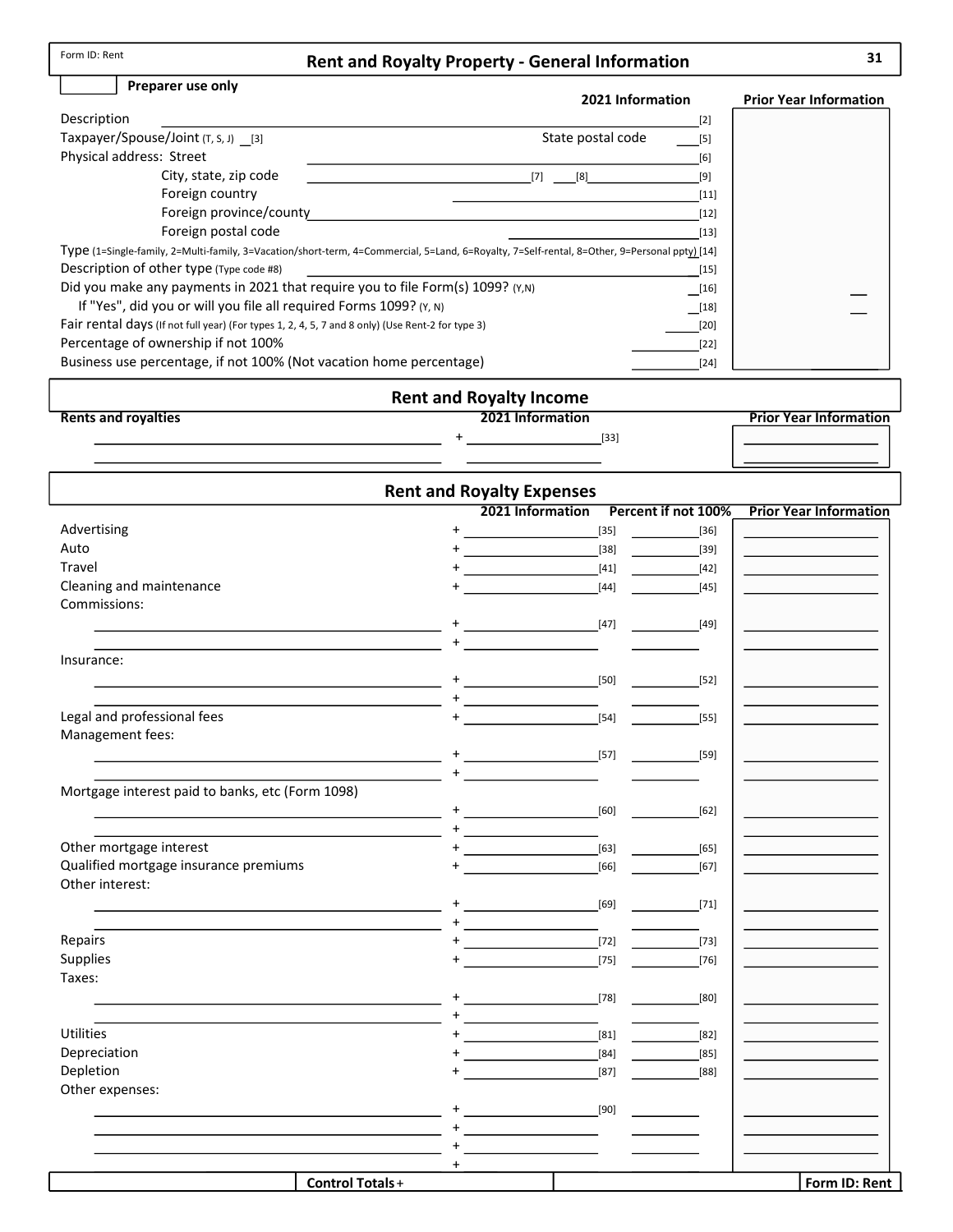Rent and Royalty Properties - Refinancing Points, Vacation Home, Passive Information Form ID: Rent-2

32

## Preparer use only

Description

## Refinancing Points

Preparer - Enter on Screen Rent

|                                                           | 2021 Information | <b>Prior Year Information</b> |
|-----------------------------------------------------------|------------------|-------------------------------|
| Refinancing points paid -                                 |                  |                               |
| Recipient's/Lender's name                                 | $[92]$           |                               |
| Date of refinance                                         |                  |                               |
| Total # Payments                                          |                  |                               |
| Reported on 1098 in 2021                                  |                  |                               |
| Total points paid                                         |                  |                               |
| Points deemed as paid in current year (Preparer use only) |                  |                               |
| Refinancing points paid -                                 |                  |                               |
| Recipient's/Lender's name                                 |                  |                               |
| Date of refinance                                         |                  |                               |
| Total # Payments                                          |                  |                               |
| Reported on 1098 in 2021                                  |                  |                               |
| Total points paid                                         |                  |                               |
| Points deemed as paid in current year (Preparer use only) |                  |                               |
| Refinancing points paid -                                 |                  |                               |
| Recipient's/Lender's name                                 |                  |                               |
| Date of refinance                                         |                  |                               |
| Total # Payments                                          |                  |                               |
| Reported on 1098 in 2021                                  |                  |                               |
| Total points paid                                         |                  |                               |
| Points deemed as paid in current year (Preparer use only) |                  |                               |

#### Vacation Home Information

Preparer - Enter on Screen Rent-3

|                                                         | 2021 Information | <b>Prior Year Information</b> |
|---------------------------------------------------------|------------------|-------------------------------|
| Number of days home was used personally                 | $[5]$            |                               |
| Number of days home was rented                          |                  |                               |
| Number of day home owned, if not 365                    | [9]              |                               |
| Carryover of disallowed operating expenses into 2021    | [21]             |                               |
| Carryover of disallowed depreciation expenses into 2021 | $[22]$           |                               |

## Passive and Other Information

#### Preparer - Enter on Screen Rent-2

| – Preparer use only           |                 |               |        |
|-------------------------------|-----------------|---------------|--------|
| <b>Carryovers</b>             | Non-QBI and Tax | For QBI & Tax | AMT    |
| Operating                     | $[25]$          | $[26]$        | $[27]$ |
| Short-term capital            |                 | $[28]$        | $[29]$ |
| Long-term capital             |                 | $[30]$        | $[31]$ |
| 28% rate capital              |                 | $[32]$        | $[33]$ |
| Section 1231 loss             | [34]            | $[35]$        | $[36]$ |
| Ordinary business gain/loss + | $[37]$          | $[38]$        | $[39]$ |
| Section 179                   | [40]            | $[41]$        | $[42]$ |

| <br>∙orm<br>⊤otals<br>∟ontrol <sup>∍</sup><br>41 L-<br>n.<br>. . |
|------------------------------------------------------------------|
|------------------------------------------------------------------|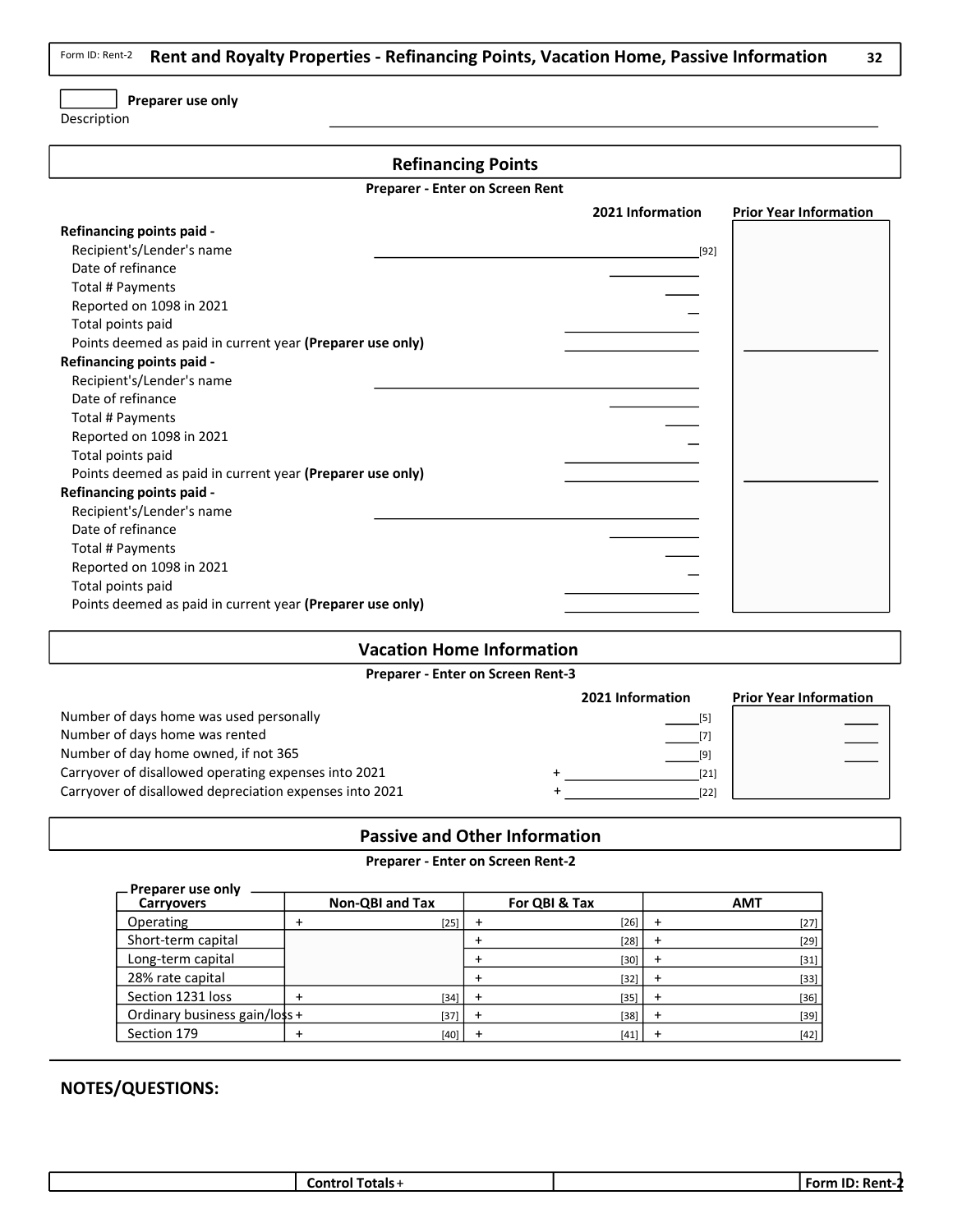$\Gamma$ 

## Farm Income - General Information 33

#### Please provide all Forms 1099-K

 $\Box$  Dranarer use only

| Preparer use only                                                                    | 2021 Information     | <b>Prior Year Information</b> |
|--------------------------------------------------------------------------------------|----------------------|-------------------------------|
| Taxpayer/Spouse/Joint (T, S, J)                                                      | $\Box$ [2]           |                               |
| Employer identification number                                                       | [3]                  |                               |
| Description                                                                          | [4]                  |                               |
| <b>Principal Product</b>                                                             | [5]                  |                               |
| State postal code                                                                    | [6]                  |                               |
| Accounting method $(1 = Cash, 2 = Accrual)$                                          | $\_$ [7]             |                               |
| Agricultural activity code                                                           | [9]                  |                               |
| Did you "materially participate" in this business? (Y, N)                            | $\lfloor 12 \rfloor$ |                               |
| Did you make any payments in 2021 that require you to file Form(s) 1099? (Y, N)      | $\sqrt{14}$          |                               |
| If "Yes", did you or will you file all required Forms 1099? (Y, N)                   | $\boxed{16}$         |                               |
| Mark if Schedule F net income or loss should be excluded from self-employment income | [18]                 |                               |
| Medical insurance premiums paid by this activity                                     | $[21]$               |                               |
| Long-term care premiums paid by this activity                                        | $[25]$               |                               |

## Schedule F Income

| Sales Code**                                                                                                                                                                                                                  |                                                                                               |      | 2021 Information                                                                                                     | <b>Prior Year Information</b> |
|-------------------------------------------------------------------------------------------------------------------------------------------------------------------------------------------------------------------------------|-----------------------------------------------------------------------------------------------|------|----------------------------------------------------------------------------------------------------------------------|-------------------------------|
| Income description                                                                                                                                                                                                            |                                                                                               |      |                                                                                                                      |                               |
|                                                                                                                                                                                                                               |                                                                                               |      |                                                                                                                      |                               |
|                                                                                                                                                                                                                               | the control of the control of the control of the control of the control of the control of the |      | <u> 1989 - Johann Barbara, politik eta politik eta politik eta politik eta politik eta politik eta politik eta p</u> |                               |
|                                                                                                                                                                                                                               |                                                                                               |      |                                                                                                                      |                               |
|                                                                                                                                                                                                                               |                                                                                               |      | <u> 1989 - Johann Barn, mars ann an t-</u>                                                                           |                               |
|                                                                                                                                                                                                                               |                                                                                               |      |                                                                                                                      |                               |
|                                                                                                                                                                                                                               | <b>** Sales Codes</b>                                                                         |      |                                                                                                                      |                               |
|                                                                                                                                                                                                                               | 1 = Cash sales of items bought for resale                                                     |      | 4 = Custom hire (machine work)                                                                                       |                               |
| 2 = Cash sales of items raised                                                                                                                                                                                                |                                                                                               |      | 5 = Other income                                                                                                     |                               |
| $3 = Accrual sales$                                                                                                                                                                                                           |                                                                                               |      |                                                                                                                      |                               |
|                                                                                                                                                                                                                               |                                                                                               |      | 2021 Information                                                                                                     | <b>Prior Year Information</b> |
| Cost or other basis of livestock and other items you bought for resale (Cash method)                                                                                                                                          |                                                                                               | $^+$ | $[37]$                                                                                                               |                               |
| Beginning inventory of livestock and other items (Accrual method)                                                                                                                                                             |                                                                                               |      | $[39]$                                                                                                               |                               |
| Accrual cost of livestock, produce, grains, and other products purchased                                                                                                                                                      |                                                                                               |      | $[41]$                                                                                                               |                               |
| Ending Inventory of livestock and other items (Accrual method)                                                                                                                                                                |                                                                                               |      | $[43]$                                                                                                               |                               |
| Total cooperative distributions you received                                                                                                                                                                                  |                                                                                               |      | $[45]$                                                                                                               |                               |
| Taxable cooperative distributions you received                                                                                                                                                                                |                                                                                               |      | $[47]$                                                                                                               |                               |
|                                                                                                                                                                                                                               | 2021 Total                                                                                    |      | 2021 Taxable                                                                                                         | <b>Prior Year Information</b> |
| Agricultural program payments                                                                                                                                                                                                 |                                                                                               |      |                                                                                                                      |                               |
|                                                                                                                                                                                                                               |                                                                                               |      | $[50]$                                                                                                               |                               |
| the control of the control of the control of the control of the control of the control of                                                                                                                                     |                                                                                               |      |                                                                                                                      |                               |
| <u> 1989 - Johann Stein, mars an deus Amerikaansk kommunister (</u>                                                                                                                                                           |                                                                                               |      |                                                                                                                      |                               |
| the control of the control of the control of the control of the control of the control of the control of the control of the control of the control of the control of the control of the control of the control of the control |                                                                                               |      | 2021 Information                                                                                                     | <b>Prior Year Information</b> |
| CRP payments received while enrolled to receive social security or disability benefits                                                                                                                                        |                                                                                               |      | $[52]$                                                                                                               |                               |
| Commodity credit loans reported under election:                                                                                                                                                                               |                                                                                               |      |                                                                                                                      |                               |
|                                                                                                                                                                                                                               |                                                                                               |      | $[54]$                                                                                                               |                               |
|                                                                                                                                                                                                                               |                                                                                               |      |                                                                                                                      |                               |
| Total commodity credit loans forfeited                                                                                                                                                                                        |                                                                                               |      | $[56]$                                                                                                               |                               |
| Taxable commodity credit loans forfeited                                                                                                                                                                                      | $2021$ Total                                                                                  |      | $[58]$<br>2021 Tavable                                                                                               | <b>Drior Voar Information</b> |

|                                                           | 2021 Total | 2021 Taxable |                | <b>Prior Year Information</b> |
|-----------------------------------------------------------|------------|--------------|----------------|-------------------------------|
| Total crop insurance proceeds you received in 2021        |            |              |                |                               |
|                                                           |            |              | [61]           |                               |
|                                                           |            |              |                |                               |
|                                                           |            |              |                |                               |
| Mark if electing to defer crop insurance proceeds to 2022 |            |              | $\boxed{[63]}$ |                               |
| Crop insurance proceeds deferred from 2020                |            |              | [65]           |                               |
| <b>Control Totals +</b>                                   |            |              |                | Form ID: F-1                  |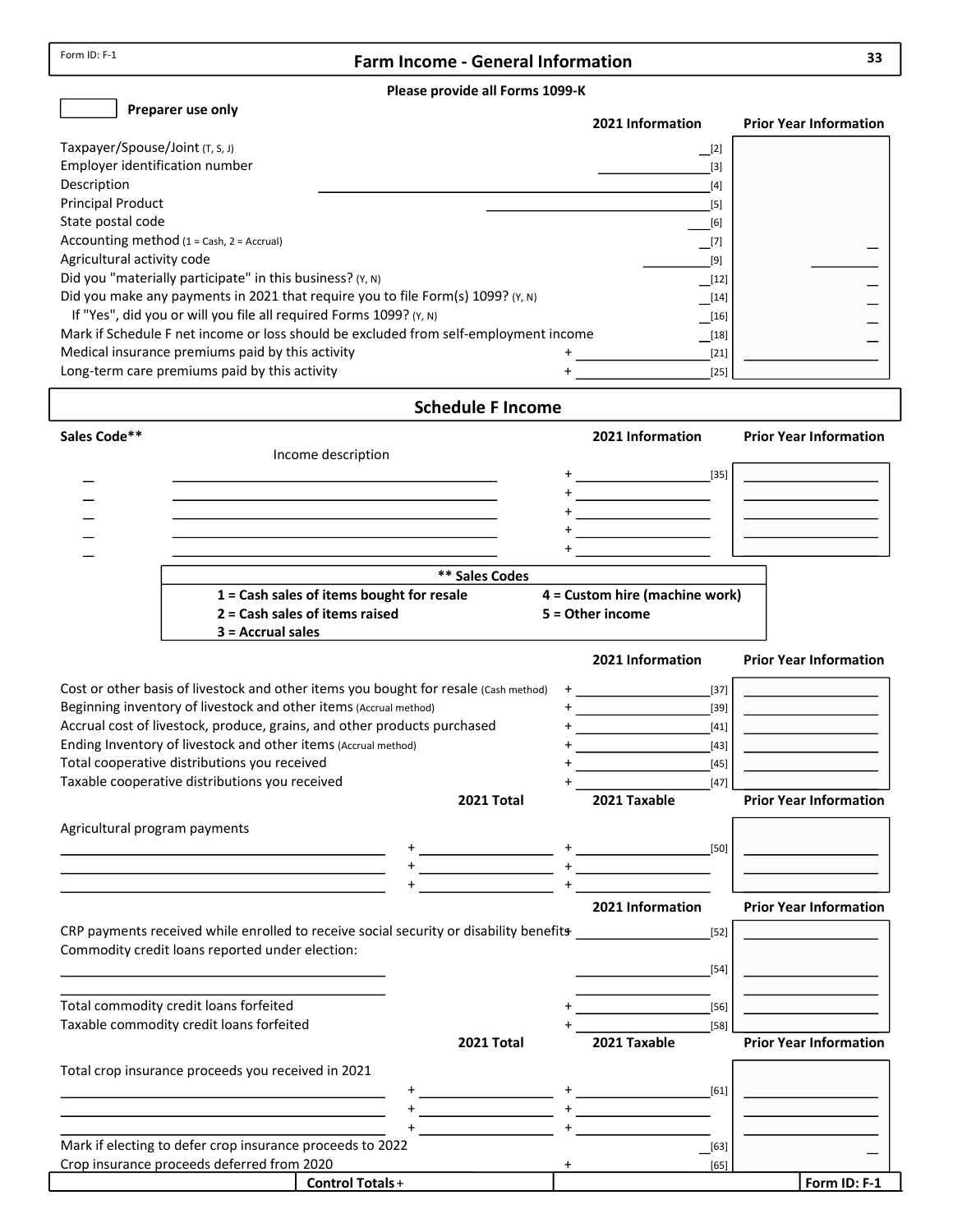## Farm Expenses

## $\Box$  Preparer use only

Description

| $[5]$<br>$+$<br>$[7]$<br>$\ddot{}$<br>[9]<br><u> 1989 - Johann Stoff, deutscher Stoff</u><br>Carryover from prior years<br>$[11]$<br>$[13]$<br>$+$<br>$[15]$<br>Employee benefit programs (Include Small Employer Health Ins Premiums credit) +<br>$[17]$<br>$\ddot{}$<br>$[19]$<br>$[21]$<br>Freight and trucking<br>$\label{eq:2.1} \frac{1}{\sqrt{2\pi}}\int_{\mathbb{R}^3}\left \frac{d\mathbf{x}}{d\mathbf{x}}\right ^2\,d\mathbf{x}^2\,d\mathbf{x}^2\,d\mathbf{x}^2\,d\mathbf{x}^2\,d\mathbf{x}^2\,d\mathbf{x}^2\,d\mathbf{x}^2\,d\mathbf{x}^2\,d\mathbf{x}^2\,d\mathbf{x}^2\,d\mathbf{x}^2\,d\mathbf{x}^2\,d\mathbf{x}^2\,d\mathbf{x}^2\,d\mathbf{x}^2\,d\mathbf{x}^2\,d\mathbf$<br>$[23]$<br>Gasoline, fuel, and oil<br>$[25]$<br>Insurance (Other than health)<br>$\ddot{}$<br>Mortgage interest (Paid to banks, etc.)<br>$+$<br>$[30]$<br>$+$<br>$\ddot{}$<br>Other interest<br><u> 1990 - Johann Barbara, mart</u><br>$[32]$<br>Labor hired (Less employment credit)<br>$[34]$<br>Pension and profit sharing<br>$[36]$<br>Rent - vehicles, machinery, and equipment<br>$[38]$<br>$[40]$<br>$[42]$<br><u> 1990 - John Barn Barn, amerikansk politiker</u><br>$[44]$<br>Storage and warehousing<br>$[46]$<br>Supplies purchased<br>$[48]$<br>$\ddot{}$<br>Taxes:<br>$[50]$<br>$\ddot{}$<br><b>Utilities</b><br>$[52]$<br>Veterinary, breeding, and medicine<br>$\ddot{}$<br>$[54]$<br>Other expenses:<br>$[56]$<br><u> 1980 - Johann Barbara, martxa a</u><br>the control of the control of the<br>the control of the control of the<br>Preproductive period expenses<br>$[58]$ |                            | 2021 Information | <b>Prior Year Information</b> |
|------------------------------------------------------------------------------------------------------------------------------------------------------------------------------------------------------------------------------------------------------------------------------------------------------------------------------------------------------------------------------------------------------------------------------------------------------------------------------------------------------------------------------------------------------------------------------------------------------------------------------------------------------------------------------------------------------------------------------------------------------------------------------------------------------------------------------------------------------------------------------------------------------------------------------------------------------------------------------------------------------------------------------------------------------------------------------------------------------------------------------------------------------------------------------------------------------------------------------------------------------------------------------------------------------------------------------------------------------------------------------------------------------------------------------------------------------------------------------------------------------------------------------------------------------------------------------------------|----------------------------|------------------|-------------------------------|
|                                                                                                                                                                                                                                                                                                                                                                                                                                                                                                                                                                                                                                                                                                                                                                                                                                                                                                                                                                                                                                                                                                                                                                                                                                                                                                                                                                                                                                                                                                                                                                                          | Car and truck expenses     |                  |                               |
|                                                                                                                                                                                                                                                                                                                                                                                                                                                                                                                                                                                                                                                                                                                                                                                                                                                                                                                                                                                                                                                                                                                                                                                                                                                                                                                                                                                                                                                                                                                                                                                          | Chemicals                  |                  |                               |
|                                                                                                                                                                                                                                                                                                                                                                                                                                                                                                                                                                                                                                                                                                                                                                                                                                                                                                                                                                                                                                                                                                                                                                                                                                                                                                                                                                                                                                                                                                                                                                                          | Conservation expenses      |                  |                               |
|                                                                                                                                                                                                                                                                                                                                                                                                                                                                                                                                                                                                                                                                                                                                                                                                                                                                                                                                                                                                                                                                                                                                                                                                                                                                                                                                                                                                                                                                                                                                                                                          |                            |                  |                               |
|                                                                                                                                                                                                                                                                                                                                                                                                                                                                                                                                                                                                                                                                                                                                                                                                                                                                                                                                                                                                                                                                                                                                                                                                                                                                                                                                                                                                                                                                                                                                                                                          | Custom hire (machine work) |                  |                               |
|                                                                                                                                                                                                                                                                                                                                                                                                                                                                                                                                                                                                                                                                                                                                                                                                                                                                                                                                                                                                                                                                                                                                                                                                                                                                                                                                                                                                                                                                                                                                                                                          | Depreciation               |                  |                               |
|                                                                                                                                                                                                                                                                                                                                                                                                                                                                                                                                                                                                                                                                                                                                                                                                                                                                                                                                                                                                                                                                                                                                                                                                                                                                                                                                                                                                                                                                                                                                                                                          |                            |                  |                               |
|                                                                                                                                                                                                                                                                                                                                                                                                                                                                                                                                                                                                                                                                                                                                                                                                                                                                                                                                                                                                                                                                                                                                                                                                                                                                                                                                                                                                                                                                                                                                                                                          | Feed purchased             |                  |                               |
|                                                                                                                                                                                                                                                                                                                                                                                                                                                                                                                                                                                                                                                                                                                                                                                                                                                                                                                                                                                                                                                                                                                                                                                                                                                                                                                                                                                                                                                                                                                                                                                          | Fertilizers and lime       |                  |                               |
|                                                                                                                                                                                                                                                                                                                                                                                                                                                                                                                                                                                                                                                                                                                                                                                                                                                                                                                                                                                                                                                                                                                                                                                                                                                                                                                                                                                                                                                                                                                                                                                          |                            |                  |                               |
|                                                                                                                                                                                                                                                                                                                                                                                                                                                                                                                                                                                                                                                                                                                                                                                                                                                                                                                                                                                                                                                                                                                                                                                                                                                                                                                                                                                                                                                                                                                                                                                          |                            |                  |                               |
|                                                                                                                                                                                                                                                                                                                                                                                                                                                                                                                                                                                                                                                                                                                                                                                                                                                                                                                                                                                                                                                                                                                                                                                                                                                                                                                                                                                                                                                                                                                                                                                          |                            |                  |                               |
|                                                                                                                                                                                                                                                                                                                                                                                                                                                                                                                                                                                                                                                                                                                                                                                                                                                                                                                                                                                                                                                                                                                                                                                                                                                                                                                                                                                                                                                                                                                                                                                          |                            |                  |                               |
|                                                                                                                                                                                                                                                                                                                                                                                                                                                                                                                                                                                                                                                                                                                                                                                                                                                                                                                                                                                                                                                                                                                                                                                                                                                                                                                                                                                                                                                                                                                                                                                          |                            |                  |                               |
|                                                                                                                                                                                                                                                                                                                                                                                                                                                                                                                                                                                                                                                                                                                                                                                                                                                                                                                                                                                                                                                                                                                                                                                                                                                                                                                                                                                                                                                                                                                                                                                          |                            |                  |                               |
|                                                                                                                                                                                                                                                                                                                                                                                                                                                                                                                                                                                                                                                                                                                                                                                                                                                                                                                                                                                                                                                                                                                                                                                                                                                                                                                                                                                                                                                                                                                                                                                          |                            |                  |                               |
|                                                                                                                                                                                                                                                                                                                                                                                                                                                                                                                                                                                                                                                                                                                                                                                                                                                                                                                                                                                                                                                                                                                                                                                                                                                                                                                                                                                                                                                                                                                                                                                          |                            |                  |                               |
|                                                                                                                                                                                                                                                                                                                                                                                                                                                                                                                                                                                                                                                                                                                                                                                                                                                                                                                                                                                                                                                                                                                                                                                                                                                                                                                                                                                                                                                                                                                                                                                          |                            |                  |                               |
|                                                                                                                                                                                                                                                                                                                                                                                                                                                                                                                                                                                                                                                                                                                                                                                                                                                                                                                                                                                                                                                                                                                                                                                                                                                                                                                                                                                                                                                                                                                                                                                          |                            |                  |                               |
|                                                                                                                                                                                                                                                                                                                                                                                                                                                                                                                                                                                                                                                                                                                                                                                                                                                                                                                                                                                                                                                                                                                                                                                                                                                                                                                                                                                                                                                                                                                                                                                          |                            |                  |                               |
|                                                                                                                                                                                                                                                                                                                                                                                                                                                                                                                                                                                                                                                                                                                                                                                                                                                                                                                                                                                                                                                                                                                                                                                                                                                                                                                                                                                                                                                                                                                                                                                          |                            |                  |                               |
|                                                                                                                                                                                                                                                                                                                                                                                                                                                                                                                                                                                                                                                                                                                                                                                                                                                                                                                                                                                                                                                                                                                                                                                                                                                                                                                                                                                                                                                                                                                                                                                          |                            |                  |                               |
|                                                                                                                                                                                                                                                                                                                                                                                                                                                                                                                                                                                                                                                                                                                                                                                                                                                                                                                                                                                                                                                                                                                                                                                                                                                                                                                                                                                                                                                                                                                                                                                          |                            |                  |                               |
|                                                                                                                                                                                                                                                                                                                                                                                                                                                                                                                                                                                                                                                                                                                                                                                                                                                                                                                                                                                                                                                                                                                                                                                                                                                                                                                                                                                                                                                                                                                                                                                          |                            |                  |                               |
|                                                                                                                                                                                                                                                                                                                                                                                                                                                                                                                                                                                                                                                                                                                                                                                                                                                                                                                                                                                                                                                                                                                                                                                                                                                                                                                                                                                                                                                                                                                                                                                          | Rent - other               |                  |                               |
|                                                                                                                                                                                                                                                                                                                                                                                                                                                                                                                                                                                                                                                                                                                                                                                                                                                                                                                                                                                                                                                                                                                                                                                                                                                                                                                                                                                                                                                                                                                                                                                          | Repairs and maintenance    |                  |                               |
|                                                                                                                                                                                                                                                                                                                                                                                                                                                                                                                                                                                                                                                                                                                                                                                                                                                                                                                                                                                                                                                                                                                                                                                                                                                                                                                                                                                                                                                                                                                                                                                          | Seed and plants purchased  |                  |                               |
|                                                                                                                                                                                                                                                                                                                                                                                                                                                                                                                                                                                                                                                                                                                                                                                                                                                                                                                                                                                                                                                                                                                                                                                                                                                                                                                                                                                                                                                                                                                                                                                          |                            |                  |                               |
|                                                                                                                                                                                                                                                                                                                                                                                                                                                                                                                                                                                                                                                                                                                                                                                                                                                                                                                                                                                                                                                                                                                                                                                                                                                                                                                                                                                                                                                                                                                                                                                          |                            |                  |                               |
|                                                                                                                                                                                                                                                                                                                                                                                                                                                                                                                                                                                                                                                                                                                                                                                                                                                                                                                                                                                                                                                                                                                                                                                                                                                                                                                                                                                                                                                                                                                                                                                          |                            |                  |                               |
|                                                                                                                                                                                                                                                                                                                                                                                                                                                                                                                                                                                                                                                                                                                                                                                                                                                                                                                                                                                                                                                                                                                                                                                                                                                                                                                                                                                                                                                                                                                                                                                          |                            |                  |                               |
|                                                                                                                                                                                                                                                                                                                                                                                                                                                                                                                                                                                                                                                                                                                                                                                                                                                                                                                                                                                                                                                                                                                                                                                                                                                                                                                                                                                                                                                                                                                                                                                          |                            |                  |                               |
|                                                                                                                                                                                                                                                                                                                                                                                                                                                                                                                                                                                                                                                                                                                                                                                                                                                                                                                                                                                                                                                                                                                                                                                                                                                                                                                                                                                                                                                                                                                                                                                          |                            |                  |                               |
|                                                                                                                                                                                                                                                                                                                                                                                                                                                                                                                                                                                                                                                                                                                                                                                                                                                                                                                                                                                                                                                                                                                                                                                                                                                                                                                                                                                                                                                                                                                                                                                          |                            |                  |                               |
|                                                                                                                                                                                                                                                                                                                                                                                                                                                                                                                                                                                                                                                                                                                                                                                                                                                                                                                                                                                                                                                                                                                                                                                                                                                                                                                                                                                                                                                                                                                                                                                          |                            |                  |                               |
|                                                                                                                                                                                                                                                                                                                                                                                                                                                                                                                                                                                                                                                                                                                                                                                                                                                                                                                                                                                                                                                                                                                                                                                                                                                                                                                                                                                                                                                                                                                                                                                          |                            |                  |                               |
|                                                                                                                                                                                                                                                                                                                                                                                                                                                                                                                                                                                                                                                                                                                                                                                                                                                                                                                                                                                                                                                                                                                                                                                                                                                                                                                                                                                                                                                                                                                                                                                          |                            |                  |                               |
|                                                                                                                                                                                                                                                                                                                                                                                                                                                                                                                                                                                                                                                                                                                                                                                                                                                                                                                                                                                                                                                                                                                                                                                                                                                                                                                                                                                                                                                                                                                                                                                          |                            |                  |                               |
|                                                                                                                                                                                                                                                                                                                                                                                                                                                                                                                                                                                                                                                                                                                                                                                                                                                                                                                                                                                                                                                                                                                                                                                                                                                                                                                                                                                                                                                                                                                                                                                          |                            |                  |                               |
|                                                                                                                                                                                                                                                                                                                                                                                                                                                                                                                                                                                                                                                                                                                                                                                                                                                                                                                                                                                                                                                                                                                                                                                                                                                                                                                                                                                                                                                                                                                                                                                          |                            |                  |                               |
|                                                                                                                                                                                                                                                                                                                                                                                                                                                                                                                                                                                                                                                                                                                                                                                                                                                                                                                                                                                                                                                                                                                                                                                                                                                                                                                                                                                                                                                                                                                                                                                          |                            |                  |                               |
|                                                                                                                                                                                                                                                                                                                                                                                                                                                                                                                                                                                                                                                                                                                                                                                                                                                                                                                                                                                                                                                                                                                                                                                                                                                                                                                                                                                                                                                                                                                                                                                          |                            |                  |                               |
|                                                                                                                                                                                                                                                                                                                                                                                                                                                                                                                                                                                                                                                                                                                                                                                                                                                                                                                                                                                                                                                                                                                                                                                                                                                                                                                                                                                                                                                                                                                                                                                          |                            |                  |                               |
|                                                                                                                                                                                                                                                                                                                                                                                                                                                                                                                                                                                                                                                                                                                                                                                                                                                                                                                                                                                                                                                                                                                                                                                                                                                                                                                                                                                                                                                                                                                                                                                          |                            |                  |                               |
|                                                                                                                                                                                                                                                                                                                                                                                                                                                                                                                                                                                                                                                                                                                                                                                                                                                                                                                                                                                                                                                                                                                                                                                                                                                                                                                                                                                                                                                                                                                                                                                          |                            |                  |                               |
|                                                                                                                                                                                                                                                                                                                                                                                                                                                                                                                                                                                                                                                                                                                                                                                                                                                                                                                                                                                                                                                                                                                                                                                                                                                                                                                                                                                                                                                                                                                                                                                          |                            |                  |                               |
|                                                                                                                                                                                                                                                                                                                                                                                                                                                                                                                                                                                                                                                                                                                                                                                                                                                                                                                                                                                                                                                                                                                                                                                                                                                                                                                                                                                                                                                                                                                                                                                          |                            |                  |                               |
|                                                                                                                                                                                                                                                                                                                                                                                                                                                                                                                                                                                                                                                                                                                                                                                                                                                                                                                                                                                                                                                                                                                                                                                                                                                                                                                                                                                                                                                                                                                                                                                          |                            |                  |                               |
|                                                                                                                                                                                                                                                                                                                                                                                                                                                                                                                                                                                                                                                                                                                                                                                                                                                                                                                                                                                                                                                                                                                                                                                                                                                                                                                                                                                                                                                                                                                                                                                          |                            |                  |                               |
|                                                                                                                                                                                                                                                                                                                                                                                                                                                                                                                                                                                                                                                                                                                                                                                                                                                                                                                                                                                                                                                                                                                                                                                                                                                                                                                                                                                                                                                                                                                                                                                          |                            |                  |                               |
|                                                                                                                                                                                                                                                                                                                                                                                                                                                                                                                                                                                                                                                                                                                                                                                                                                                                                                                                                                                                                                                                                                                                                                                                                                                                                                                                                                                                                                                                                                                                                                                          |                            |                  |                               |
|                                                                                                                                                                                                                                                                                                                                                                                                                                                                                                                                                                                                                                                                                                                                                                                                                                                                                                                                                                                                                                                                                                                                                                                                                                                                                                                                                                                                                                                                                                                                                                                          |                            |                  |                               |
|                                                                                                                                                                                                                                                                                                                                                                                                                                                                                                                                                                                                                                                                                                                                                                                                                                                                                                                                                                                                                                                                                                                                                                                                                                                                                                                                                                                                                                                                                                                                                                                          |                            |                  |                               |
|                                                                                                                                                                                                                                                                                                                                                                                                                                                                                                                                                                                                                                                                                                                                                                                                                                                                                                                                                                                                                                                                                                                                                                                                                                                                                                                                                                                                                                                                                                                                                                                          |                            |                  |                               |
|                                                                                                                                                                                                                                                                                                                                                                                                                                                                                                                                                                                                                                                                                                                                                                                                                                                                                                                                                                                                                                                                                                                                                                                                                                                                                                                                                                                                                                                                                                                                                                                          |                            |                  |                               |
|                                                                                                                                                                                                                                                                                                                                                                                                                                                                                                                                                                                                                                                                                                                                                                                                                                                                                                                                                                                                                                                                                                                                                                                                                                                                                                                                                                                                                                                                                                                                                                                          |                            |                  |                               |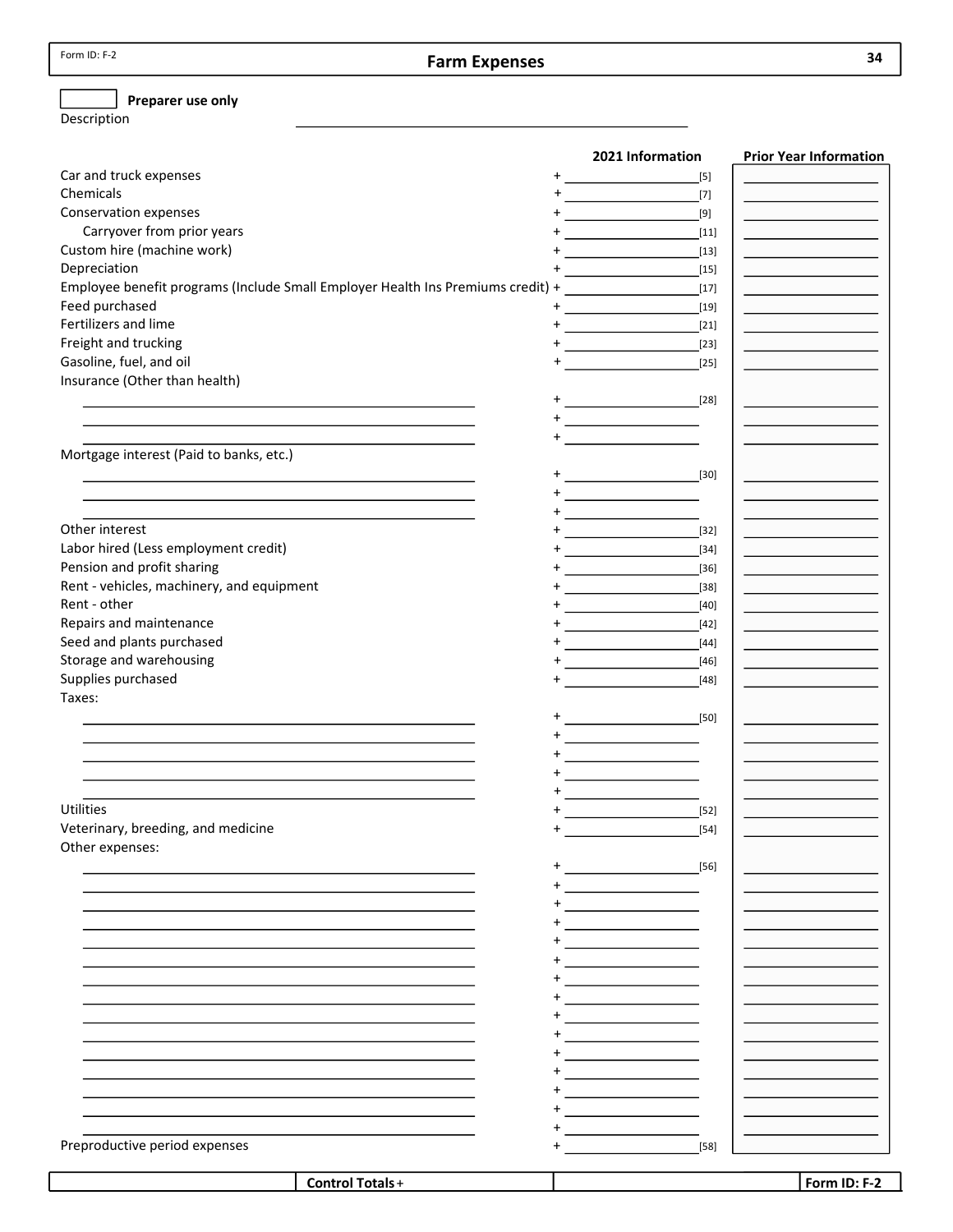$\Box$  Preparer use only

Description

| — Preparer use only           |               |               |            |
|-------------------------------|---------------|---------------|------------|
| <b>Carryovers</b>             | Non-QBI & Tax | For QBI & Tax | <b>AMT</b> |
| Operating                     | $[19]$        | $[20]$        | $[21]$     |
| Short-term capital            |               | $[22]$        | $[23]$     |
| Long-term capital             |               | $[24]$        | $[25]$     |
| 28% rate capital              |               | $[26]$        | $[27]$     |
| Section 1231 loss             | $[28]$        | $[29]$        | $[30]$     |
| Ordinary business gain/loss + | $[31]$        | $[32]$        | $[33]$     |
| Section 179                   | $[34]$        | $[35]$        | $[36]$     |

| ਾ als √ | $\overline{\phantom{a}}$ |
|---------|--------------------------|
| ור      | .                        |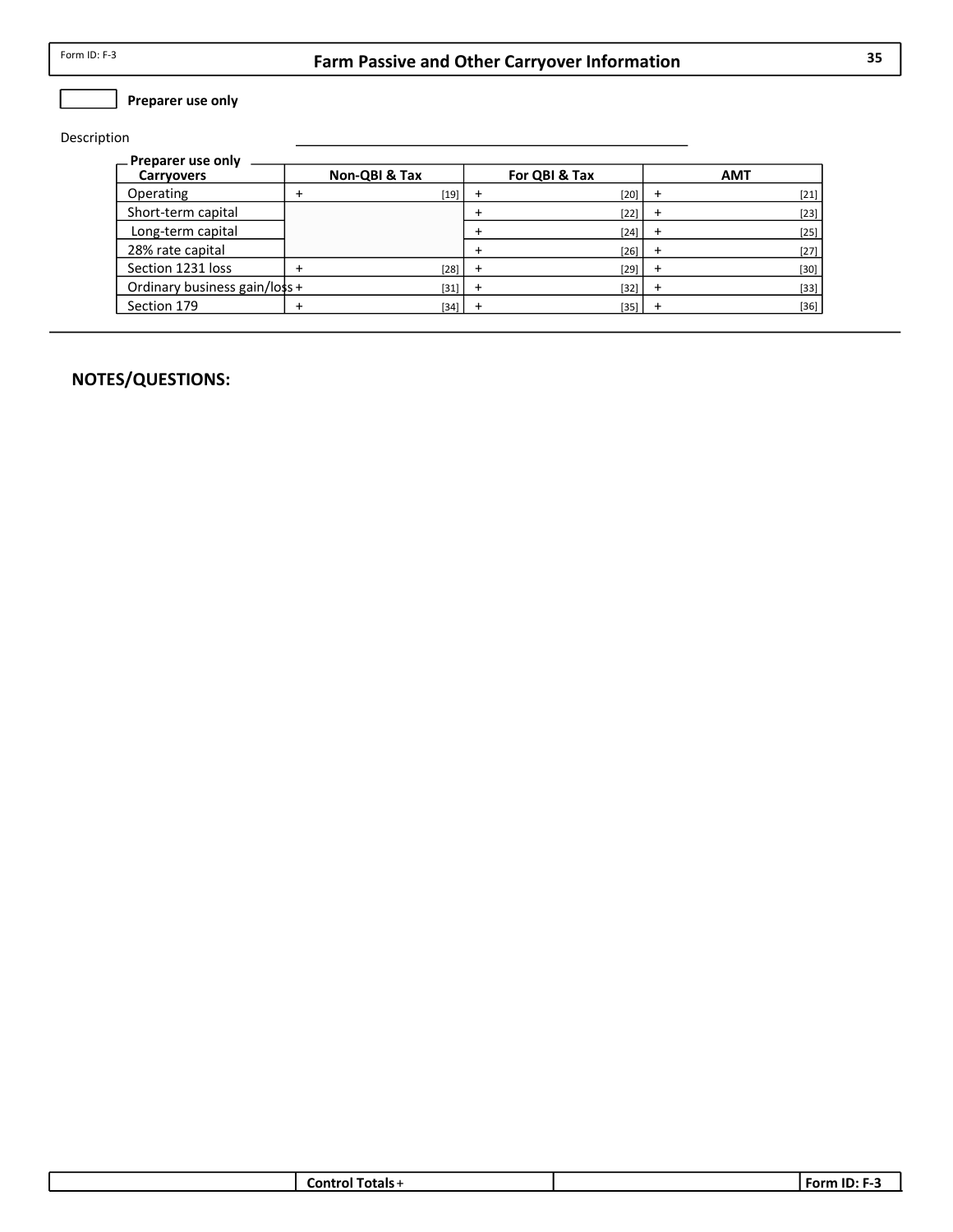## Partnerships and S Corporations 38

#### Please provide copies of Schedules K-1 showing income from partnerships and S-corporations.

| Тахрауег/Spouse/Joint (т, s, J)                                                                               |        |
|---------------------------------------------------------------------------------------------------------------|--------|
| Employer identification number                                                                                |        |
| Name of entity                                                                                                | $[13]$ |
| State postal code                                                                                             | [14]   |
| Type of entity (1 = Partnership, 2 = S Corporation, 3 = Foreign partnership, 4 = Publicly traded partnership) |        |

|              | Preparer use only           |               |               |            |
|--------------|-----------------------------|---------------|---------------|------------|
|              | <b>Carryovers</b>           | Non-QBI & Tax | For QBI & Tax | <b>AMT</b> |
| <b>Enter</b> | Operating                   | $[16]$        | $[17]$        | $[18]$     |
| on K1-7      | Short-term capital          |               | $[19]$        | $[20]$     |
|              | Long-term capital           |               | $[21]$        | $[22]$     |
|              | 28% rate capital            |               | $[23]$        | $[24]$     |
|              | Section 1231 loss           | $[25]$        | $[26]$        | $[27]$     |
|              | Ordinary business gain/loss | $[28]$        | $[29]$        | $[30]$     |
|              | Other losses - 1040 Sch 1   | $[31]$        | $[32]$        | $[33]$     |
|              | Section 179                 | $[34]$        | $[35]$        | $[36]$     |

| Taxpayer/Spouse/Joint $(T, S, J)$                                                                             |        |
|---------------------------------------------------------------------------------------------------------------|--------|
| Employer identification number                                                                                | [6]    |
| Name of entity                                                                                                | $[13]$ |
| State postal code                                                                                             | $[14]$ |
| Type of entity (1 = Partnership, 2 = S Corporation, 3 = Foreign partnership, 4 = Publicly traded partnership) | $[17]$ |

|         | Preparer use only           |               |               |            |
|---------|-----------------------------|---------------|---------------|------------|
|         | <b>Carryovers</b>           | Non-QBI & Tax | For QBI & Tax | <b>AMT</b> |
| Enter   | Operating                   | $[16]$        | $[17]$        | $[18]$     |
| on K1-7 | Short-term capital          |               | $[19]$        | $[20]$     |
|         | Long-term capital           |               | $[21]$        | $[22]$     |
|         | 28% rate capital            |               | $[23]$        | $[24]$     |
|         | Section 1231 loss           | $[25]$        | $[26]$        | $[27]$     |
|         | Ordinary business gain/loss | $[28]$        | $[29]$        | $[30]$     |
|         | Other losses - 1040 Sch 1   | $[31]$        | $[32]$        | $[33]$     |
|         | Section 179                 | $[34]$        | $[35]$        | $[36]$     |

| Taxpayer/Spouse/Joint (T, S, J)                                                                               | $[2]$  |
|---------------------------------------------------------------------------------------------------------------|--------|
| Employer identification number                                                                                | [6]    |
| Name of entity                                                                                                | $[13]$ |
| State postal code                                                                                             | $[14]$ |
| Type of entity (1 = Partnership, 2 = S Corporation, 3 = Foreign partnership, 4 = Publicly traded partnership) | $[17]$ |

|         | Preparer use only           |               |               |            |
|---------|-----------------------------|---------------|---------------|------------|
|         | <b>Carryovers</b>           | Non-QBI & Tax | For QBI & Tax | <b>AMT</b> |
| Enter   | Operating                   | $[16]$        | $[17]$        | $[18]$     |
| on K1-7 | Short-term capital          |               | $[19]$        | $[20]$     |
|         | Long-term capital           |               | $[21]$        | $[22]$     |
|         | 28% rate capital            |               | $[23]$        | $[24]$     |
|         | Section 1231 loss           | $[25]$        | $[26]$        | $[27]$     |
|         | Ordinary business gain/loss | $[28]$        | $[29]$        | $[30]$     |
|         | Other losses - 1040 Sch 1   | $[31]$        | $[32]$        | $[33]$     |
|         | Section 179                 | $[34]$        | $[35]$        | $[36]$     |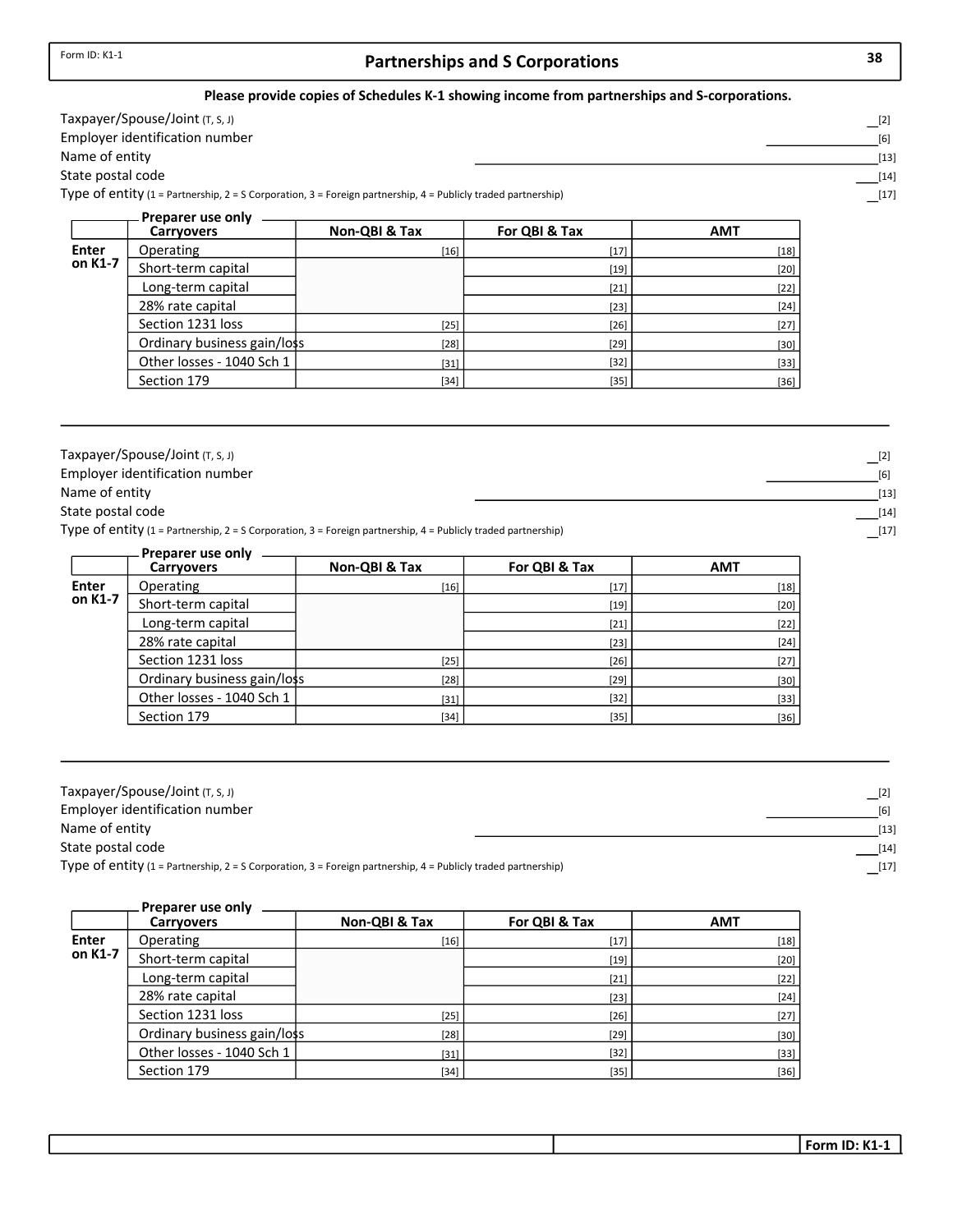|                   |                                                                   |               | Please provide all copies of Schedules K-1 showing income from estates and trusts. |            |                              |
|-------------------|-------------------------------------------------------------------|---------------|------------------------------------------------------------------------------------|------------|------------------------------|
|                   | Taxpayer/Spouse/Joint (T, S, J)<br>Employer identification number |               |                                                                                    |            | $\Box$ [2]                   |
| Name of activity  |                                                                   |               |                                                                                    |            | $[3]$<br>$[4]$               |
| State postal code |                                                                   |               |                                                                                    |            | $[5]$                        |
|                   |                                                                   |               |                                                                                    |            |                              |
|                   | Preparer use only<br><b>Carryovers</b>                            | Non-QBI & Tax | For QBI & Tax                                                                      | <b>AMT</b> |                              |
| <b>Enter</b>      | Operating                                                         | $[15]$        | $[16]$                                                                             | $[17]$     |                              |
| on K1T-3          | Short-term capital                                                |               | $[18]$                                                                             | $[19]$     |                              |
|                   | Long-term capital                                                 |               | $[20]$                                                                             | $[21]$     |                              |
|                   | 28% rate capital                                                  |               | $[22]$                                                                             | $[23]$     |                              |
|                   | Section 1231 loss                                                 | $[24]$        | $[25]$                                                                             | $[26]$     |                              |
|                   | Ordinary business gain/loss                                       | $[27]$        | $[28]$                                                                             | $[29]$     |                              |
|                   | Taxpayer/Spouse/Joint (T, S, J)<br>Employer identification number |               |                                                                                    |            | $\lfloor 2 \rfloor$          |
| Name of activity  |                                                                   |               |                                                                                    |            | $[3]$<br>$[4]$               |
| State postal code |                                                                   |               |                                                                                    |            | $[5]$                        |
|                   | Preparer use only<br><b>Carryovers</b>                            | Non-QBI & Tax | For QBI & Tax                                                                      | <b>AMT</b> |                              |
| <b>Enter</b>      | Operating                                                         | $[15]$        | $[16]$                                                                             | $[17]$     |                              |
| on K1T-3          | Short-term capital                                                |               | $[18]$                                                                             | $[19]$     |                              |
|                   | Long-term capital                                                 |               | $[20]$                                                                             | $[21]$     |                              |
|                   | 28% rate capital                                                  |               | $[22]$                                                                             | $[23]$     |                              |
|                   | Section 1231 loss                                                 | $[24]$        | $[25]$                                                                             | $[26]$     |                              |
|                   | Ordinary business gain/loss                                       | $[27]$        | $[28]$                                                                             | $[29]$     |                              |
| Name of activity  | Taxpayer/Spouse/Joint (T, S, J)<br>Employer identification number |               |                                                                                    |            | $\Box$ [2]<br>$[3]$<br>$[4]$ |
| State postal code |                                                                   |               |                                                                                    |            | $[5]$                        |
|                   | Preparer use only                                                 |               |                                                                                    |            |                              |
|                   | <b>Carryovers</b>                                                 | Non-QBI & Tax | For QBI & Tax                                                                      | <b>AMT</b> |                              |
| <b>Enter</b>      | Operating                                                         | $[15]$        | $[16]$                                                                             | $[17]$     |                              |
| on K1T-3          | Short-term capital                                                |               | $[18]$                                                                             | $[19]$     |                              |
|                   | Long-term capital                                                 |               | $[20]$                                                                             | $[21]$     |                              |
|                   | 28% rate capital                                                  |               | $[22]$                                                                             | $[23]$     |                              |
|                   | Section 1231 loss                                                 | $[24]$        | $[25]$                                                                             | $[26]$     |                              |
|                   | Ordinary business gain/loss                                       | $[27]$        | $[28]$                                                                             | $[29]$     |                              |
|                   | Taxpayer/Spouse/Joint (T, S, J)                                   |               |                                                                                    |            |                              |
|                   | Employer identification number                                    |               |                                                                                    |            | $\Box$ [2]<br>$[3]$          |
| Name of activity  |                                                                   |               |                                                                                    |            | $[4]$                        |
| State postal code |                                                                   |               |                                                                                    |            | $[5]$                        |
|                   | Preparer use only<br><b>Carryovers</b>                            | Non-QBI & Tax | For QBI & Tax                                                                      | <b>AMT</b> |                              |
| <b>Enter</b>      | Operating                                                         | $[15]$        | $[16]$                                                                             | $[17]$     |                              |
| on K1T-3          | Short-term capital                                                |               | $[18]$                                                                             | $[19]$     |                              |
|                   | Long-term capital                                                 |               | $[20]$                                                                             | $[21]$     |                              |
|                   | 28% rate capital                                                  |               | $[22]$                                                                             | $[23]$     |                              |
|                   | Section 1231 loss                                                 | $[24]$        | $[25]$                                                                             | $[26]$     |                              |
|                   | Ordinary business gain/loss                                       | $[27]$        | $[28]$                                                                             | $[29]$     |                              |

Form ID: K1T

 $\Box$ [2]  $\boxed{3}$  $\frac{1}{2}$ [4]

- $\Box$ [2]  $\frac{1}{2}$ [3]  $[4]$
- $\boxed{[5]}$

- $\lfloor$ [2]
- $\overline{\phantom{a}}$ [3]  $\boxed{[4]}$
- $\boxed{[5]}$

- 
- $\lfloor$ [2]
- $\frac{1}{2}$ [3]
- [4]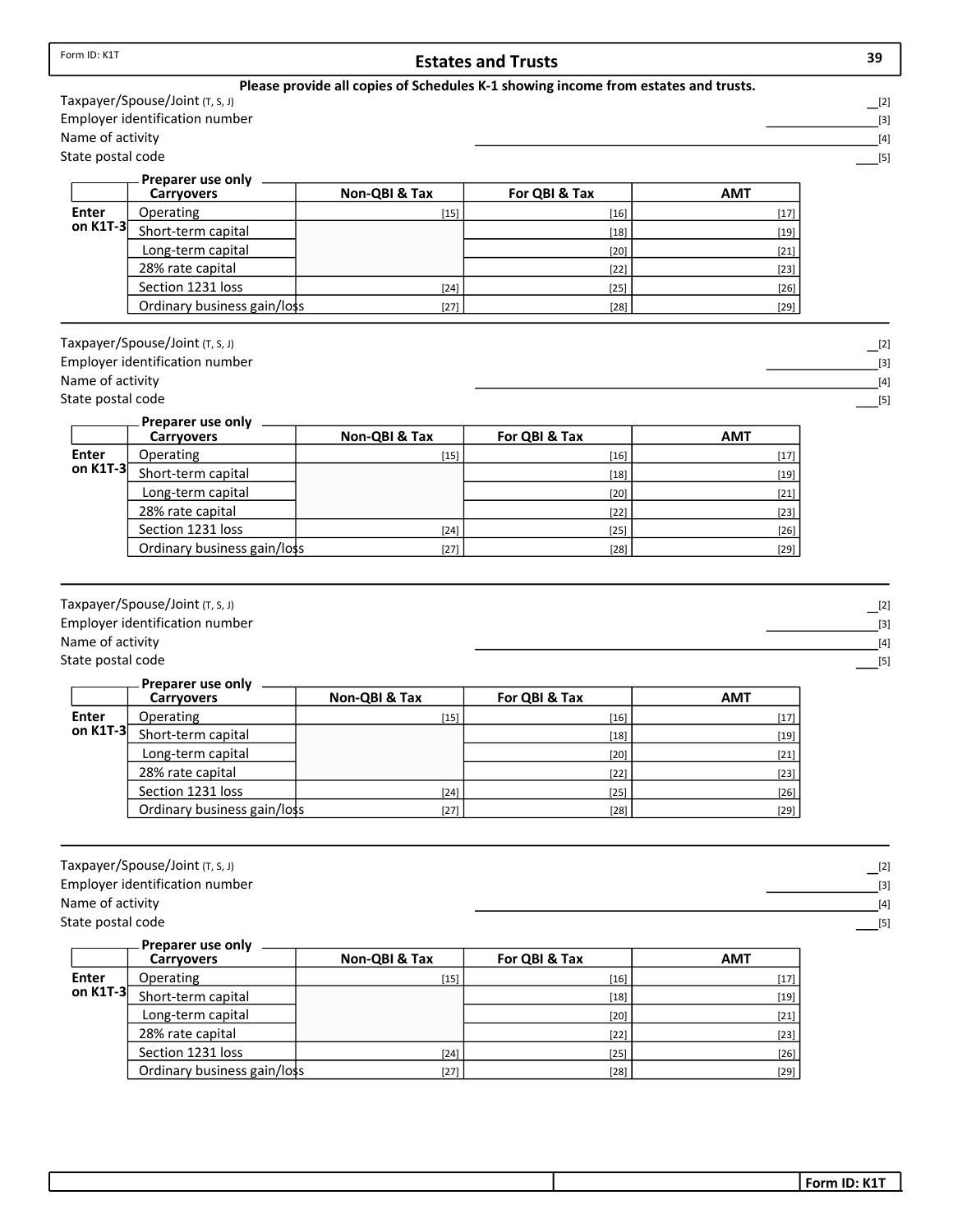#### Student Loan Interest Paid

Complete this section if you paid interest on a qualified student loan in 2021 for qualified higher education expenses for you, your spouse, or a person who was your dependent when you took out the loan. Please provide all copies of Form 1098-E. Form 1098-E from the lender reports interest received in 2021. The amounts reported by the lender may differ from the amounts you actually paid.

| Qualified loan interest recipient/lender | 2021<br>Interest Paid | <b>Prior Year</b><br><b>Information</b> |
|------------------------------------------|-----------------------|-----------------------------------------|
|                                          | $[1]$                 |                                         |
|                                          |                       |                                         |
|                                          |                       |                                         |
|                                          |                       |                                         |
|                                          |                       |                                         |

| Totals -<br>∴ Contrr | ID<br>' Form<br>∴⊦ducate |
|----------------------|--------------------------|
|                      |                          |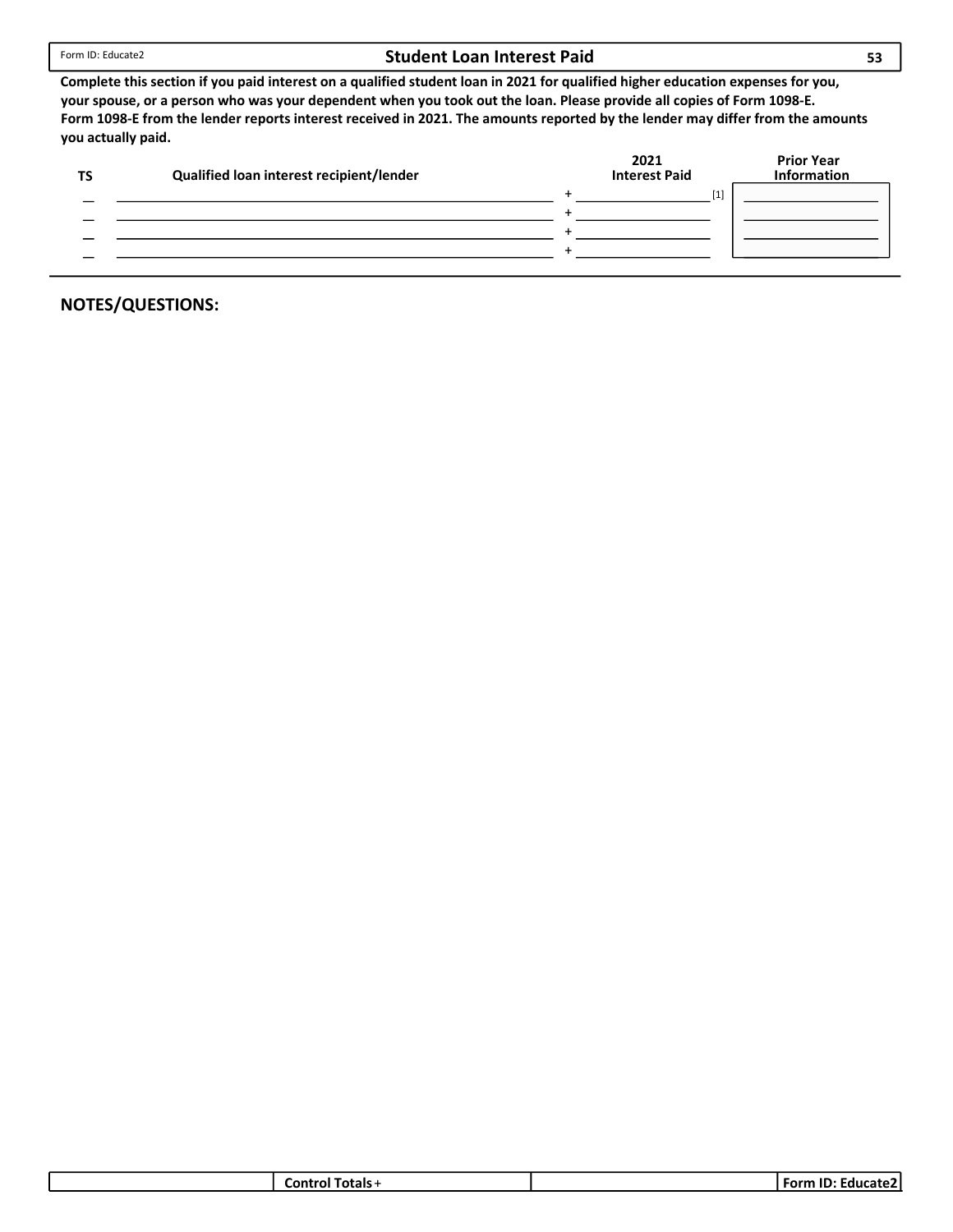## Form ID: Educ3 **Education Credits and Tuition and Fees Deduction** 54

Please provide all copies of Form 1098-T.

Educational institutions use Form 1098-T to report qualified education expenses. An eligible educational institution is any college, university, or vocational school eligible to participate in a student aid program administered by the U.S. Department of Education.

#### Preparer - Enter on Screen Educate2

Student's last name Student's first name Student's social security number Education code (1=American Opportunity Credit, 2=Lifetime Learning Credit) Taxpayer/Spouse (T, S)

#### Institution Information

Enter information from each institution on a separate page, including the complete address and federal identification number of the institution.

Institution's city, state, zip code Institution's street address Institution's name Institution's federal identification number

#### Tuition Paid and Related Information

Amounts reported in Box 1 may not reflect the actual amount paid for the student during 2021. Enter the amount actually paid during 2021.

|                                                                                                                                          | 2021 Information | <b>Prior Year Information</b> |
|------------------------------------------------------------------------------------------------------------------------------------------|------------------|-------------------------------|
| Tuition paid (Enter only the amount actually paid) (Box 1)                                                                               | [8]              |                               |
| Educational institution changed its reporting method for 2021 (Box 3)                                                                    |                  |                               |
| Adjustments made for a prior year (Box 4)                                                                                                |                  |                               |
| Scholarships or grants (Box 5)                                                                                                           |                  |                               |
| Adjustments to scholarships or grants for a prior year (Box 6)                                                                           |                  |                               |
| Box 1 or 2 includes amounts for an academic period beginning January - March 2022 (Box 7)                                                |                  |                               |
| At least half-time student (Box 8)                                                                                                       |                  |                               |
| Graduate student (Box 9) $(1=Yes, 2=No)$                                                                                                 |                  |                               |
| Insurance contract reimbursement/refund (Box 10)                                                                                         |                  |                               |
| Non-Institution expenses (Books and fees not paid directly to the educational institution)                                               |                  |                               |
| American Opportunity Tax Credit (AOTC) disqualifier                                                                                      |                  |                               |
| 1 = Not pursuing degree, 2 = Not enrolled at least half-time, 3 = Felony drug conviction, 4 = 4 yrs post-secondary education before 2021 |                  |                               |

## NOTES/QUESTIONS:

| <b>Control Totals +</b> | <b>Form ID: Educs</b> |
|-------------------------|-----------------------|
|                         |                       |

[8]

[8]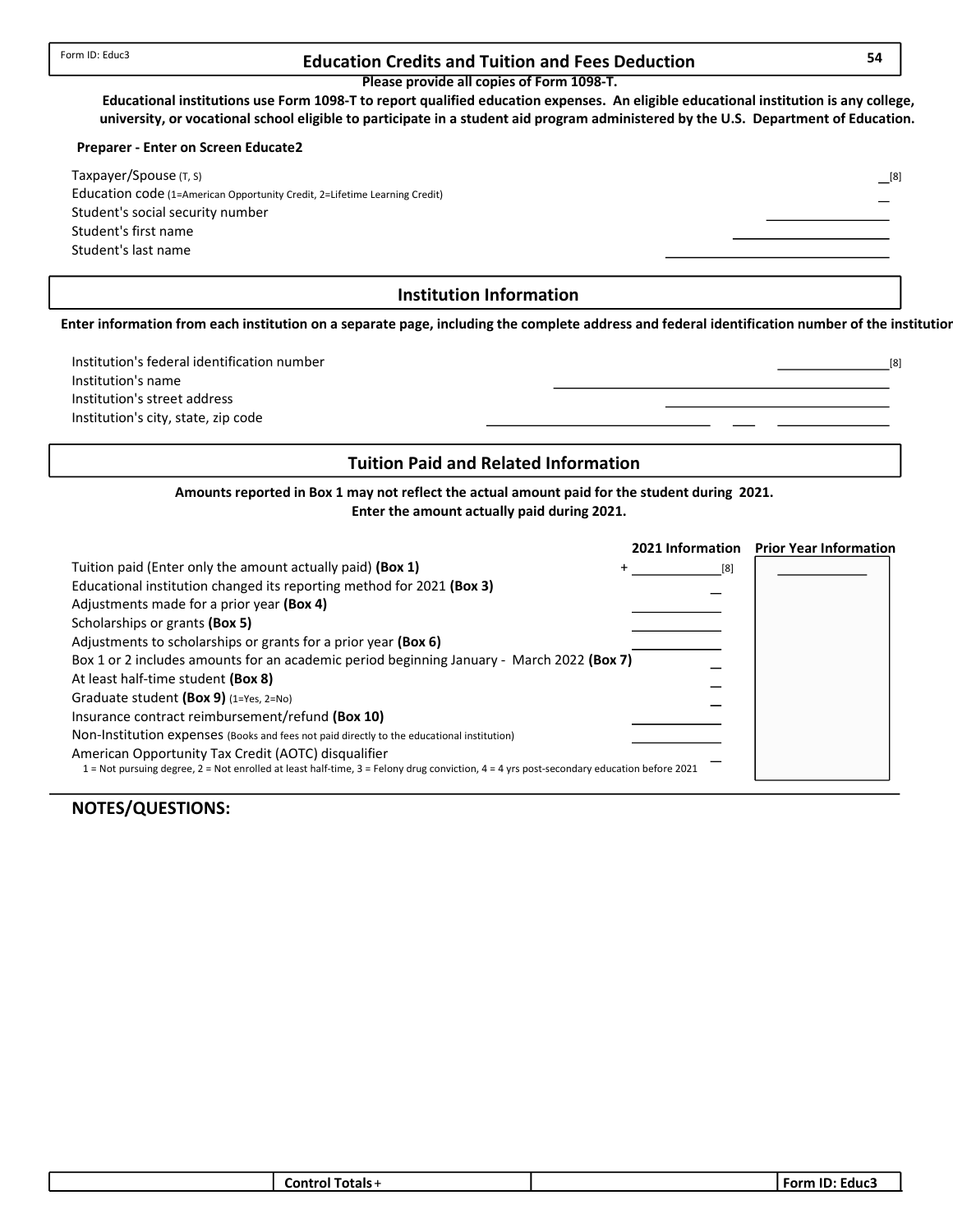# Qualified Education Programs 55

Please provide all copies of Form 1099Q

| Taxpayer/Spouse (T, S)                                         |                                                                                     | [1]               |
|----------------------------------------------------------------|-------------------------------------------------------------------------------------|-------------------|
| Payer name                                                     |                                                                                     | $\lceil 3 \rceil$ |
| State postal code                                              |                                                                                     | $[4]$             |
| Type of account $(1=$ Private QTP, $2 =$ State QTP, $3 =$ ESA) |                                                                                     | [6]               |
|                                                                | Relationship to account (1 = Beneficiary, 2 = Account owner, 3 = Both, 4 = Neither) | $[7]$             |
| Final distribution                                             |                                                                                     | [8]               |

## Contributions and Basis

| Beneficiary's Information (if not taxpayer or spouse) |      |
|-------------------------------------------------------|------|
| Social security number                                | [11] |
| First name                                            | [12] |
| Last name                                             | [13] |
|                                                       |      |

|                                                                                             | 2021 Information | <b>Prior Year Information</b> |
|---------------------------------------------------------------------------------------------|------------------|-------------------------------|
| Amount contributed in current year                                                          | [14]             |                               |
| Basis of this account at 12/31/20                                                           | [17]             |                               |
| Value of this account at 12/31/21                                                           | [19]             |                               |
| Distribution by beneficiary of previously taxed contributions (if not taxpayer or spouse) + | [24]             |                               |

## Payments from Qualified Education Programs

|                                                                  | 2021 Information | <b>Prior Year Information</b> |
|------------------------------------------------------------------|------------------|-------------------------------|
| Gross distribution (Box 1)                                       | $[30]$           |                               |
| Earnings (Box 2)                                                 | [32]             |                               |
| Basis (Box 3)                                                    | $[34]$           |                               |
| Trustee-to-trustee rollover (Box 4)                              | $[36]$           |                               |
| Trustee-to-trustee rollover amount if different than Box 1       | $[37]$           |                               |
| <b>Box 5 -</b>                                                   |                  |                               |
| Private QTP                                                      | [39]             |                               |
| State OTP                                                        | $[40]$           |                               |
| Coverdell ESA                                                    | $[41]$           |                               |
| Check if the recipient is not the designated beneficiary (Box 6) | $[42]$           |                               |
| Qualified education expenses                                     | $[43]$           |                               |
| Elementary and secondary education expenses                      | $[45]$           |                               |

## NOTES/QUESTIONS:

| . –<br>Control Totals+ | 1099Q<br>. ID:<br>Form |
|------------------------|------------------------|
|                        |                        |

П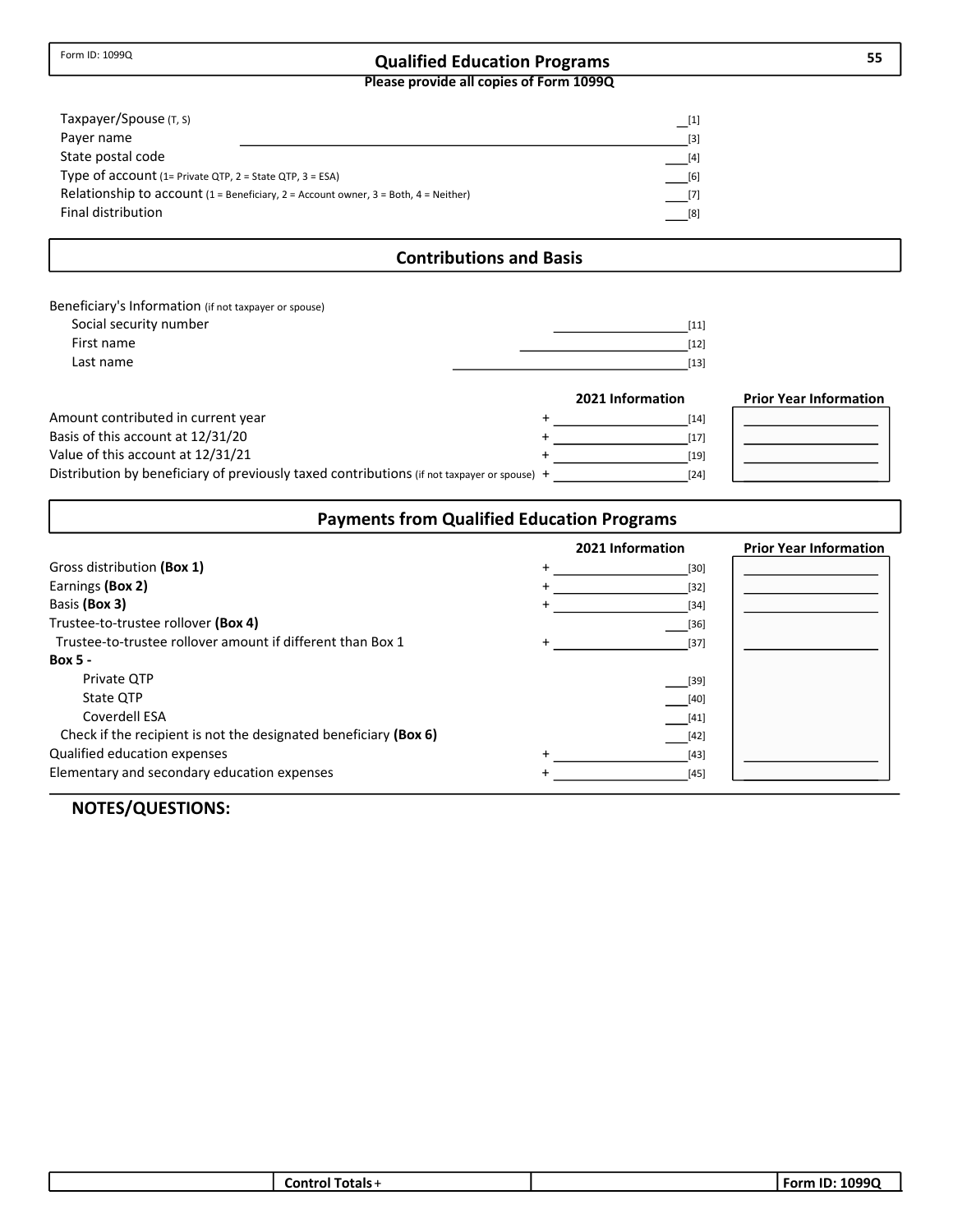## Schedule A - Medical and Dental Expenses

| T/S/J                                                                                                                                                                                                                                                                                                                                                                                                                                                                          | 2021 Information | <b>Prior Year Information</b> |
|--------------------------------------------------------------------------------------------------------------------------------------------------------------------------------------------------------------------------------------------------------------------------------------------------------------------------------------------------------------------------------------------------------------------------------------------------------------------------------|------------------|-------------------------------|
| Medical and dental expenses, such as: Doctors, Dentists, Hospital/nursing home fees, Lab/x-ray fees,                                                                                                                                                                                                                                                                                                                                                                           |                  |                               |
| Medical supplies, Hearing aids, Eyeglasses/contact lenses, and Insurance reimbursements received                                                                                                                                                                                                                                                                                                                                                                               |                  |                               |
| [1]                                                                                                                                                                                                                                                                                                                                                                                                                                                                            | [2]              |                               |
|                                                                                                                                                                                                                                                                                                                                                                                                                                                                                |                  |                               |
|                                                                                                                                                                                                                                                                                                                                                                                                                                                                                |                  |                               |
|                                                                                                                                                                                                                                                                                                                                                                                                                                                                                |                  |                               |
|                                                                                                                                                                                                                                                                                                                                                                                                                                                                                |                  |                               |
| Medical insurance premiums you paid:                                                                                                                                                                                                                                                                                                                                                                                                                                           |                  |                               |
| Do not include pre-tax amounts paid by an employer-sponsored plan or amounts entered elsewhere, such as amounts paid for your<br>self-employed business (Sch C, Sch F, Sch K-1, etc.) or Medicare premiums entered on Form SSA-1099.<br>$[4]$<br>the control of the control of the control of the control of the control of the control of the control of the control of the control of the control of the control of the control of the control of the control of the control |                  |                               |
| the control of the control of the control of the control of the control of the control of the control of the control of the control of the control of the control of the control of the control of the control of the control                                                                                                                                                                                                                                                  |                  |                               |
| <u> 1989 - Johann Stoff, amerikansk politiker (d. 1989)</u>                                                                                                                                                                                                                                                                                                                                                                                                                    |                  |                               |
|                                                                                                                                                                                                                                                                                                                                                                                                                                                                                |                  |                               |
| Long-term care premiums you paid:<br>Do not include pre-tax amounts paid by an employer-sponsored plan or amounts entered elsewhere, such as amounts paid for your<br>self-employed business (Sch C, Sch F, Sch K-1, etc.)                                                                                                                                                                                                                                                     |                  |                               |
| [7]                                                                                                                                                                                                                                                                                                                                                                                                                                                                            |                  |                               |
|                                                                                                                                                                                                                                                                                                                                                                                                                                                                                |                  |                               |
| Prescription medicines and drugs:                                                                                                                                                                                                                                                                                                                                                                                                                                              |                  |                               |
| <u> 1980 - Johann Barn, mars ann an t-Amhain Aonaich an t-Aonaich an t-Aonaich ann an t-Aonaich ann an t-Aonaich</u><br>$[10]$                                                                                                                                                                                                                                                                                                                                                 | $[11]$           |                               |
|                                                                                                                                                                                                                                                                                                                                                                                                                                                                                |                  |                               |
|                                                                                                                                                                                                                                                                                                                                                                                                                                                                                |                  |                               |
| [13] Miles driven for medical items                                                                                                                                                                                                                                                                                                                                                                                                                                            | $[14]$           |                               |

## Schedule A - Tax Expenses

| T/S/J                                                                                                                                                                                                                         | 2021 Information                                                    | <b>Prior Year Information</b> |
|-------------------------------------------------------------------------------------------------------------------------------------------------------------------------------------------------------------------------------|---------------------------------------------------------------------|-------------------------------|
| State/local income taxes paid:                                                                                                                                                                                                |                                                                     |                               |
| $\boxed{18}$                                                                                                                                                                                                                  |                                                                     |                               |
|                                                                                                                                                                                                                               |                                                                     |                               |
|                                                                                                                                                                                                                               |                                                                     |                               |
|                                                                                                                                                                                                                               | the control of the control of the                                   |                               |
|                                                                                                                                                                                                                               |                                                                     |                               |
| 2020 state and local income taxes paid in 2021:                                                                                                                                                                               |                                                                     |                               |
| $[21]$<br><u> 1989 - Johann John Stone, markin film yn y brenin y brenin y brenin y brenin y brenin y brenin y brenin y br</u>                                                                                                | $\sim$ [22]                                                         |                               |
|                                                                                                                                                                                                                               | <u> 1980 - Jan James James III, primeirann an Italian (b. 1981)</u> |                               |
| <u> 1989 - Johann Stein, marwolaethau a bhann an t-Alban ann an t-Alban an t-Alban ann an t-Alban an t-Alban ann a</u><br>Real estate taxes paid:                                                                             |                                                                     |                               |
| $[24]$                                                                                                                                                                                                                        |                                                                     |                               |
| <u> 1989 - Andrea Branden, amerikansk politik (d. 1989)</u>                                                                                                                                                                   | $\overline{\phantom{a}1}$ [25]                                      |                               |
| <u> 1989 - Johann Stoff, amerikansk politiker (d. 1989)</u>                                                                                                                                                                   | the control of the control of the                                   |                               |
| Personal property taxes:                                                                                                                                                                                                      |                                                                     |                               |
| $[27]$<br><u> 1989 - Andrea Stadt Britain, amerikansk politiker (</u>                                                                                                                                                         |                                                                     |                               |
|                                                                                                                                                                                                                               |                                                                     |                               |
| Other taxes, such as: foreign taxes and State disability taxes                                                                                                                                                                |                                                                     |                               |
| $\boxed{[30]}$<br><u> 1989 - Johann Barbara, martin amerikan basar dan berasal dalam basa dan berasal dalam basa dalam basa dalam </u>                                                                                        | $+$ [31]                                                            |                               |
|                                                                                                                                                                                                                               |                                                                     |                               |
| <u> 1989 - Johann Barbara, martin a</u>                                                                                                                                                                                       |                                                                     |                               |
| Sales tax paid on major purchases:                                                                                                                                                                                            |                                                                     |                               |
| [36]<br><u> 1989 - Johann Stoff, amerikansk politiker (d. 1989)</u>                                                                                                                                                           | $\sim$ [37]                                                         |                               |
|                                                                                                                                                                                                                               |                                                                     |                               |
| Sales tax paid on actual expenses:                                                                                                                                                                                            |                                                                     |                               |
| [39]                                                                                                                                                                                                                          | $[40]$                                                              |                               |
| the control of the control of the control of the control of the control of the control of the control of the control of the control of the control of the control of the control of the control of the control of the control | the control of the control of the control of                        |                               |
|                                                                                                                                                                                                                               |                                                                     |                               |
| <b>Control Totals+</b>                                                                                                                                                                                                        |                                                                     | Form ID: A-1                  |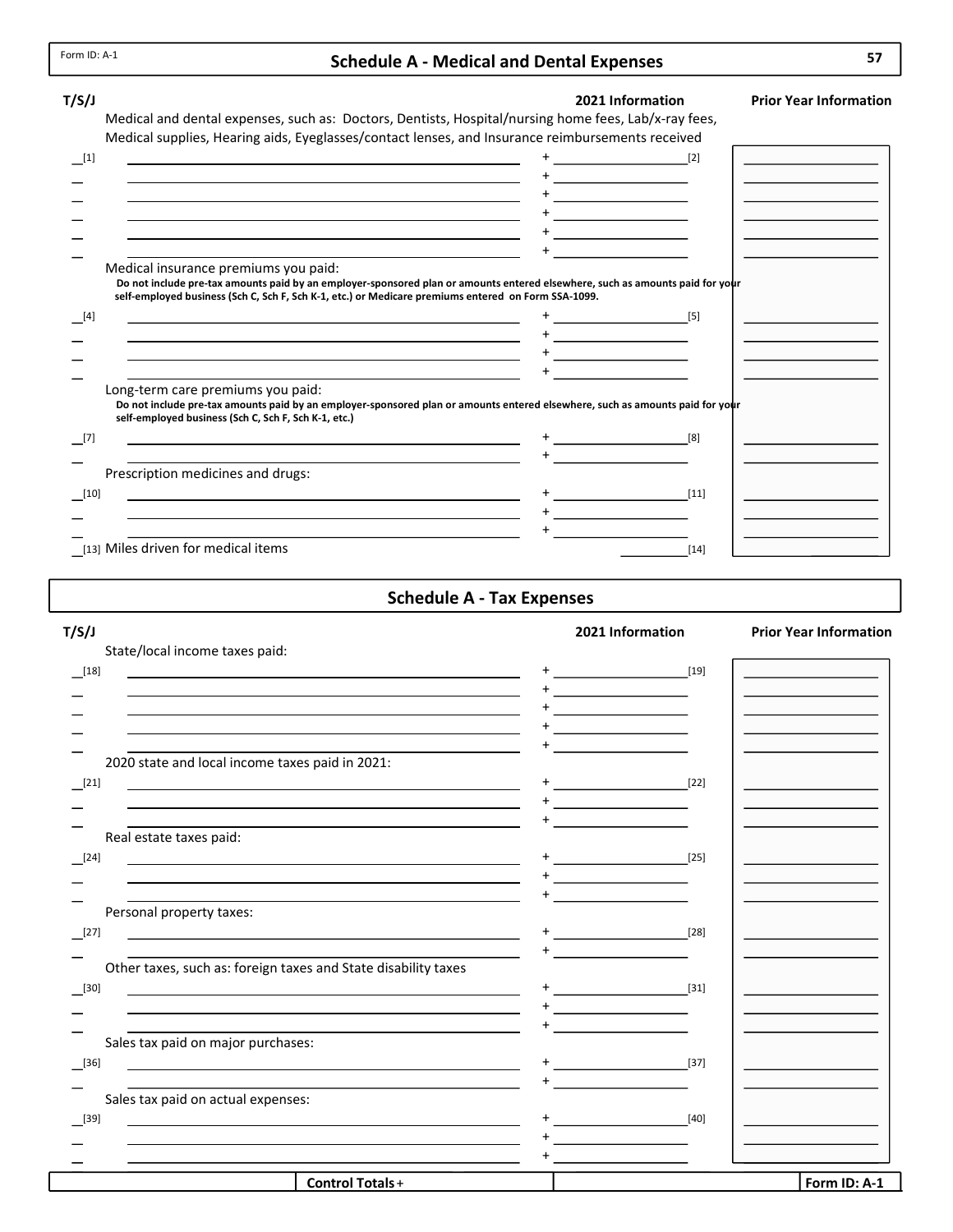|                                                                                                                                                                                                                                                                                                                                                     | <b>Interest Expenses</b>            |                    |                                                                                    |                  | 58                                                     |
|-----------------------------------------------------------------------------------------------------------------------------------------------------------------------------------------------------------------------------------------------------------------------------------------------------------------------------------------------------|-------------------------------------|--------------------|------------------------------------------------------------------------------------|------------------|--------------------------------------------------------|
| T/S/J                                                                                                                                                                                                                                                                                                                                               | 2021<br>Interest Paid <sub>2]</sub> | 2021               |                                                                                    | 2021             | Points Paid Type* Mortgage Ins. Prior Year Information |
| Home mortgage interest: From Form 1098<br>$[1]$<br><u> 1989 - Johann Barbara, martxa alemaniar arg</u>                                                                                                                                                                                                                                              |                                     |                    |                                                                                    |                  |                                                        |
| <u> 1989 - Johann Stein, mars an deus an deus an deus an deus an deus an deus an deus an deus an deus an deus an</u>                                                                                                                                                                                                                                |                                     |                    |                                                                                    |                  |                                                        |
|                                                                                                                                                                                                                                                                                                                                                     |                                     |                    |                                                                                    |                  |                                                        |
|                                                                                                                                                                                                                                                                                                                                                     |                                     |                    |                                                                                    |                  |                                                        |
|                                                                                                                                                                                                                                                                                                                                                     |                                     |                    |                                                                                    |                  |                                                        |
|                                                                                                                                                                                                                                                                                                                                                     |                                     | $+$                |                                                                                    |                  |                                                        |
|                                                                                                                                                                                                                                                                                                                                                     |                                     | $+$                |                                                                                    |                  |                                                        |
|                                                                                                                                                                                                                                                                                                                                                     |                                     | $+$                |                                                                                    |                  |                                                        |
|                                                                                                                                                                                                                                                                                                                                                     | $+$                                 |                    |                                                                                    |                  |                                                        |
|                                                                                                                                                                                                                                                                                                                                                     | *Mortgage Types                     |                    |                                                                                    |                  |                                                        |
| Blank = Used to buy, build or improve main/qualified second home 1 = Not used to buy, build, improve home or investment                                                                                                                                                                                                                             |                                     |                    |                                                                                    |                  |                                                        |
| T/S/J<br><b>Payee's Name</b><br>Other, such as: Home mortgage interest paid to individuals                                                                                                                                                                                                                                                          | <b>SSN or EIN</b>                   |                    | 2021 Information                                                                   |                  | <b>Prior Year Information</b>                          |
| $[4]$                                                                                                                                                                                                                                                                                                                                               |                                     | $\left  + \right $ |                                                                                    | $[5]$            |                                                        |
| <b>Address</b>                                                                                                                                                                                                                                                                                                                                      |                                     |                    |                                                                                    |                  |                                                        |
| City, state and zip code                                                                                                                                                                                                                                                                                                                            |                                     |                    |                                                                                    |                  |                                                        |
|                                                                                                                                                                                                                                                                                                                                                     |                                     | $\pm$              |                                                                                    |                  |                                                        |
| <b>Address</b>                                                                                                                                                                                                                                                                                                                                      |                                     |                    |                                                                                    |                  |                                                        |
| City, state and zip code                                                                                                                                                                                                                                                                                                                            |                                     |                    |                                                                                    |                  |                                                        |
| Payer's/Borrower's name<br><b>Street Address</b>                                                                                                                                                                                                                                                                                                    | <u>[7]</u>                          |                    |                                                                                    |                  |                                                        |
| City/State/Zip code<br><b>Refinancing Points paid in 2021 -</b><br>Taxpayer/Spouse/Joint (T, S, J)<br>Recipient/Lender name<br>Total points paid at time of refinance<br>Points deemed as paid in 2021 (Preparer use only)<br>Date of refinance<br>Term of new loan (in months)<br>Reported on Form 1098 in 2021<br>Taxpayer/Spouse/Joint (T, S, J) |                                     |                    |                                                                                    | $[11]$<br>$[12]$ |                                                        |
| Recipient/Lender name<br>Total points paid at time of refinance<br>Points deemed as paid in 2021 (Preparer use only)<br>Date of refinance<br>Term of new loan (in months)                                                                                                                                                                           |                                     |                    |                                                                                    |                  |                                                        |
| Reported on Form 1098 in 2021                                                                                                                                                                                                                                                                                                                       |                                     |                    |                                                                                    |                  |                                                        |
| Investment interest expense, other than on Schedule(s) K-1:                                                                                                                                                                                                                                                                                         |                                     |                    | 2021 Information                                                                   |                  |                                                        |
| [15]                                                                                                                                                                                                                                                                                                                                                |                                     |                    | $\sim$ [16]                                                                        |                  | <b>Prior Year Information</b>                          |
|                                                                                                                                                                                                                                                                                                                                                     |                                     |                    |                                                                                    |                  |                                                        |
|                                                                                                                                                                                                                                                                                                                                                     |                                     |                    |                                                                                    |                  |                                                        |
|                                                                                                                                                                                                                                                                                                                                                     |                                     |                    | <u> 1989 - Johann Barbara, martin a</u>                                            |                  |                                                        |
|                                                                                                                                                                                                                                                                                                                                                     |                                     |                    |                                                                                    |                  |                                                        |
| T/S/J                                                                                                                                                                                                                                                                                                                                               |                                     |                    | <u> 1990 - Johann Barbara, martin a</u><br><u> 1980 - Johann Barbara, martin a</u> |                  |                                                        |

|  | <b>Control</b><br>∵ Totals √ | $\overline{\phantom{a}}$<br>. .<br><b>Sorm</b><br>-- |
|--|------------------------------|------------------------------------------------------|
|  |                              |                                                      |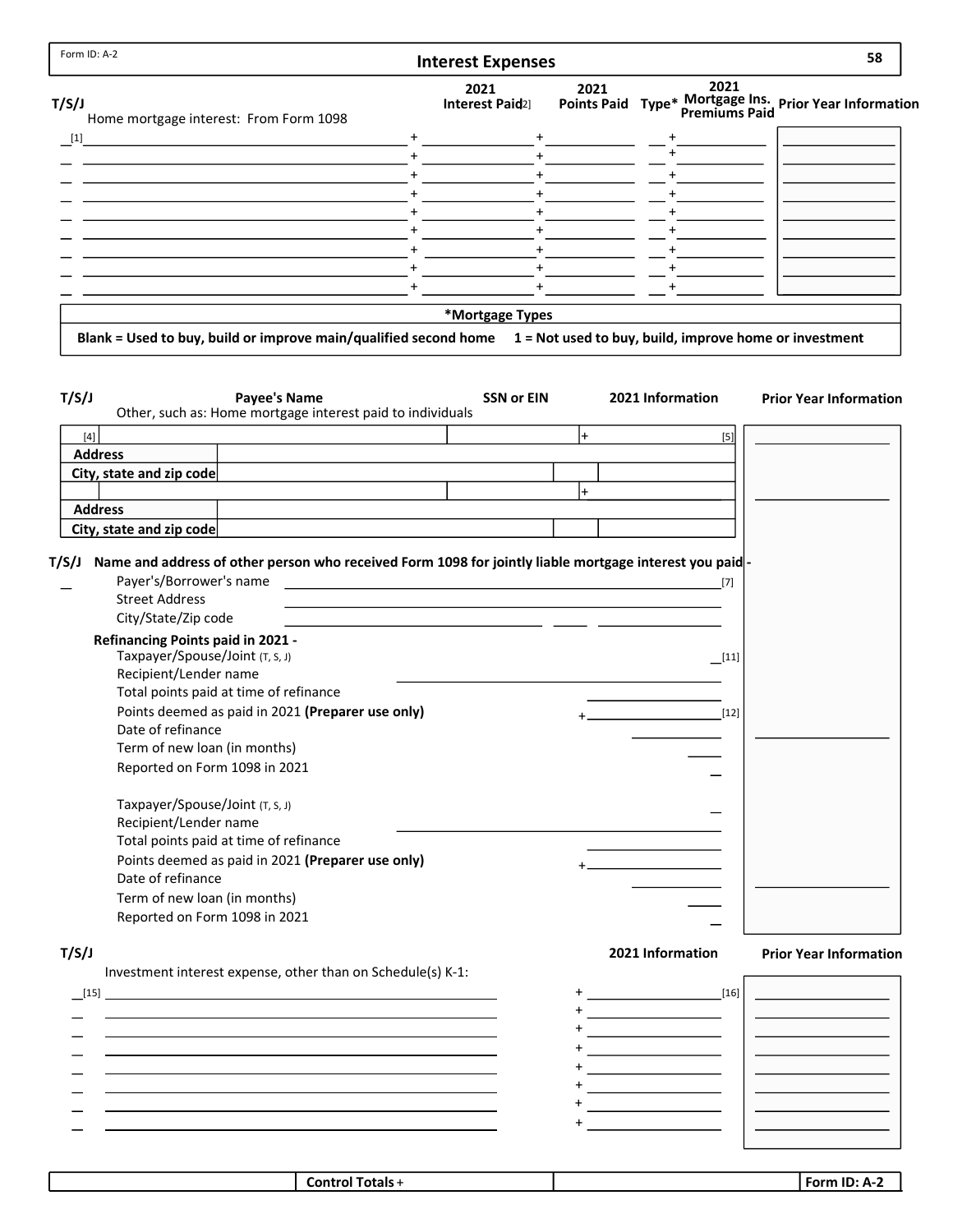## Charitable Contributions 59

T/S/J 2021 Information Prior Year Information

Contributions made by cash or check (including out-of-pocket expenses) Individual contributions of \$250 or more must be accompanied by a written acknowledgment from the charity to claim the contribution on your return. Any contribution of cash, a check or other monetary gift requires a written record of the contribution in order to claim the contribution on your return.

| [2]   |                                                                                                                                                                                              |                                                     | $\begin{bmatrix}3\end{bmatrix}$ |  |
|-------|----------------------------------------------------------------------------------------------------------------------------------------------------------------------------------------------|-----------------------------------------------------|---------------------------------|--|
|       |                                                                                                                                                                                              | the company of the company of the company           |                                 |  |
|       | the control of the control of the control of the control of the control of                                                                                                                   | the control of the control of the control of        |                                 |  |
|       | the control of the control of the control of the control of the control of                                                                                                                   |                                                     |                                 |  |
|       | the control of the control of the control of the control of the control of                                                                                                                   | the company of the company of the company of        |                                 |  |
|       |                                                                                                                                                                                              |                                                     |                                 |  |
|       | the control of the control of the control of the control of the control of                                                                                                                   | the company of the company of the company           |                                 |  |
|       |                                                                                                                                                                                              |                                                     |                                 |  |
|       |                                                                                                                                                                                              |                                                     |                                 |  |
|       |                                                                                                                                                                                              | the control of the control of the                   |                                 |  |
|       | the control of the control of the control of the control of the control of                                                                                                                   | the control of the control of the                   |                                 |  |
| $[5]$ | Volunteer miles driven                                                                                                                                                                       |                                                     | [6]                             |  |
| [8]   | Noncash items, such as: Goodwill/Salvation Army/clothing/household goods<br>and the control of the control of the control of the control of the control of the control of the control of the | $[9]$                                               |                                 |  |
|       |                                                                                                                                                                                              |                                                     |                                 |  |
|       |                                                                                                                                                                                              | <u> 1989 - John Barn Barn, amerikansk politiker</u> |                                 |  |
|       | the control of the control of the control of the control of the control of                                                                                                                   |                                                     |                                 |  |
|       |                                                                                                                                                                                              | the control of the control of                       |                                 |  |
|       |                                                                                                                                                                                              |                                                     |                                 |  |
|       |                                                                                                                                                                                              |                                                     |                                 |  |

#### Miscellaneous Deductions

| T/S/J                                                     | 2021 Information | <b>Prior Year Information</b> |
|-----------------------------------------------------------|------------------|-------------------------------|
| Other expenses                                            |                  |                               |
| $[12]$                                                    | $[13]$<br>$+$    |                               |
|                                                           |                  |                               |
|                                                           |                  |                               |
|                                                           |                  |                               |
|                                                           |                  |                               |
|                                                           |                  |                               |
| Gambling losses: (Enter only if you have gambling income) |                  |                               |
| $[15]$                                                    | $[16]$           |                               |
|                                                           |                  |                               |
|                                                           |                  |                               |
|                                                           |                  |                               |
|                                                           |                  |                               |

| --<br>`ontrol<br>ratale<br>vuais.<br>-- | $\sim$ $\sim$<br>… For∽<br> |
|-----------------------------------------|-----------------------------|
|-----------------------------------------|-----------------------------|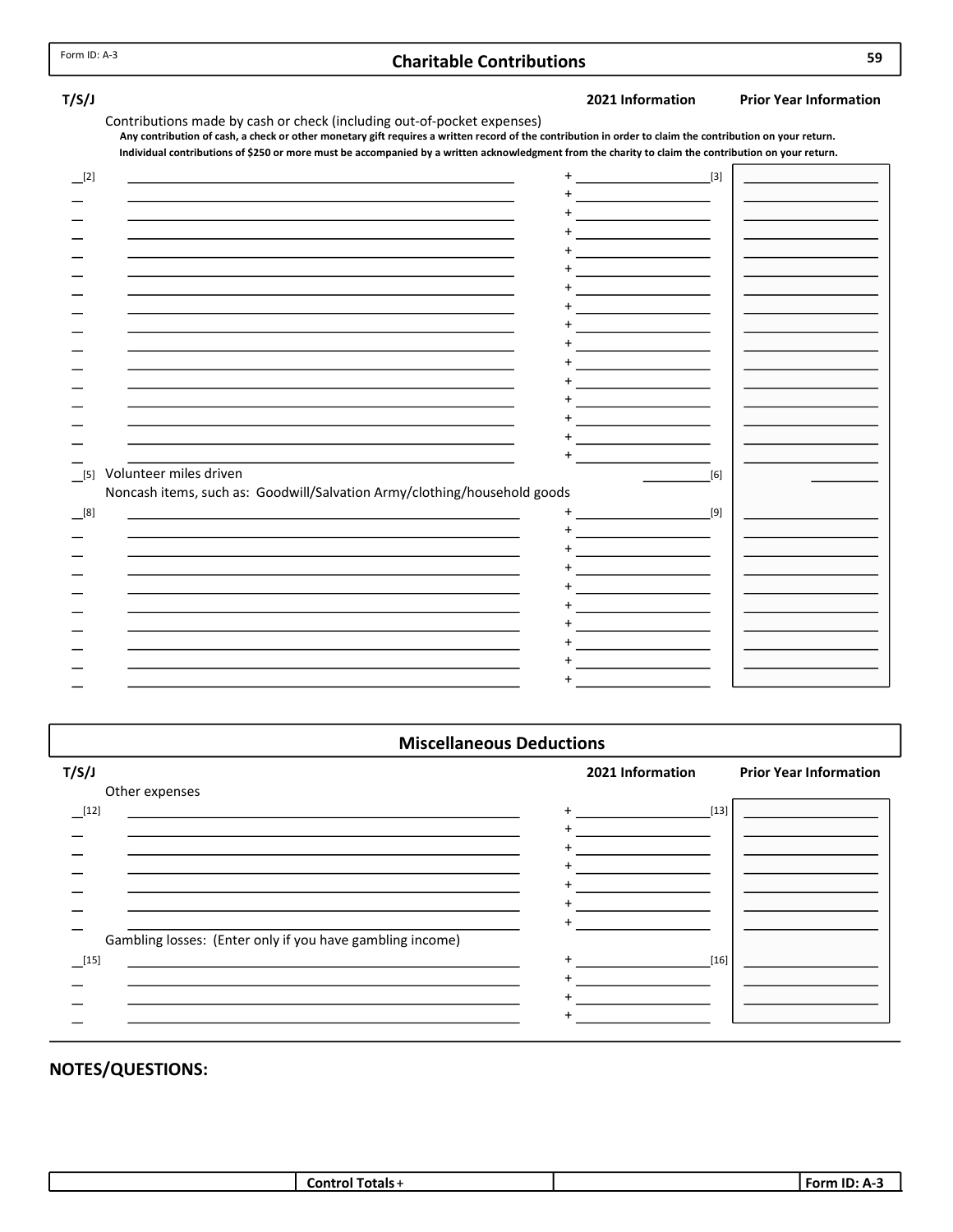### Medical and Health Savings Account Contributions

#### Please provide all Forms 5498-SA.

|                                                                                                                    | 2021 Information     | <b>Prior Year Information</b> |
|--------------------------------------------------------------------------------------------------------------------|----------------------|-------------------------------|
| Taxpayer/Spouse (T, S)                                                                                             | $\lfloor 1 \rfloor$  |                               |
| Name of Trustee                                                                                                    | $[4]$                |                               |
| State postal code                                                                                                  | $[2]$                |                               |
| Indicate type of health or medical savings account:                                                                |                      |                               |
| <b>HSA</b>                                                                                                         | $\Box$ [6]           |                               |
| Archer MSA                                                                                                         | $\Box$ [7]           |                               |
| MA (Medicare Advantage) MSA                                                                                        | $\Box^{[9]}$         |                               |
| Total HSA/MSA contributions made                                                                                   |                      |                               |
| for 2021 (Enter all amounts contributed, including through employer cafeteria plans)                               | $[10]$               |                               |
| Indicate type of coverage under qualifying high deductible health plan $(1 = \text{Self-Only}, 2 = \text{Family})$ | $\lfloor 12 \rfloor$ |                               |
| Number of months in qualified high deductible health plan in 2021                                                  | $[13]$               |                               |
| Mark if you want to contribute the maximum allowable health or                                                     |                      |                               |
| medical savings account contribution amount                                                                        | $\lfloor 14 \rfloor$ |                               |
| Total HSA/MSA contribution to be made for 2021                                                                     | $[15]$               |                               |
| Fair market value of HSA, Archer MSA, or MA MSA (Form 5498-SA, Box 5)                                              | $[16]$               |                               |
| Excess contributions for 2020 taken as constructive contributions for 2021                                         | [19]                 |                               |
| Rollover contribution (Form 5498-SA, Box 4)                                                                        | $[21]$               |                               |

#### Complete this section if your account is an Archer MSA or MA MSA

| Amount of annual deductible                                              |  | [24]   |  |
|--------------------------------------------------------------------------|--|--------|--|
| Enter compensation from employer maintaining high deductible health plan |  | $[27]$ |  |
| If self-employed, enter earned income from business                      |  |        |  |
| under which plan was established                                         |  | [31    |  |

#### Complete this section if your account is an HSA

 $^{[33]}$ 

Was the high deductible health plan in effect for December 2021? (Y, N)

|  |  | Totals ·<br>Control |  | : 5498SA<br><b>Form</b><br>$\overline{\phantom{a}}$ |
|--|--|---------------------|--|-----------------------------------------------------|
|--|--|---------------------|--|-----------------------------------------------------|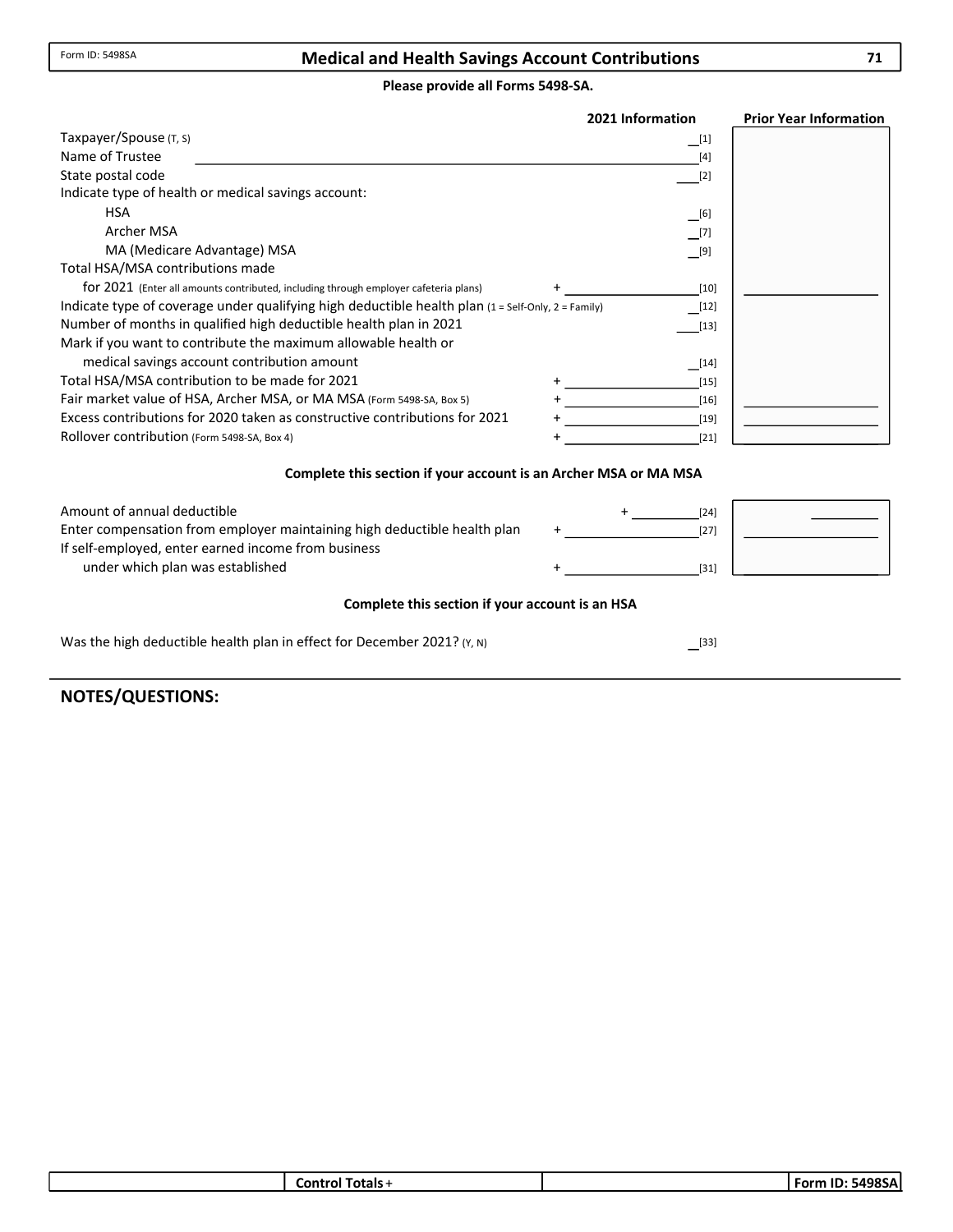Form ID: 1099SA

## Health, Medical Savings Account Distributions 72

#### Please provide all Forms 1099-SA.

|                                                                                   | 2021 Information     | <b>Prior Year Information</b> |
|-----------------------------------------------------------------------------------|----------------------|-------------------------------|
| Taxpayer/Spouse (T, S)                                                            | $\lfloor 1 \rfloor$  |                               |
| Name of Trustee                                                                   | $[4]$                |                               |
| State postal code                                                                 | $[2]$                |                               |
| Gross distributions received (Box 1)                                              | [7]                  |                               |
| Earnings on excess contributions (Box 2)                                          | [9]                  |                               |
| Distribution code (Box 3)                                                         | [11]                 |                               |
| Fair Market Value on date of death (Box 4)                                        | $[12]$               |                               |
| <b>Box 5 -</b>                                                                    |                      |                               |
| <b>HSA</b>                                                                        | $\lfloor 13 \rfloor$ |                               |
| Archer MSA                                                                        | $\lfloor 14 \rfloor$ |                               |
| MA MSA                                                                            | $\lfloor 15 \rfloor$ |                               |
| All distributions were used to pay unreimbursed qualified medical expenses        | $\lfloor 17 \rfloor$ |                               |
| If some distributions were used to pay for other than qualified medical expenses, |                      |                               |
| enter the unreimbursed qualified medical expenses for 2021                        | $[19]$               |                               |
| Withdrawal of excess contributions by the due date of the return                  | $[21]$               |                               |
| Amount of distribution rolled over for 2021                                       | $[23]$               |                               |
| If the distribution is due to the death of the account holder,                    |                      |                               |
| enter the qualified decedent medical expenses paid by the taxpayer                | $[26]$               |                               |
| If MA (Medicare Advantage) MSA, enter value of account on 12/31/20                | $[27]$               |                               |
| For HSA accounts:                                                                 |                      |                               |
| Was the high deductible health plan coverage started in 2020 and                  |                      |                               |
| in effect for the month of December 2020? (Y, N)                                  | [29]                 |                               |
| Was the high deductible health plan coverage ended before 12/31/21? (Y, N)        | [30]                 |                               |

# Long Term Care (LTC) Service and Contracts

|                                                                                                 | Please provide all Forms 1099-LTC. |                               |
|-------------------------------------------------------------------------------------------------|------------------------------------|-------------------------------|
|                                                                                                 | 2021 Information                   | <b>Prior Year Information</b> |
| Name of the insured chronically ill individual                                                  | $[39]$                             |                               |
| Social security number of insured                                                               | $[40]$                             |                               |
| Gross long-term care (LTC) benefits paid (Box 1)                                                | $[42]$<br>$\pm$                    |                               |
| Accelerated death benefits paid (Box 2)                                                         | $[44]$                             |                               |
| Check one (Box 3)                                                                               |                                    |                               |
| Per diem                                                                                        | [46]                               |                               |
| Reimbursed amount                                                                               | $[47]$                             |                               |
| Qualified contract (Box 4)                                                                      | [48]                               |                               |
| Check, if applicable (Box 5)                                                                    |                                    |                               |
| Chronically ill                                                                                 | __[49]                             |                               |
| Terminally ill                                                                                  | [50]                               |                               |
| Are there other individuals who received LTC payments during 2021? (Y, N)                       | [52]                               |                               |
| If the insured is terminally ill, were payments received on account of terminal illness? (Y, N) | [53]                               |                               |
| Number of days during the long-term care period                                                 | $[54]$                             |                               |
| Cost incurred for qualified long-term care services during the                                  |                                    |                               |
| long-term care period                                                                           | $[55]$                             |                               |

| otals :<br>∟on'<br>. וח | $\cdots$<br>. .<br>nn<br>- Forr″<br>SAI |
|-------------------------|-----------------------------------------|
|                         |                                         |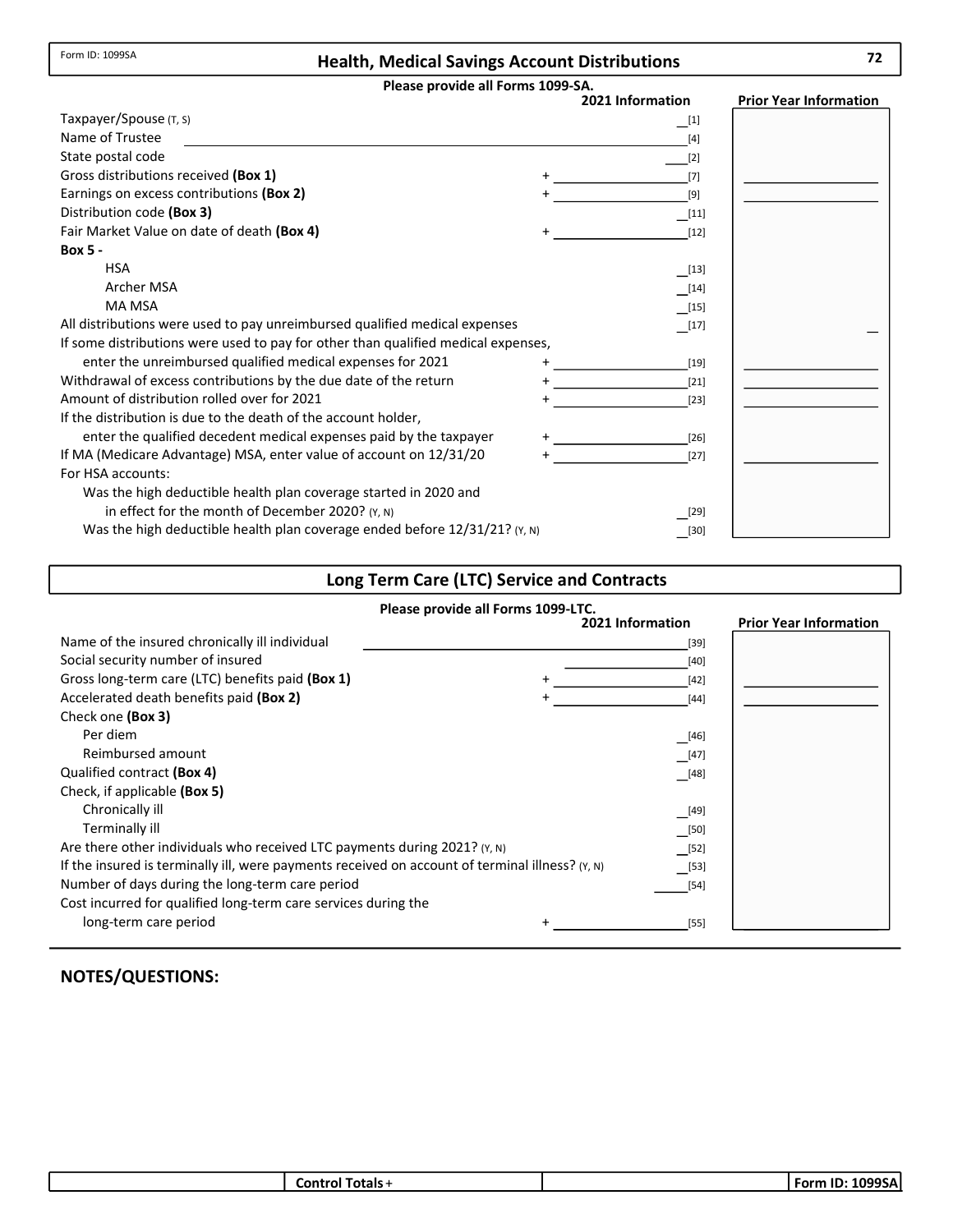## Form ID: 1099QA **ABLE Account Information #1** 73

#### Please provide all Forms 1099-QA and 5498-QA

|                                                                               | 2021 Information | <b>Prior Year Information</b> |
|-------------------------------------------------------------------------------|------------------|-------------------------------|
| Taxpayer/Spouse $(T, S)$                                                      | $\Box^{[1]}$     |                               |
| Payer name                                                                    | $[3]$            |                               |
| State postal code                                                             | $[4]$            |                               |
| Recipient's Social Security Number                                            | [7]              |                               |
| <b>Recipient's Name</b><br>[8]                                                | [9]              |                               |
| Gross distribution (Form 1099-QA Box 1)                                       | [10]             |                               |
| Earnings (Form 1099-QA Box 2)                                                 | $[12]$           |                               |
| Basis (Form 1099-QA Box 3)                                                    | $[14]$           |                               |
| Program-to-program transfer (Form 1099-QA Box 4)                              | $[16]$           |                               |
| Check if ABLE account terminated in 2021 (Form 1099-QA Box 5)                 | $[17]$           |                               |
| Check if the recipient is not the designated beneficiary (Form 1099-QA Box 6) | $[18]$           |                               |
| Qualified disability expenses                                                 | $[19]$           |                               |
| Amount of rollover                                                            | $[21]$           |                               |
| Amount contributed in 2021 (Form 5498-QA Box 1)                               | $[23]$           |                               |
| Value of account on 12/31/21 (Form 5498-QA Box 4)                             | [25]             |                               |

## Control Totals +

## ABLE Account Information #2

#### Please provide all Forms 1099-QA and 5498-QA

|                                                                               |                                    | 2021 Information  | <b>Prior Year Information</b> |
|-------------------------------------------------------------------------------|------------------------------------|-------------------|-------------------------------|
| Taxpayer/Spouse (T, S)                                                        |                                    | $\Box^{[1]}$      |                               |
| Payer name                                                                    |                                    | $\lceil 3 \rceil$ |                               |
| State postal code                                                             |                                    | $[4]$             |                               |
| <b>Recipient's Social Security Number</b>                                     |                                    | [7]               |                               |
| <b>Recipient's Name</b><br>[8]                                                |                                    | [9]               |                               |
| Gross distribution (Form 1099-QA Box 1)                                       | +                                  | $[10]$            |                               |
| Earnings (Form 1099-QA Box 2)                                                 |                                    | $[12]$            |                               |
| Basis (Form 1099-QA Box 3)                                                    |                                    | $[14]$            |                               |
| Program-to-program transfer (Form 1099-QA Box 4)                              |                                    | $[16]$            |                               |
| Check if ABLE account terminated in 2021 (Form 1099-QA Box 5)                 |                                    | $[17]$            |                               |
| Check if the recipient is not the designated beneficiary (Form 1099-QA Box 6) |                                    | $[18]$            |                               |
| Qualified disability expenses                                                 |                                    | $[19]$            |                               |
| Amount of rollover                                                            |                                    | $[21]$            |                               |
| Amount contributed in 2021 (Form 5498-QA Box 1)                               |                                    | $[23]$            |                               |
| Value of account on 12/31/21 (Form 5498-QA Box 4)                             |                                    | $[25]$            |                               |
|                                                                               | $\sim$ $\sim$ $\sim$ $\sim$ $\sim$ |                   |                               |

Control Totals +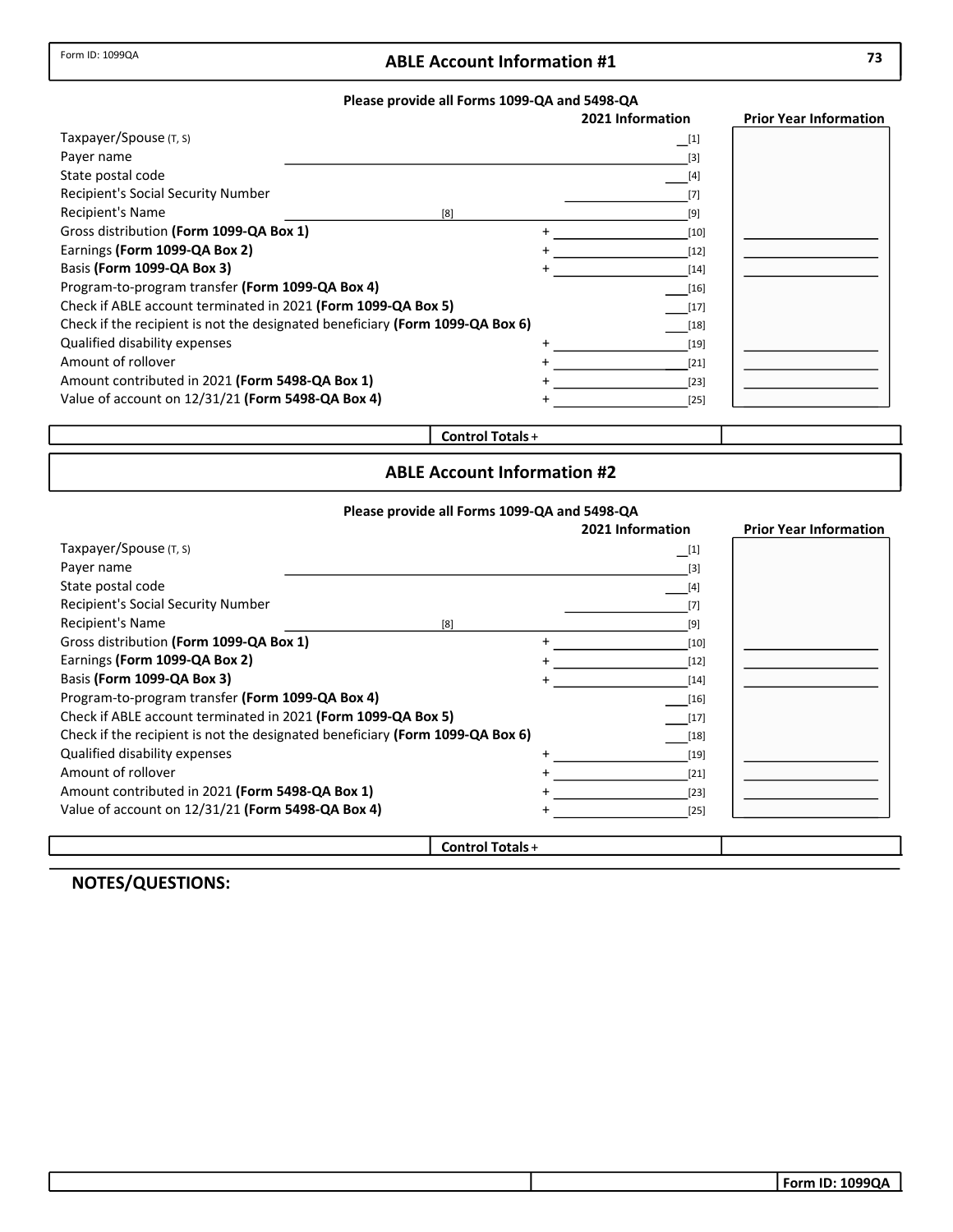## Recovery Rebate Credit (Economic Impact Payment) 80

## Please provide copies of all Notice(s) 1444-C and Letter(s) 6475

was issued in 2021 to qualifying individuals. Refer to the IRS notice or letter indicating the payment amount received. You can look up your A third round of stimulus payments was issued in 2021 for qualifying individuals. The third economic impact payment, referred to as EIP3, EIP3 amount by either creating or viewing your IRS online account at https://www.irs.gov/payments/view-your-tax-account.

The EIP3 was an advance on a 2021 tax credit. The payments will be used to determine if you qualify for an additional recovery rebate credit on your 2021 return. The EIP3 will not increase the total amount of tax you pay but may reduce the amount owed or increase a tax refund.

|                                                                                             | Taxpayer/Joint | <b>Spouse</b> |
|---------------------------------------------------------------------------------------------|----------------|---------------|
| Economic impact payment (EIP). Enter a zero (0) if none was received:                       |                |               |
| EIP no. 3 reported on Notice 1444-C                                                         | $\mathsf{I}1$  | [2]           |
| Mark if taxpayer, or spouse (if filing jointly) was a member of the US Armed                |                |               |
| Forces in 2020                                                                              |                | [3]           |
| EIP3 amount projected from your prior year return                                           |                | [4]           |
| EIP3 projection tax year                                                                    |                |               |
| Mark if the EIP3 you received matches the EIP3 amount projected from your prior year return |                | [6]           |
|                                                                                             |                |               |

|  |  | otals:<br>.nı |  | -115<br>.<br>bate<br>ш.<br>M |
|--|--|---------------|--|------------------------------|
|--|--|---------------|--|------------------------------|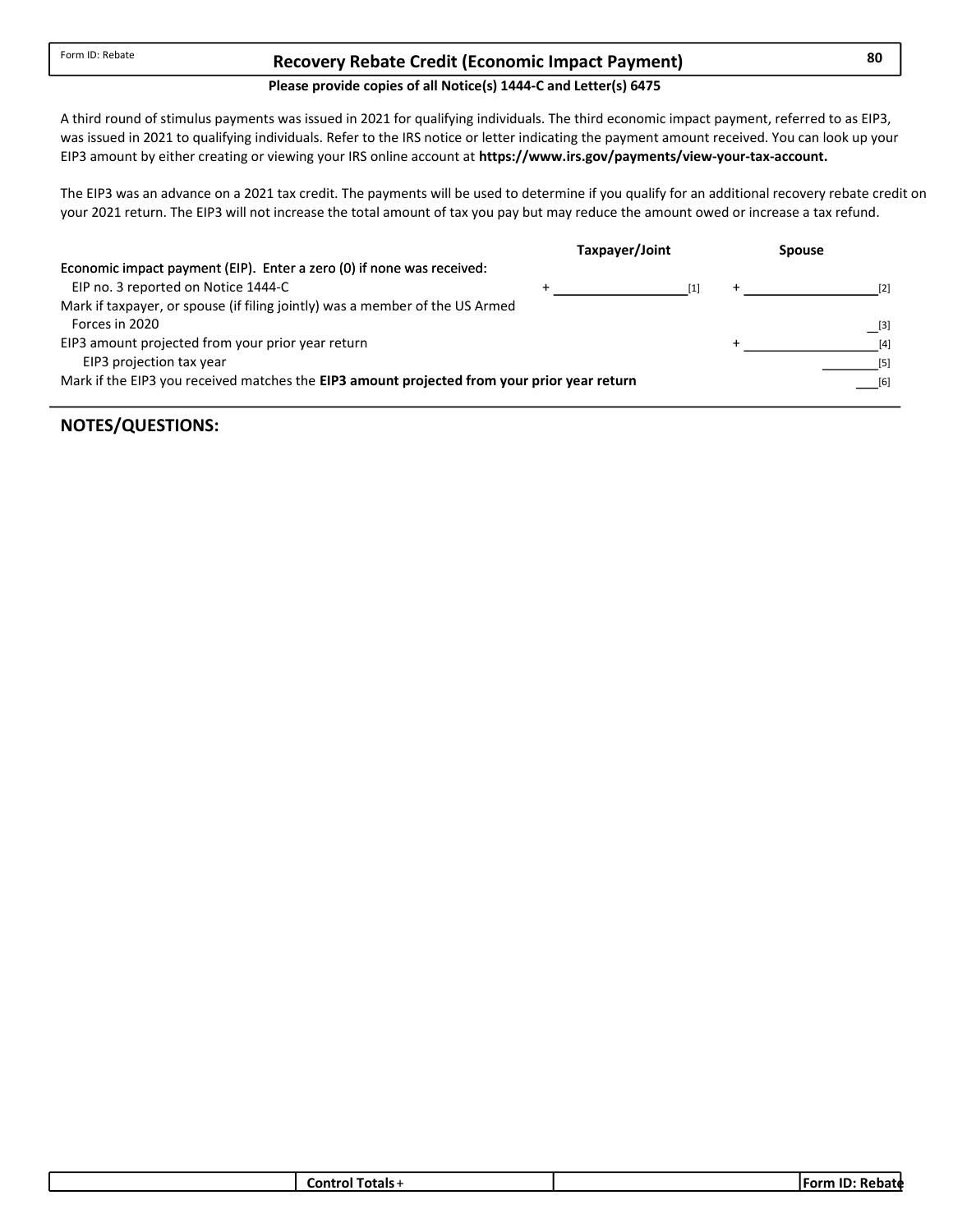## Child and Dependent Care Expenses 81

| Please enter all amounts paid in 2021 for the care of one or more dependents which enables you to work or attend school. |
|--------------------------------------------------------------------------------------------------------------------------|
| Enter the amount of dependent care expenses paid for each qualifying dependent on Organizer Form ID:1040                 |

|                                                                                                                                                                          | <b>Taxpayer</b> | <b>Spouse</b>                                                                                                                                                                                                                  |
|--------------------------------------------------------------------------------------------------------------------------------------------------------------------------|-----------------|--------------------------------------------------------------------------------------------------------------------------------------------------------------------------------------------------------------------------------|
| 2020 employer-provided dependent care benefits used during 2021 grace period                                                                                             |                 | $[4]$                                                                                                                                                                                                                          |
| Employer-provided dependent care benefits that were forfeited in 2021<br>$\ddot{}$                                                                                       |                 | $[6]$<br>$\begin{array}{c} \hline \text{[5]} & + \underline{\hspace{1cm}} \\ \hline \end{array}$                                                                                                                               |
| Total qualified expenses incurred in 2021                                                                                                                                |                 | $[9]$                                                                                                                                                                                                                          |
| Were you or your spouse a full time student or disabled? (Yes or No)                                                                                                     | $[10]$          | $[11]$                                                                                                                                                                                                                         |
| Did you provide care expenses for any person(s) who is not listed as a dependent? (Y, N)                                                                                 |                 | $[12]$                                                                                                                                                                                                                         |
|                                                                                                                                                                          |                 |                                                                                                                                                                                                                                |
| Business name of provider<br>First and last name of provider                                                                                                             |                 |                                                                                                                                                                                                                                |
| Street address of provider                                                                                                                                               |                 |                                                                                                                                                                                                                                |
| City, State and Zip code                                                                                                                                                 |                 |                                                                                                                                                                                                                                |
| Social security number OR Employer identification number                                                                                                                 |                 |                                                                                                                                                                                                                                |
| Tax Exempt / LAFCP / Due Diligence (1 = Tax Exempt, 2 = Living Abroad Foreign Care Provider, 3 = Provider moved and unable to get TIN, 4 = Provider refuses to give TIN) |                 |                                                                                                                                                                                                                                |
| Amount paid to care provider in 2021                                                                                                                                     |                 | $+$ [7]                                                                                                                                                                                                                        |
| Foreign province or state of provider                                                                                                                                    |                 |                                                                                                                                                                                                                                |
| Foreign country and Foreign postal code of provider                                                                                                                      |                 |                                                                                                                                                                                                                                |
|                                                                                                                                                                          |                 |                                                                                                                                                                                                                                |
| Business name of provider                                                                                                                                                |                 |                                                                                                                                                                                                                                |
| First and last name of provider                                                                                                                                          |                 |                                                                                                                                                                                                                                |
| Street address of provider                                                                                                                                               |                 |                                                                                                                                                                                                                                |
| City, State and Zip code                                                                                                                                                 |                 |                                                                                                                                                                                                                                |
| Social security number OR Employer identification number                                                                                                                 |                 |                                                                                                                                                                                                                                |
| Tax Exempt / LAFCP / Due Diligence (1 = Tax Exempt, 2 = Living Abroad Foreign Care Provider, 3 = Provider moved and unable to get TIN, 4 = Provider refuses to give TIN) |                 |                                                                                                                                                                                                                                |
| Amount paid to care provider in 2021                                                                                                                                     |                 | $+$ . The contract of the contract of $\sim$                                                                                                                                                                                   |
| Foreign province or state of provider                                                                                                                                    |                 |                                                                                                                                                                                                                                |
| Foreign country and Foreign postal code of provider                                                                                                                      |                 |                                                                                                                                                                                                                                |
| Business name of provider                                                                                                                                                |                 |                                                                                                                                                                                                                                |
| First and last name of provider                                                                                                                                          |                 |                                                                                                                                                                                                                                |
| Street address of provider                                                                                                                                               |                 |                                                                                                                                                                                                                                |
| City, State and Zip code                                                                                                                                                 |                 |                                                                                                                                                                                                                                |
| Social security number OR Employer identification number                                                                                                                 |                 |                                                                                                                                                                                                                                |
| Tax Exempt / LAFCP / Due Diligence (1 = Tax Exempt, 2 = Living Abroad Foreign Care Provider, 3 = Provider moved and unable to get TIN, 4 = Provider refuses to give TIN) |                 |                                                                                                                                                                                                                                |
| Amount paid to care provider in 2021                                                                                                                                     |                 | $+$ . The contract of the contract of $\sim$                                                                                                                                                                                   |
| Foreign province or state of provider                                                                                                                                    |                 |                                                                                                                                                                                                                                |
| Foreign country and Foreign postal code of provider                                                                                                                      |                 |                                                                                                                                                                                                                                |
|                                                                                                                                                                          |                 |                                                                                                                                                                                                                                |
| Business name of provider<br>First and last name of provider                                                                                                             |                 |                                                                                                                                                                                                                                |
| Street address of provider                                                                                                                                               |                 |                                                                                                                                                                                                                                |
| City, State and Zip code                                                                                                                                                 |                 |                                                                                                                                                                                                                                |
| Social security number OR Employer identification number                                                                                                                 |                 |                                                                                                                                                                                                                                |
| Tax Exempt / LAFCP / Due Diligence (1 = Tax Exempt, 2 = Living Abroad Foreign Care Provider, 3 = Provider moved and unable to get TIN, 4 = Provider refuses to give TIN) |                 |                                                                                                                                                                                                                                |
| Amount paid to care provider in 2021                                                                                                                                     |                 | $\pm$ . The contract of the contract of the contract of the contract of the contract of the contract of the contract of the contract of the contract of the contract of the contract of the contract of the contract of the co |
| Foreign province or state of provider                                                                                                                                    |                 |                                                                                                                                                                                                                                |
| Foreign country and Foreign postal code of provider                                                                                                                      |                 |                                                                                                                                                                                                                                |
|                                                                                                                                                                          |                 |                                                                                                                                                                                                                                |
| Business name of provider                                                                                                                                                |                 |                                                                                                                                                                                                                                |
| First and last name of provider                                                                                                                                          |                 |                                                                                                                                                                                                                                |
| Street address of provider                                                                                                                                               |                 |                                                                                                                                                                                                                                |
| City, State and Zip code                                                                                                                                                 |                 |                                                                                                                                                                                                                                |
| Social security number OR Employer identification number                                                                                                                 |                 |                                                                                                                                                                                                                                |
| Tax Exempt / LAFCP / Due Diligence (1 = Tax Exempt, 2 = Living Abroad Foreign Care Provider, 3 = Provider moved and unable to get TIN, 4 = Provider refuses to give TIN) |                 |                                                                                                                                                                                                                                |
| Amount paid to care provider in 2021                                                                                                                                     |                 |                                                                                                                                                                                                                                |
| Foreign province or state of provider                                                                                                                                    |                 |                                                                                                                                                                                                                                |
| Foreign country and Foreign postal code of provider                                                                                                                      |                 |                                                                                                                                                                                                                                |
| Control Totals+                                                                                                                                                          |                 | Form ID: 2441                                                                                                                                                                                                                  |